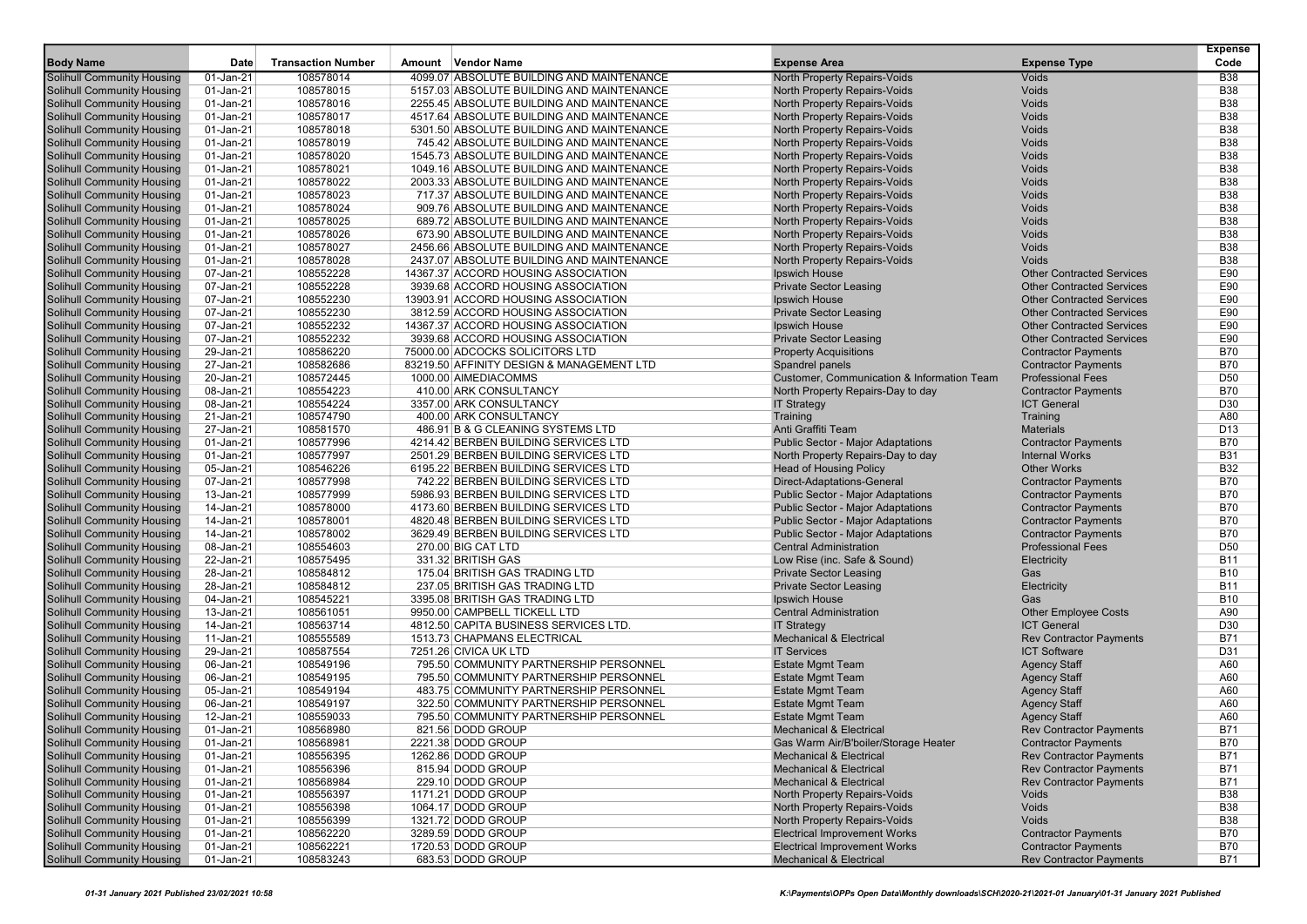| <b>Body Name</b>                                                | Date                   | <b>Transaction Number</b> | Amount Vendor Name                         | <b>Expense Area</b>                                                          | <b>Expense Type</b>                                      | <b>Expense</b><br>Code   |
|-----------------------------------------------------------------|------------------------|---------------------------|--------------------------------------------|------------------------------------------------------------------------------|----------------------------------------------------------|--------------------------|
|                                                                 |                        |                           |                                            |                                                                              |                                                          |                          |
| Solihull Community Housing                                      | 01-Jan-21              | 108583244                 | 66902.23 DODD GROUP                        | <b>Electrical Sub Mains</b><br><b>Electrical Sub Mains</b>                   | <b>Contractor Payments</b>                               | <b>B70</b><br><b>B70</b> |
| Solihull Community Housing                                      | 01-Jan-21<br>01-Jan-21 | 108568986<br>108568987    | 10468.31 DODD GROUP<br>27787.84 DODD GROUP | <b>Electrical Sub Mains</b>                                                  | <b>Contractor Payments</b>                               | <b>B70</b>               |
| <b>Solihull Community Housing</b>                               | 01-Jan-21              | 108562222                 | 3395.65 DODD GROUP                         | <b>Electrical Improvement Works</b>                                          | <b>Contractor Payments</b><br><b>Contractor Payments</b> | <b>B70</b>               |
| Solihull Community Housing<br><b>Solihull Community Housing</b> | 01-Jan-21              | 108562223                 | 4709.56 DODD GROUP                         | <b>Electrical Improvement Works</b>                                          | <b>Contractor Payments</b>                               | <b>B70</b>               |
| Solihull Community Housing                                      | 01-Jan-21              | 108556400                 | 1020.87 DODD GROUP                         | North Property Repairs-Voids                                                 | Voids                                                    | <b>B38</b>               |
| Solihull Community Housing                                      | 01-Jan-21              | 108556401                 | 1067.69 DODD GROUP                         | North Property Repairs-Voids                                                 | Voids                                                    | <b>B38</b>               |
| Solihull Community Housing                                      | 01-Jan-21              | 108556402                 | 3529.13 DODD GROUP                         | Gas Warm Air/B'boiler/Storage Heater                                         | <b>Contractor Payments</b>                               | <b>B70</b>               |
| Solihull Community Housing                                      | 01-Jan-21              | 108556403                 | 3529.13 DODD GROUP                         | Gas Warm Air/B'boiler/Storage Heater                                         | <b>Contractor Payments</b>                               | <b>B70</b>               |
| <b>Solihull Community Housing</b>                               |                        | 108568988                 | 2221.38 DODD GROUP                         | Gas Warm Air/B'boiler/Storage Heater                                         | <b>Contractor Payments</b>                               | <b>B70</b>               |
| Solihull Community Housing                                      | 01-Jan-21<br>01-Jan-21 | 108568989                 | 3529.13 DODD GROUP                         | Gas Warm Air/B'boiler/Storage Heater                                         | <b>Contractor Payments</b>                               | <b>B70</b>               |
|                                                                 |                        |                           | 3529.13 DODD GROUP                         |                                                                              |                                                          | <b>B70</b>               |
| Solihull Community Housing                                      | 01-Jan-21              | 108568990                 |                                            | Gas Warm Air/B'boiler/Storage Heater<br>Gas Warm Air/B'boiler/Storage Heater | <b>Contractor Payments</b>                               |                          |
| Solihull Community Housing                                      | 01-Jan-21              | 108568991                 | 2221.38 DODD GROUP                         |                                                                              | <b>Contractor Payments</b>                               | <b>B70</b>               |
| Solihull Community Housing                                      | 01-Jan-21              | 108556404                 | 1111.22 DODD GROUP                         | North Property Repairs-Voids                                                 | Voids                                                    | <b>B38</b>               |
| <b>Solihull Community Housing</b>                               | 01-Jan-21              | 108556405                 | 1364.09 DODD GROUP                         | North Property Repairs-Voids                                                 | Voids                                                    | <b>B38</b>               |
| Solihull Community Housing                                      | 01-Jan-21              | 108562224                 | 3941.83 DODD GROUP                         | <b>Electrical Improvement Works</b>                                          | <b>Contractor Payments</b>                               | <b>B70</b>               |
| Solihull Community Housing                                      | 01-Jan-21              | 108556406                 | 1004.36 DODD GROUP                         | North Property Repairs-Voids                                                 | Voids                                                    | <b>B38</b>               |
| <b>Solihull Community Housing</b>                               | 01-Jan-21              | 108556407                 | 1069.83 DODD GROUP                         | North Property Repairs-Voids                                                 | Voids                                                    | <b>B38</b>               |
| <b>Solihull Community Housing</b>                               | 01-Jan-21              | 108577457                 | 4651.56 DODD GROUP                         | <b>Biomass Plant Replacement</b>                                             | <b>Contractor Payments</b>                               | <b>B70</b>               |
| <b>Solihull Community Housing</b>                               | 01-Jan-21              | 108577458                 | 27310.32 DODD GROUP                        | <b>Biomass Plant Replacement</b>                                             | <b>Contractor Payments</b>                               | <b>B70</b>               |
| Solihull Community Housing                                      | 01-Jan-21              | 108577459                 | 15807.77 DODD GROUP                        | <b>Biomass Plant Replacement</b>                                             | <b>Contractor Payments</b>                               | <b>B70</b>               |
| Solihull Community Housing                                      | 01-Jan-21              | 108577460                 | 14946.54 DODD GROUP                        | <b>Biomass Plant Replacement</b>                                             | <b>Contractor Payments</b>                               | <b>B70</b>               |
| Solihull Community Housing                                      | 01-Jan-21              | 108562225                 | 855.04 DODD GROUP                          | <b>Mechanical &amp; Electrical</b>                                           | <b>Rev Contractor Payments</b>                           | B71                      |
| <b>Solihull Community Housing</b>                               | 01-Jan-21              | 108556409                 | 283.56 DODD GROUP                          | <b>Mechanical &amp; Electrical</b>                                           | <b>Rev Contractor Payments</b>                           | <b>B71</b>               |
| <b>Solihull Community Housing</b>                               | 01-Jan-21              | 108556410                 | 409.56 DODD GROUP                          | <b>Mechanical &amp; Electrical</b>                                           | <b>Rev Contractor Payments</b>                           | <b>B71</b>               |
| Solihull Community Housing                                      | 01-Jan-21              | 108556411                 | 327.40 DODD GROUP                          | <b>Mechanical &amp; Electrical</b>                                           | <b>Rev Contractor Payments</b>                           | <b>B71</b>               |
| Solihull Community Housing                                      | 01-Jan-21              | 108556412                 | 310.39 DODD GROUP                          | <b>Mechanical &amp; Electrical</b>                                           | <b>Rev Contractor Payments</b>                           | <b>B71</b>               |
| <b>Solihull Community Housing</b>                               | 01-Jan-21              | 108556413                 | 542.54 DODD GROUP                          | <b>Mechanical &amp; Electrical</b>                                           | <b>Rev Contractor Payments</b>                           | B71                      |
| Solihull Community Housing                                      | 01-Jan-21              | 108556414                 | 674.13 DODD GROUP                          | <b>Mechanical &amp; Electrical</b>                                           | <b>Rev Contractor Payments</b>                           | <b>B71</b>               |
| <b>Solihull Community Housing</b>                               | 01-Jan-21              | 108556415                 | 288.39 DODD GROUP                          | <b>Mechanical &amp; Electrical</b>                                           | <b>Rev Contractor Payments</b>                           | <b>B71</b>               |
| Solihull Community Housing                                      | 01-Jan-21              | 108556416                 | 338.88 DODD GROUP                          | <b>Mechanical &amp; Electrical</b>                                           | <b>Rev Contractor Payments</b>                           | <b>B71</b>               |
| Solihull Community Housing                                      | 01-Jan-21              | 108556417                 | 283.56 DODD GROUP                          | <b>Mechanical &amp; Electrical</b>                                           | <b>Rev Contractor Payments</b>                           | <b>B71</b>               |
| Solihull Community Housing                                      | 01-Jan-21              | 108556418                 | 365.43 DODD GROUP                          | <b>Mechanical &amp; Electrical</b>                                           | <b>Rev Contractor Payments</b>                           | B71                      |
| Solihull Community Housing                                      | 01-Jan-21              | 108556419                 | 283.48 DODD GROUP                          | <b>Mechanical &amp; Electrical</b>                                           | <b>Rev Contractor Payments</b>                           | <b>B71</b>               |
| <b>Solihull Community Housing</b>                               | 01-Jan-21              | 108556420                 | 283.56 DODD GROUP                          | <b>Mechanical &amp; Electrical</b>                                           | <b>Rev Contractor Payments</b>                           | <b>B71</b>               |
| Solihull Community Housing                                      | 01-Jan-21              | 108556421                 | 283.56 DODD GROUP                          | <b>Mechanical &amp; Electrical</b>                                           | <b>Rev Contractor Payments</b>                           | <b>B71</b>               |
| Solihull Community Housing                                      | 01-Jan-21              | 108556422                 | 283.48 DODD GROUP                          | <b>Mechanical &amp; Electrical</b>                                           | <b>Rev Contractor Payments</b>                           | <b>B71</b>               |
| <b>Solihull Community Housing</b>                               | 01-Jan-21              | 108556423                 | 337.12 DODD GROUP                          | <b>Mechanical &amp; Electrical</b>                                           | <b>Rev Contractor Payments</b>                           | B71                      |
| Solihull Community Housing                                      | 01-Jan-21              | 108556424                 | 707.08 DODD GROUP                          | <b>Mechanical &amp; Electrical</b>                                           | <b>Rev Contractor Payments</b>                           | <b>B71</b>               |
| <b>Solihull Community Housing</b>                               | 01-Jan-21              | 108562226                 | 339.98 DODD GROUP                          | <b>Mechanical &amp; Electrical</b>                                           | <b>Rev Contractor Payments</b>                           | <b>B71</b>               |
| Solihull Community Housing                                      | 01-Jan-21              | 108556425                 | 312.74 DODD GROUP                          | <b>Mechanical &amp; Electrical</b>                                           | <b>Rev Contractor Payments</b>                           | <b>B71</b>               |
| Solihull Community Housing                                      | 01-Jan-21              | 108562227                 | 770.56 DODD GROUP                          | <b>Electrical Testing</b>                                                    | <b>Utility Related Works</b>                             | <b>B34</b>               |
| Solihull Community Housing                                      | 01-Jan-21              | 108556429                 | 597.77 DODD GROUP                          | <b>Electrical Improvement Works</b>                                          | <b>Contractor Payments</b>                               | <b>B70</b>               |
| Solihull Community Housing                                      | 19-Jan-21              | 108573223                 | 232.79 DODD GROUP                          | <b>Mechanical &amp; Electrical</b>                                           | <b>Rev Contractor Payments</b>                           | <b>B71</b>               |
| <b>Solihull Community Housing</b>                               | 19-Jan-21              | 108573224                 | 239.49 DODD GROUP                          | <b>Mechanical &amp; Electrical</b>                                           | <b>Rev Contractor Payments</b>                           | <b>B71</b>               |
| Solihull Community Housing                                      | 19-Jan-21              | 108573322                 | 270.90 DODD GROUP                          | <b>Mechanical &amp; Electrical</b>                                           | <b>Rev Contractor Payments</b>                           | <b>B71</b>               |
| Solihull Community Housing                                      | 19-Jan-21              | 108573329                 | 237.97 DODD GROUP                          | <b>Mechanical &amp; Electrical</b>                                           | <b>Rev Contractor Payments</b>                           | <b>B71</b>               |
| Solihull Community Housing                                      | 19-Jan-21              | 108583245                 | 269.97 DODD GROUP                          | <b>Electrical Testing</b>                                                    | <b>Utility Related Works</b>                             | <b>B34</b>               |
| Solihull Community Housing                                      | 19-Jan-21              | 108583246                 | 264.97 DODD GROUP                          | <b>Mechanical &amp; Electrical</b>                                           | <b>Rev Contractor Payments</b>                           | <b>B71</b>               |
| <b>Solihull Community Housing</b>                               | 19-Jan-21              | 108583247                 | 214.99 DODD GROUP                          | <b>Mechanical &amp; Electrical</b>                                           | <b>Rev Contractor Payments</b>                           | B71                      |
| <b>Solihull Community Housing</b>                               | 19-Jan-21              | 108583248                 | 245.66 DODD GROUP                          | <b>Mechanical &amp; Electrical</b>                                           | <b>Rev Contractor Payments</b>                           | B71                      |
| Solihull Community Housing                                      | 19-Jan-21              | 108583249                 | 265.17 DODD GROUP                          | <b>Mechanical &amp; Electrical</b>                                           | <b>Rev Contractor Payments</b>                           | <b>B71</b>               |
| <b>Solihull Community Housing</b>                               | 19-Jan-21              | 108583250                 | 588.82 DODD GROUP                          | <b>Mechanical &amp; Electrical</b>                                           | <b>Rev Contractor Payments</b>                           | <b>B71</b>               |
| <b>Solihull Community Housing</b>                               | 19-Jan-21              | 108583251                 | 217.35 DODD GROUP                          | <b>Mechanical &amp; Electrical</b>                                           | <b>Rev Contractor Payments</b>                           | <b>B71</b>               |
| <b>Solihull Community Housing</b>                               | 19-Jan-21              | 108573717                 | 248.61 DODD GROUP                          | North Property Repairs-Voids                                                 | Voids                                                    | <b>B38</b>               |
| <b>Solihull Community Housing</b>                               | 19-Jan-21              | 108573719                 | 327.35 DODD GROUP                          | North Property Repairs-Voids                                                 | Voids                                                    | <b>B38</b>               |
| <b>Solihull Community Housing</b>                               | 19-Jan-21              | 108573740                 | 371.80 DODD GROUP                          | North Property Repairs-Voids                                                 | Voids                                                    | <b>B38</b>               |
| <b>Solihull Community Housing</b>                               | 19-Jan-21              | 108573748                 | 3529.13 DODD GROUP                         | Gas Warm Air/B'boiler/Storage Heater                                         | <b>Contractor Payments</b>                               | <b>B70</b>               |
| <b>Solihull Community Housing</b>                               | 19-Jan-21              | 108573749                 | 215.71 DODD GROUP                          | <b>Electrical Improvement Works</b>                                          | <b>Contractor Payments</b>                               | <b>B70</b>               |
| <b>Solihull Community Housing</b>                               | 19-Jan-21              | 108573759                 | 241.23 DODD GROUP                          | <b>Electrical Improvement Works</b>                                          | <b>Contractor Payments</b>                               | <b>B70</b>               |
| <b>Solihull Community Housing</b>                               | 19-Jan-21              | 108573793                 | 241.23 DODD GROUP                          | <b>Electrical Improvement Works</b>                                          | <b>Contractor Payments</b>                               | <b>B70</b>               |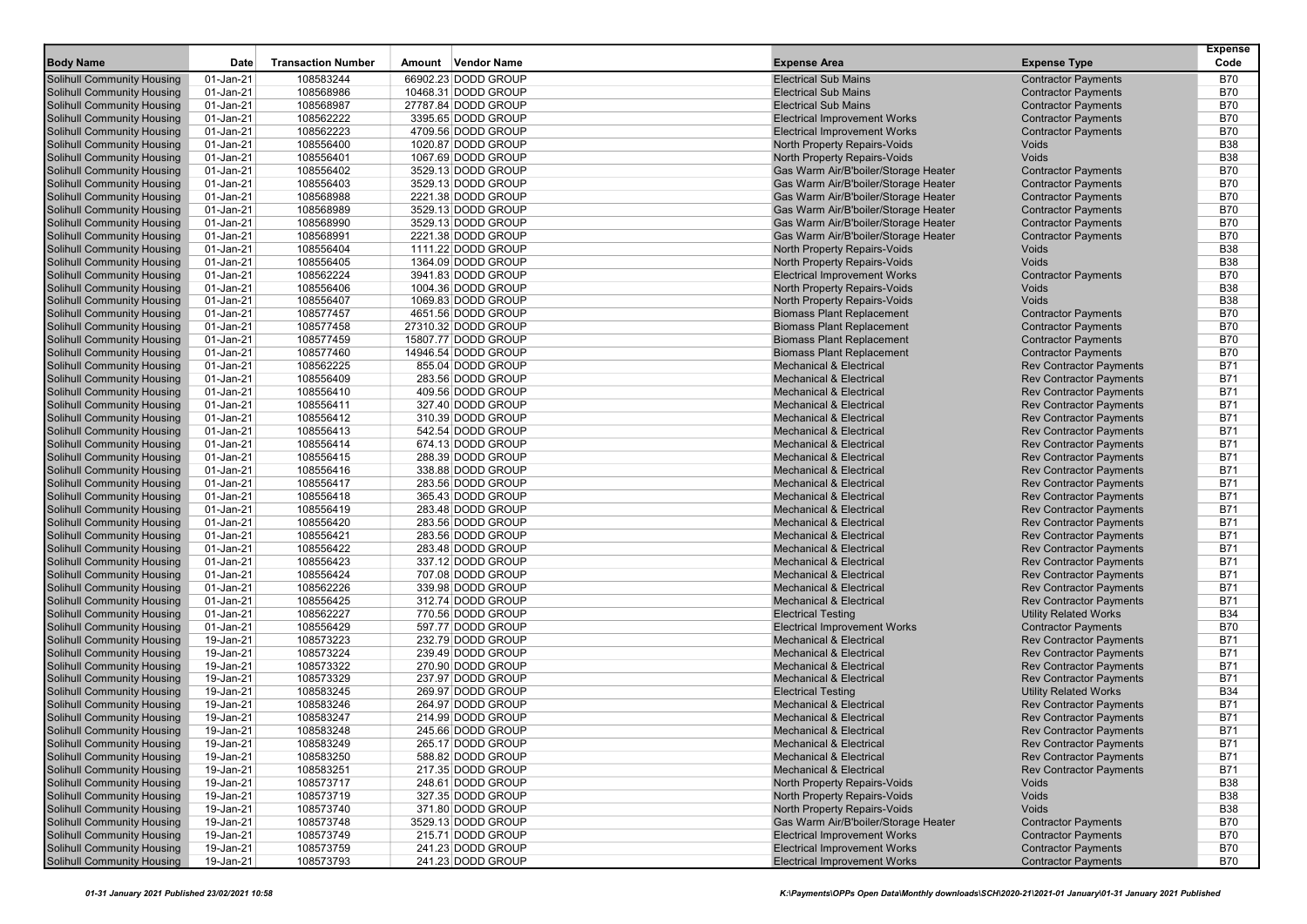| <b>Body Name</b>                                                       | Date                   | <b>Transaction Number</b> | Amount | <b>Vendor Name</b>                                        | <b>Expense Area</b>                                      | <b>Expense Type</b>            | <b>Expense</b><br>Code             |
|------------------------------------------------------------------------|------------------------|---------------------------|--------|-----------------------------------------------------------|----------------------------------------------------------|--------------------------------|------------------------------------|
| <b>Solihull Community Housing</b>                                      | 19-Jan-21              | 108583255                 |        | 838.66 DODD GROUP                                         |                                                          | <b>Other Building Costs</b>    | <b>B39</b>                         |
| <b>Solihull Community Housing</b>                                      | 19-Jan-21              | 108583256                 |        | 374.33 DODD GROUP                                         | Direct-Standby<br><b>Mechanical &amp; Electrical</b>     | <b>Rev Contractor Payments</b> | <b>B71</b>                         |
| <b>Solihull Community Housing</b>                                      | 19-Jan-21              | 108583257                 |        | 215.82 DODD GROUP                                         | <b>Mechanical &amp; Electrical</b>                       | <b>Rev Contractor Payments</b> | <b>B71</b>                         |
| <b>Solihull Community Housing</b>                                      | 19-Jan-21              | 108583258                 |        | 365.76 DODD GROUP                                         | <b>Mechanical &amp; Electrical</b>                       | <b>Rev Contractor Payments</b> | <b>B71</b>                         |
| <b>Solihull Community Housing</b>                                      | 19-Jan-21              | 108583259                 |        | 343.28 DODD GROUP                                         | <b>Mechanical &amp; Electrical</b>                       | <b>Rev Contractor Payments</b> | <b>B71</b>                         |
| <b>Solihull Community Housing</b>                                      | 19-Jan-21              | 108583261                 |        | 372.11 DODD GROUP                                         | <b>Mechanical &amp; Electrical</b>                       | <b>Rev Contractor Payments</b> | <b>B71</b>                         |
| <b>Solihull Community Housing</b>                                      | 19-Jan-21              | 108583262                 |        | 343.27 DODD GROUP                                         | <b>Mechanical &amp; Electrical</b>                       | <b>Rev Contractor Payments</b> | <b>B71</b>                         |
| <b>Solihull Community Housing</b>                                      | 19-Jan-21              | 108583263                 |        | 379.74 DODD GROUP                                         | <b>Mechanical &amp; Electrical</b>                       | <b>Rev Contractor Payments</b> | <b>B71</b>                         |
| <b>Solihull Community Housing</b>                                      | 19-Jan-21              | 108583264                 |        | 212.73 DODD GROUP                                         | <b>Mechanical &amp; Electrical</b>                       | <b>Rev Contractor Payments</b> | <b>B71</b>                         |
| <b>Solihull Community Housing</b>                                      | 19-Jan-21              | 108583265                 |        | 411.96 DODD GROUP                                         | <b>Mechanical &amp; Electrical</b>                       | <b>Rev Contractor Payments</b> | <b>B71</b>                         |
| <b>Solihull Community Housing</b>                                      | 19-Jan-21              | 108583267                 |        | 361.08 DODD GROUP                                         | <b>Mechanical &amp; Electrical</b>                       | <b>Rev Contractor Payments</b> | <b>B71</b>                         |
| <b>Solihull Community Housing</b>                                      | 19-Jan-21              | 108583268                 |        | 216.07 DODD GROUP                                         | <b>Mechanical &amp; Electrical</b>                       | <b>Rev Contractor Payments</b> | <b>B71</b>                         |
| <b>Solihull Community Housing</b>                                      | 19-Jan-21              | 108583270                 |        | 303.45 DODD GROUP                                         | <b>Mechanical &amp; Electrical</b>                       | <b>Rev Contractor Payments</b> | <b>B71</b>                         |
| <b>Solihull Community Housing</b>                                      | 28-Jan-21              | 108584906                 |        | 95090.92 DODD GROUP                                       | <b>Retro fitting Sprinklers</b>                          | <b>Contractor Payments</b>     | <b>B70</b>                         |
| <b>Solihull Community Housing</b>                                      | 01-Jan-21              | 108568997                 |        | 228.87 DODD GROUP                                         | <b>Mechanical &amp; Electrical</b>                       | <b>Rev Contractor Payments</b> | <b>B71</b>                         |
| <b>Solihull Community Housing</b>                                      | 01-Jan-21              | 108569002                 |        | 658.59 DODD GROUP                                         | <b>Electrical Improvement Works</b>                      | <b>Contractor Payments</b>     | <b>B70</b>                         |
| <b>Solihull Community Housing</b>                                      | 01-Jan-21              | 108569009                 |        | 299.72 DODD GROUP                                         | <b>Mechanical &amp; Electrical</b>                       | <b>Rev Contractor Payments</b> | <b>B71</b>                         |
| <b>Solihull Community Housing</b>                                      | 01-Jan-21              | 108569012                 |        | 301.20 DODD GROUP                                         | <b>Mechanical &amp; Electrical</b>                       | <b>Rev Contractor Payments</b> | <b>B71</b>                         |
| <b>Solihull Community Housing</b>                                      | 01-Jan-21              | 108569021                 |        | 273.04 DODD GROUP                                         | <b>Mechanical &amp; Electrical</b>                       | <b>Rev Contractor Payments</b> | <b>B71</b>                         |
| <b>Solihull Community Housing</b>                                      | 01-Jan-21              | 108569030                 |        | 1023.66 DODD GROUP                                        | <b>Electrical Improvement Works</b>                      | <b>Contractor Payments</b>     | <b>B70</b>                         |
| <b>Solihull Community Housing</b>                                      | 01-Jan-21              | 108569033                 |        | 306.70 DODD GROUP                                         | <b>Mechanical &amp; Electrical</b>                       | <b>Rev Contractor Payments</b> | <b>B71</b>                         |
| <b>Solihull Community Housing</b>                                      | 28-Jan-21              | 108583969                 |        | 272.03 DODD GROUP                                         | <b>Mechanical &amp; Electrical</b>                       | <b>Rev Contractor Payments</b> | <b>B71</b>                         |
| <b>Solihull Community Housing</b>                                      | 01-Jan-21              | 108556018                 |        | 332.00 DOORFIT PRODUCTS LTD                               | Stores-Stores and delivery                               | <b>Stocks</b>                  | R <sub>10</sub>                    |
| <b>Solihull Community Housing</b>                                      | 01-Jan-21              | 108556019                 |        | 391.00 DOORFIT PRODUCTS LTD                               | Stores-Stores and delivery                               | <b>Stocks</b>                  | R <sub>10</sub>                    |
| <b>Solihull Community Housing</b>                                      | 01-Jan-21              | 108555112                 |        | 87.50 DOORFIT PRODUCTS LTD                                | Stores-Stores and delivery                               | <b>Stocks</b>                  | R <sub>10</sub>                    |
| <b>Solihull Community Housing</b>                                      | 01-Jan-21              | 108555112                 |        | 73.70 DOORFIT PRODUCTS LTD                                | Stores-Stores and delivery                               | <b>Stocks</b>                  | R <sub>10</sub>                    |
| <b>Solihull Community Housing</b>                                      | 01-Jan-21              | 108555112                 |        | 239.90 DOORFIT PRODUCTS LTD                               | Stores-Stores and delivery                               | <b>Stocks</b>                  | R <sub>10</sub>                    |
| <b>Solihull Community Housing</b>                                      | 01-Jan-21              | 108555115                 |        | 13.00 DOORFIT PRODUCTS LTD                                | Stores-Stores and delivery                               | <b>Stocks</b>                  | R <sub>10</sub>                    |
| <b>Solihull Community Housing</b>                                      | 01-Jan-21              | 108555115                 |        | 181.15 DOORFIT PRODUCTS LTD                               | Stores-Stores and delivery                               | <b>Stocks</b>                  | R <sub>10</sub>                    |
| <b>Solihull Community Housing</b>                                      | 01-Jan-21              | 108555115                 |        | 181.15 DOORFIT PRODUCTS LTD                               | Stores-Stores and delivery                               | <b>Stocks</b>                  | R <sub>10</sub>                    |
| <b>Solihull Community Housing</b>                                      | 01-Jan-21              | 108555115                 |        | 20.00 DOORFIT PRODUCTS LTD                                | Stores-Stores and delivery                               | <b>Stocks</b>                  | R <sub>10</sub>                    |
| <b>Solihull Community Housing</b>                                      | 01-Jan-21              | 108555118<br>108555120    |        | 479.80 DOORFIT PRODUCTS LTD                               | Stores-Stores and delivery                               | <b>Stocks</b><br><b>Stocks</b> | R <sub>10</sub><br>R <sub>10</sub> |
| <b>Solihull Community Housing</b>                                      | 07-Jan-21              |                           |        | 344.00 DOORFIT PRODUCTS LTD<br>25.00 DOORFIT PRODUCTS LTD | Stores-Stores and delivery<br>Stores-Stores and delivery | <b>Stocks</b>                  | R <sub>10</sub>                    |
| <b>Solihull Community Housing</b><br><b>Solihull Community Housing</b> | 07-Jan-21<br>07-Jan-21 | 108555120<br>108555125    |        | 40.40 DOORFIT PRODUCTS LTD                                | Stores-Stores and delivery                               | <b>Stocks</b>                  | R <sub>10</sub>                    |
| <b>Solihull Community Housing</b>                                      | 07-Jan-21              | 108555125                 |        | 108.69 DOORFIT PRODUCTS LTD                               | Stores-Stores and delivery                               | <b>Stocks</b>                  | R <sub>10</sub>                    |
| <b>Solihull Community Housing</b>                                      | 07-Jan-21              | 108555125                 |        | 90.66 DOORFIT PRODUCTS LTD                                | Stores-Stores and delivery                               | <b>Stocks</b>                  | R <sub>10</sub>                    |
| <b>Solihull Community Housing</b>                                      | 01-Jan-21              | 108569105                 |        | 283.24 DRAINTECH SERVICES (MIDLANDS) LTD                  | North Property Repairs-Day to day                        | <b>Other Works</b>             | <b>B32</b>                         |
| <b>Solihull Community Housing</b>                                      | 01-Jan-21              | 108569110                 |        | 744.48 DRAINTECH SERVICES (MIDLANDS) LTD                  | North Property Repairs-Day to day                        | <b>Other Works</b>             | <b>B32</b>                         |
| <b>Solihull Community Housing</b>                                      | 15-Jan-21              | 108584037                 |        | 639.56 DRAINTECH SERVICES (MIDLANDS) LTD                  | North Property Repairs-Day to day                        | <b>Other Works</b>             | <b>B32</b>                         |
| <b>Solihull Community Housing</b>                                      | 01-Jan-21              | 108569112                 |        | 212.44 DRAINTECH SERVICES (MIDLANDS) LTD                  | North Property Repairs-Day to day                        | <b>Other Works</b>             | <b>B32</b>                         |
| <b>Solihull Community Housing</b>                                      | 15-Jan-21              | 108584038                 |        | 386.74 DRAINTECH SERVICES (MIDLANDS) LTD                  | North Property Repairs-Day to day                        | <b>Other Works</b>             | <b>B32</b>                         |
| <b>Solihull Community Housing</b>                                      | 06-Jan-21              | 108551308                 |        | 960.00 DRISCOLL KINGSTON SOLICITORS                       | North Property Repairs-Day to day                        | <b>Complaints Compensation</b> | D97                                |
| <b>Solihull Community Housing</b>                                      | 01-Jan-21              | 108555127                 |        | 176.13 E J GILBERT & SONS                                 | Stores-Stores and delivery                               | <b>Stocks</b>                  | R <sub>10</sub>                    |
| <b>Solihull Community Housing</b>                                      | 01-Jan-21              | 108555127                 |        | 37.34 E J GILBERT & SONS                                  | Stores-Stores and delivery                               | <b>Stocks</b>                  | R <sub>10</sub>                    |
| <b>Solihull Community Housing</b>                                      | 01-Jan-21              | 108556961                 |        | 306.95 ENVIROCALL LTD                                     | North Property Repairs-Day to day                        | <b>Internal Works</b>          | <b>B31</b>                         |
| <b>Solihull Community Housing</b>                                      | 01-Jan-21              | 108556962                 |        | 542.33 ENVIROCALL LTD                                     | North Property Repairs-Day to day                        | <b>Internal Works</b>          | <b>B31</b>                         |
| <b>Solihull Community Housing</b>                                      | 01-Jan-21              | 108556965                 |        | 326.82 ENVIROCALL LTD                                     | North Property Repairs-Day to day                        | <b>Internal Works</b>          | <b>B31</b>                         |
| <b>Solihull Community Housing</b>                                      | 01-Jan-21              | 108556966                 |        | 368.64 ENVIROCALL LTD                                     | North Property Repairs-Day to day                        | <b>Internal Works</b>          | <b>B31</b>                         |
| <b>Solihull Community Housing</b>                                      | 08-Jan-21              | 108577479                 |        | 598.40 ENVIROCALL LTD                                     | North Property Repairs-Day to day                        | <b>Internal Works</b>          | <b>B31</b>                         |
| <b>Solihull Community Housing</b>                                      | 04-Jan-21              | 108574194                 |        | 264.00 ENVIROCALL LTD                                     | North Property Repairs-Day to day                        | <b>Internal Works</b>          | <b>B31</b>                         |
| <b>Solihull Community Housing</b>                                      | 06-Jan-21              | 108574212                 |        | 258.05 ENVIROCALL LTD                                     | North Property Repairs-Day to day                        | <b>Internal Works</b>          | <b>B31</b>                         |
| <b>Solihull Community Housing</b>                                      | 08-Jan-21              | 108577484                 |        | 396.81 ENVIROCALL LTD                                     | North Property Repairs-Day to day                        | <b>Internal Works</b>          | <b>B31</b>                         |
| <b>Solihull Community Housing</b>                                      | 13-Jan-21              | 108584083                 |        | 353.21 ENVIROCALL LTD                                     | North Property Repairs-Day to day                        | <b>Internal Works</b>          | <b>B31</b>                         |
| <b>Solihull Community Housing</b>                                      | 15-Jan-21              | 108584084                 |        | 352.12 ENVIROCALL LTD                                     | North Property Repairs-Day to day                        | <b>Internal Works</b>          | <b>B31</b>                         |
| <b>Solihull Community Housing</b>                                      | 14-Jan-21              | 108563243                 |        | 18139.59 ENVIRONMENTAL CONTRACTS LTD                      | Stores-Stores and delivery                               | <b>Waste Disposal</b>          | E20                                |
| <b>Solihull Community Housing</b>                                      | 06-Jan-21              | 108551311                 |        | 218.50 EUROPEAN METAL RECYCLING LTD                       | Stores-Stores and delivery                               | <b>Waste Disposal</b>          | E20                                |
| <b>Solihull Community Housing</b>                                      | 18-Jan-21              | 108566227                 |        | 475.00 EUROPEAN METAL RECYCLING LTD                       | Stores-Stores and delivery                               | <b>Waste Disposal</b>          | E20                                |
| <b>Solihull Community Housing</b>                                      | 01-Jan-21              | 108577462                 |        | 529.00 FAMILY CARE TRUST (SOLIHULL)                       | North Property Repairs-Day to day                        | <b>Internal Works</b>          | <b>B31</b>                         |
| <b>Solihull Community Housing</b>                                      | 01-Jan-21              | 108577463                 |        | 264.50 FAMILY CARE TRUST (SOLIHULL)                       | North Property Repairs-Day to day                        | <b>External Structures</b>     | <b>B33</b>                         |
| <b>Solihull Community Housing</b>                                      | $01$ -Jan-21           | 108577464                 |        | 264.50 FAMILY CARE TRUST (SOLIHULL)                       | North Property Repairs-Day to day                        | <b>External Structures</b>     | <b>B33</b>                         |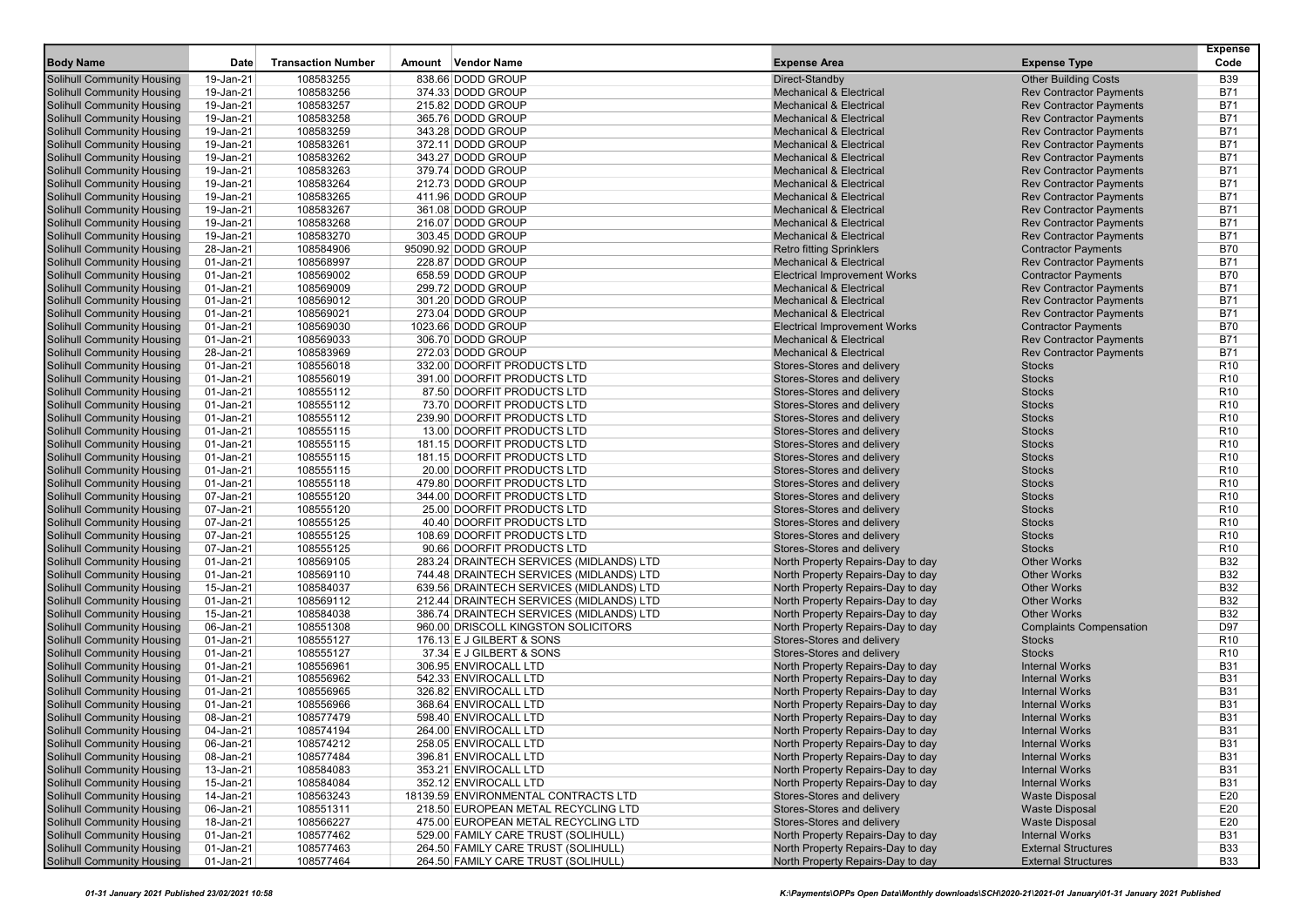|                                                                        |                        |                           |                                                                          |                                                          |                                                              | <b>Expense</b>           |
|------------------------------------------------------------------------|------------------------|---------------------------|--------------------------------------------------------------------------|----------------------------------------------------------|--------------------------------------------------------------|--------------------------|
| <b>Body Name</b>                                                       | Date                   | <b>Transaction Number</b> | Amount Vendor Name                                                       | <b>Expense Area</b>                                      | <b>Expense Type</b>                                          | Code                     |
| <b>Solihull Community Housing</b>                                      | 01-Jan-21              | 108577467                 | 529.00 FAMILY CARE TRUST (SOLIHULL)                                      | North Property Repairs-Day to day                        | <b>Other Works</b>                                           | <b>B32</b>               |
| <b>Solihull Community Housing</b>                                      | 01-Jan-21              | 108577468                 | 250.00 FAMILY CARE TRUST (SOLIHULL)                                      | North Property Repairs-Day to day                        | <b>Other Works</b>                                           | <b>B32</b>               |
| <b>Solihull Community Housing</b>                                      | 01-Jan-21              | 108577469                 | 396.75 FAMILY CARE TRUST (SOLIHULL)                                      | North Property Repairs-Day to day                        | <b>External Structures</b>                                   | <b>B33</b>               |
| <b>Solihull Community Housing</b>                                      | 01-Jan-21              | 108577470                 | 264.50 FAMILY CARE TRUST (SOLIHULL)                                      | North Property Repairs-Day to day                        | <b>External Structures</b>                                   | <b>B33</b>               |
| <b>Solihull Community Housing</b>                                      | 01-Jan-21              | 108577471                 | 396.75 FAMILY CARE TRUST (SOLIHULL)                                      | North Property Repairs-Voids                             | <b>Voids</b>                                                 | <b>B38</b>               |
| <b>Solihull Community Housing</b>                                      | 01-Jan-21              | 108577472                 | 264.50 FAMILY CARE TRUST (SOLIHULL)                                      | North Property Repairs-Voids                             | Voids                                                        | <b>B38</b>               |
| <b>Solihull Community Housing</b>                                      | 14-Jan-21              | 108563241                 | 443.82 FLETCHER PROPERTY RENTALS LTD                                     | <b>Private Sector Leasing</b>                            | Rents                                                        | <b>B22</b>               |
| <b>Solihull Community Housing</b>                                      | 27-Jan-21              | 108579748                 | 887.64 FLETCHER PROPERTY RENTALS LTD                                     | <b>Private Sector Leasing</b>                            | Rents                                                        | <b>B22</b>               |
| <b>Solihull Community Housing</b>                                      | 05-Jan-21              | 108546235                 | 8114.28 GABLES BED & BREAKFAST LTD                                       | Housing Aid & Homelessness                               | <b>B&amp;B Accommodation</b>                                 | <b>B23</b>               |
| <b>Solihull Community Housing</b>                                      | 05-Jan-21              | 108546235                 | -4057.14 GABLES BED & BREAKFAST LTD                                      | Housing Aid & Homelessness                               | <b>B&amp;B Accommodation</b>                                 | <b>B23</b>               |
| <b>Solihull Community Housing</b>                                      | 05-Jan-21              | 108549183                 | 400.73 GABLES BED & BREAKFAST LTD                                        | <b>Housing Aid &amp; Homelessness</b>                    | <b>B&amp;B Accommodation</b>                                 | <b>B23</b>               |
| Solihull Community Housing                                             | 05-Jan-21              | 108549183                 | 2742.13 GABLES BED & BREAKFAST LTD                                       | <b>Housing Aid &amp; Homelessness</b>                    | <b>B&amp;B Accommodation</b>                                 | <b>B23</b>               |
| <b>Solihull Community Housing</b>                                      | 05-Jan-21              | 108546238                 | 3057.14 GABLES BED & BREAKFAST LTD                                       | Housing Aid & Homelessness                               | <b>B&amp;B Accommodation</b>                                 | <b>B23</b>               |
| <b>Solihull Community Housing</b>                                      | 05-Jan-21              | 108546239                 | 3971.43 GABLES BED & BREAKFAST LTD                                       | Housing Aid & Homelessness                               | <b>B&amp;B Accommodation</b><br><b>B&amp;B Accommodation</b> | <b>B23</b>               |
| <b>Solihull Community Housing</b>                                      | 05-Jan-21              | 108546236                 | 3914.29 GABLES BED & BREAKFAST LTD                                       | Housing Aid & Homelessness                               |                                                              | <b>B23</b><br><b>B23</b> |
| <b>Solihull Community Housing</b>                                      | 05-Jan-21              | 108549187                 | 4057.14 GABLES BED & BREAKFAST LTD                                       | Housing Aid & Homelessness                               | <b>B&amp;B Accommodation</b>                                 |                          |
| <b>Solihull Community Housing</b>                                      | 05-Jan-21<br>05-Jan-21 | 108549185<br>108549184    | 4057.14 GABLES BED & BREAKFAST LTD<br>7490.72 GABLES BED & BREAKFAST LTD | Housing Aid & Homelessness                               | <b>B&amp;B Accommodation</b><br><b>B&amp;B Accommodation</b> | <b>B23</b><br><b>B23</b> |
| <b>Solihull Community Housing</b><br><b>Solihull Community Housing</b> | 05-Jan-21              | 108549184                 | -3747.86 GABLES BED & BREAKFAST LTD                                      | Housing Aid & Homelessness<br>Housing Aid & Homelessness | <b>B&amp;B Accommodation</b>                                 | <b>B23</b>               |
| <b>Solihull Community Housing</b>                                      | 14-Jan-21              | 108563708                 | 4342.86 GABLES BED & BREAKFAST LTD                                       | Housing Aid & Homelessness                               | <b>B&amp;B Accommodation</b>                                 | <b>B23</b>               |
| <b>Solihull Community Housing</b>                                      | 20-Jan-21              | 108572568                 | 423.81 GABLES BED & BREAKFAST LTD                                        | Housing Aid & Homelessness                               | <b>B&amp;B Accommodation</b>                                 | <b>B23</b>               |
| Solihull Community Housing                                             | 20-Jan-21              | 108572442                 | 4771.43 GABLES BED & BREAKFAST LTD                                       | Housing Aid & Homelessness                               | <b>B&amp;B Accommodation</b>                                 | <b>B23</b>               |
| <b>Solihull Community Housing</b>                                      | 11-Jan-21              | 108555588                 | 17621.25 GMR LTD                                                         | <b>Retro fitting Sprinklers</b>                          | <b>Contractor Payments</b>                                   | <b>B70</b>               |
| <b>Solihull Community Housing</b>                                      | 11-Jan-21              | 108555588                 | 18565.00 GMR LTD                                                         | <b>Retro fitting Sprinklers</b>                          | <b>Contractor Payments</b>                                   | <b>B70</b>               |
| <b>Solihull Community Housing</b>                                      | 26-Jan-21              | 108577600                 | 719.37 HAMMOND LUBRICANTS & CHEMICALS LTD                                | Anti Graffiti Team                                       | <b>Materials</b>                                             | D <sub>13</sub>          |
| <b>Solihull Community Housing</b>                                      | 01-Jan-21              | 108577992                 | 5178.00 HANDICARE ACCESSIBILITY LTD                                      | Private Sector - Disabled Facilities Grants              | <b>Contractor Payments</b>                                   | <b>B70</b>               |
| <b>Solihull Community Housing</b>                                      | 01-Jan-21              | 108569129                 | 3449.00 HARDYMAN GROUP LTD                                               | <b>Kitchens</b>                                          | <b>Contractor Payments</b>                                   | <b>B70</b>               |
| <b>Solihull Community Housing</b>                                      | 01-Jan-21              | 108569130                 | 2961.00 HARDYMAN GROUP LTD                                               | Kitchens                                                 | <b>Contractor Payments</b>                                   | <b>B70</b>               |
| <b>Solihull Community Housing</b>                                      | 01-Jan-21              | 108569131                 | 3025.00 HARDYMAN GROUP LTD                                               | Kitchens                                                 | <b>Contractor Payments</b>                                   | <b>B70</b>               |
| <b>Solihull Community Housing</b>                                      | 01-Jan-21              | 108545690                 | 3920.00 HARDYMAN GROUP LTD                                               | <b>Kitchens</b>                                          | <b>Contractor Payments</b>                                   | <b>B70</b>               |
| <b>Solihull Community Housing</b>                                      | 01-Jan-21              | 108545691                 | 4240.00 HARDYMAN GROUP LTD                                               | Kitchens                                                 | <b>Contractor Payments</b>                                   | <b>B70</b>               |
| <b>Solihull Community Housing</b>                                      | 01-Jan-21              | 108545692                 | 3445.00 HARDYMAN GROUP LTD                                               | Kitchens                                                 | <b>Contractor Payments</b>                                   | <b>B70</b>               |
| <b>Solihull Community Housing</b>                                      | 01-Jan-21              | 108545693                 | 3945.00 HARDYMAN GROUP LTD                                               | Kitchens                                                 | <b>Contractor Payments</b>                                   | <b>B70</b>               |
| <b>Solihull Community Housing</b>                                      | 01-Jan-21              | 108545694                 | 1670.00 HARDYMAN GROUP LTD                                               | Kitchens                                                 | <b>Contractor Payments</b>                                   | <b>B70</b>               |
| <b>Solihull Community Housing</b>                                      | 01-Jan-21              | 108574284                 | 13203.20 HARDYMAN GROUP LTD                                              | Private Sector - Disabled Facilities Grants              | <b>Contractor Payments</b>                                   | <b>B70</b>               |
| <b>Solihull Community Housing</b>                                      | 01-Jan-21              | 108545695                 | 3662.50 HARDYMAN GROUP LTD                                               | <b>Public Sector - Major Adaptations</b>                 | <b>Contractor Payments</b>                                   | <b>B70</b>               |
| <b>Solihull Community Housing</b>                                      | 01-Jan-21              | 108545696                 | 3820.00 HARDYMAN GROUP LTD                                               | <b>Public Sector - Major Adaptations</b>                 | <b>Contractor Payments</b>                                   | <b>B70</b>               |
| <b>Solihull Community Housing</b>                                      | 04-Jan-21              | 108569132                 | 3945.12 HARDYMAN GROUP LTD                                               | Kitchens                                                 | <b>Contractor Payments</b>                                   | <b>B70</b>               |
| <b>Solihull Community Housing</b>                                      | 04-Jan-21              | 108569133                 | 3769.50 HARDYMAN GROUP LTD                                               | Kitchens                                                 | <b>Contractor Payments</b>                                   | <b>B70</b>               |
| <b>Solihull Community Housing</b>                                      | 25-Jan-21              | 108577101                 | 332730.13 HM REVENUE & CUSTOMS                                           | <b>VAT</b>                                               | <b>Creditor: Government</b>                                  | S <sub>04</sub>          |
| <b>Solihull Community Housing</b>                                      | 28-Jan-21              | 108585238                 | 3425.00 HM REVENUE & CUSTOMS                                             | <b>Central Administration</b>                            | <b>Other Employee Costs</b>                                  | A90                      |
| <b>Solihull Community Housing</b>                                      | 28-Jan-21              | 108585243                 | 3424.00 HM REVENUE & CUSTOMS                                             | <b>Central Administration</b>                            | <b>Other Employee Costs</b>                                  | A90                      |
| <b>Solihull Community Housing</b>                                      | 28-Jan-21              | 108585089                 | 2250.00 HM REVENUE & CUSTOMS                                             | <b>Property Acquisitions</b>                             | <b>Contractor Payments</b>                                   | <b>B70</b>               |
| <b>Solihull Community Housing</b>                                      | 05-Jan-21              | 108549156                 | 900.00 HOUSEMARK LTD                                                     | <b>Central Administration</b>                            | <b>Professional Fees</b>                                     | D <sub>50</sub>          |
| <b>Solihull Community Housing</b>                                      | 28-Jan-21              | 108584818                 | 796.00 HOUSEMARK LTD                                                     | <b>Central Administration</b>                            | <b>Professional Fees</b>                                     | D <sub>50</sub>          |
| <b>Solihull Community Housing</b>                                      | 07-Jan-21              | 108552284                 | 1640.00 HQN LTD                                                          | <b>Central Administration</b>                            | <b>Professional Fees</b>                                     | D <sub>50</sub>          |
| <b>Solihull Community Housing</b>                                      | 01-Jan-21              | 108556703                 | 538.85 INTEGRATED WATER SERVICES LTD                                     | Client $i$ , H & S Water Risk                            | <b>Water risks</b>                                           | <b>B13</b>               |
| <b>Solihull Community Housing</b>                                      | 11-Jan-21              | 108555226                 | 149816.77 JESSUP BROTHERS LTD                                            | New Build - Faulkner Road                                | <b>Contractor Payments</b>                                   | <b>B70</b>               |
| <b>Solihull Community Housing</b>                                      | 11-Jan-21              | 108555226                 | 71179.52 JESSUP BROTHERS LTD                                             | New Build - Wagon Lane                                   | <b>Contractor Payments</b>                                   | <b>B70</b>               |
| <b>Solihull Community Housing</b>                                      | 11-Jan-21              | 108555226                 | 81320.90 JESSUP BROTHERS LTD                                             | New Build - Brackleys Way                                | <b>Contractor Payments</b>                                   | <b>B70</b>               |
| <b>Solihull Community Housing</b>                                      | 11-Jan-21              | 108555226                 | 92484.75 JESSUP BROTHERS LTD                                             | New Build - Willow Way                                   | <b>Contractor Payments</b>                                   | <b>B70</b>               |
| <b>Solihull Community Housing</b>                                      | 01-Jan-21              | 108556025                 | 612.88 JEWSON LTD                                                        | Stores-Stores and delivery                               | <b>Stocks</b>                                                | R <sub>10</sub>          |
| <b>Solihull Community Housing</b>                                      | 01-Jan-21              | 108556026                 | 369.49 JEWSON LTD                                                        | Stores-Stores and delivery                               | <b>Stocks</b>                                                | R <sub>10</sub>          |
| <b>Solihull Community Housing</b>                                      | 01-Jan-21              | 108556032                 | 28.20 JEWSON LTD                                                         | Stores-Stores and delivery                               | <b>Stocks</b>                                                | R <sub>10</sub>          |
| <b>Solihull Community Housing</b>                                      | 01-Jan-21              | 108556032                 | 1.10 JEWSON LTD                                                          | Stores-Stores and delivery                               | <b>Stocks</b>                                                | R <sub>10</sub>          |
| <b>Solihull Community Housing</b>                                      | 01-Jan-21              | 108556032                 | 70.86 JEWSON LTD                                                         | Stores-Stores and delivery                               | <b>Stocks</b>                                                | R <sub>10</sub>          |
| <b>Solihull Community Housing</b>                                      | 01-Jan-21              | 108556032                 | 3.50 JEWSON LTD                                                          | Stores-Stores and delivery                               | <b>Stocks</b>                                                | R <sub>10</sub>          |
| <b>Solihull Community Housing</b>                                      | 01-Jan-21              | 108556032                 | 38.80 JEWSON LTD                                                         | Stores-Stores and delivery                               | <b>Stocks</b>                                                | R <sub>10</sub>          |
| <b>Solihull Community Housing</b>                                      | 01-Jan-21              | 108556032                 | 98.40 JEWSON LTD                                                         | Stores-Stores and delivery                               | <b>Stocks</b>                                                | R <sub>10</sub>          |
| <b>Solihull Community Housing</b>                                      | 01-Jan-21              | 108556032                 | 17.60 JEWSON LTD                                                         | Stores-Stores and delivery                               | <b>Stocks</b>                                                | R <sub>10</sub>          |
| <b>Solihull Community Housing</b>                                      | $01$ -Jan-21           | 108556032                 | 34.40 JEWSON LTD                                                         | Stores-Stores and delivery                               | <b>Stocks</b>                                                | R <sub>10</sub>          |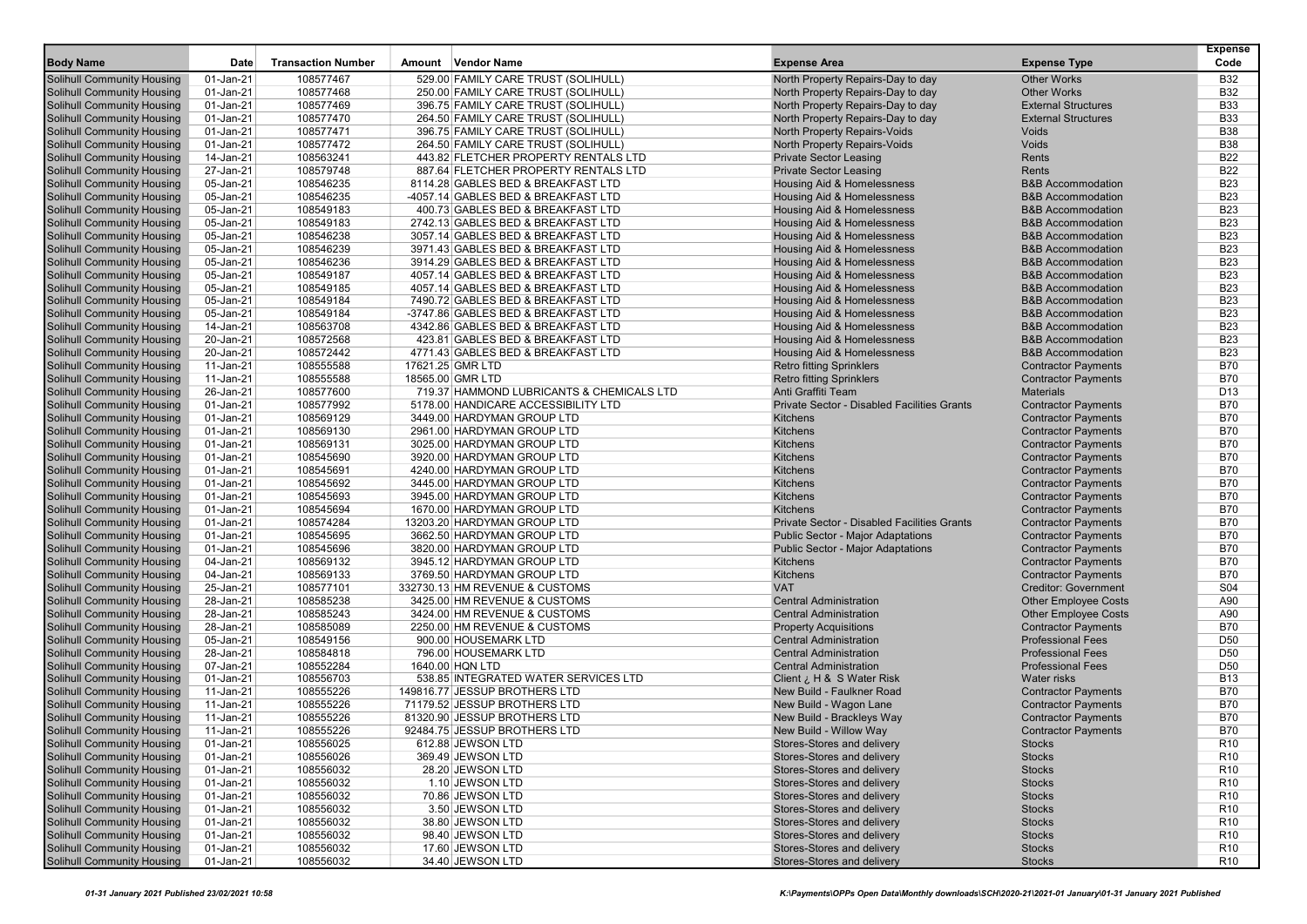|                                                                        |                        |                           |                                        |                                                          |                                | <b>Expense</b>                     |
|------------------------------------------------------------------------|------------------------|---------------------------|----------------------------------------|----------------------------------------------------------|--------------------------------|------------------------------------|
| <b>Body Name</b>                                                       | Date                   | <b>Transaction Number</b> | Amount Vendor Name                     | <b>Expense Area</b>                                      | <b>Expense Type</b>            | Code                               |
| <b>Solihull Community Housing</b>                                      | 01-Jan-21              | 108556032                 | 6.00 JEWSON LTD                        | Stores-Stores and delivery                               | <b>Stocks</b>                  | R <sub>10</sub>                    |
| Solihull Community Housing                                             | 01-Jan-21              | 108556032                 | 6.40 JEWSON LTD                        | Stores-Stores and delivery                               | <b>Stocks</b>                  | R <sub>10</sub>                    |
| <b>Solihull Community Housing</b>                                      | 01-Jan-21              | 108556032                 | 62.11 JEWSON LTD                       | Stores-Stores and delivery                               | <b>Stocks</b>                  | R <sub>10</sub>                    |
| <b>Solihull Community Housing</b>                                      | 01-Jan-21              | 108556032                 | 1542.24 JEWSON LTD                     | Stores-Stores and delivery                               | <b>Stocks</b>                  | R <sub>10</sub>                    |
| <b>Solihull Community Housing</b>                                      | 01-Jan-21              | 108556032                 | 17.30 JEWSON LTD                       | Stores-Stores and delivery                               | <b>Stocks</b>                  | R <sub>10</sub>                    |
| <b>Solihull Community Housing</b>                                      | 01-Jan-21              | 108556032                 | 57.50 JEWSON LTD                       | Stores-Stores and delivery                               | <b>Stocks</b>                  | R <sub>10</sub>                    |
| <b>Solihull Community Housing</b>                                      | 01-Jan-21              | 108556032                 | 768.00 JEWSON LTD                      | Stores-Stores and delivery                               | <b>Stocks</b>                  | R <sub>10</sub>                    |
| <b>Solihull Community Housing</b>                                      | 01-Jan-21              | 108556032                 | 154.40 JEWSON LTD                      | Stores-Stores and delivery                               | <b>Stocks</b>                  | R <sub>10</sub>                    |
| <b>Solihull Community Housing</b>                                      | 01-Jan-21              | 108556032                 | 381.00 JEWSON LTD                      | Stores-Stores and delivery                               | <b>Stocks</b>                  | R <sub>10</sub>                    |
| <b>Solihull Community Housing</b>                                      | 01-Jan-21              | 108556032                 | 234.60 JEWSON LTD                      | Stores-Stores and delivery                               | <b>Stocks</b>                  | R <sub>10</sub>                    |
| <b>Solihull Community Housing</b>                                      | 01-Jan-21              | 108556032                 | 22.40 JEWSON LTD                       | Stores-Stores and delivery                               | <b>Stocks</b>                  | R <sub>10</sub>                    |
| <b>Solihull Community Housing</b>                                      | 01-Jan-21              | 108556032                 | 52.90 JEWSON LTD                       | Stores-Stores and delivery                               | <b>Stocks</b>                  | R <sub>10</sub>                    |
| <b>Solihull Community Housing</b>                                      | 01-Jan-21              | 108556032                 | 227.50 JEWSON LTD                      | Stores-Stores and delivery                               | <b>Stocks</b>                  | R <sub>10</sub>                    |
| <b>Solihull Community Housing</b>                                      | 01-Jan-21              | 108556032                 | 137.02 JEWSON LTD                      | Stores-Stores and delivery                               | <b>Stocks</b>                  | R <sub>10</sub>                    |
| <b>Solihull Community Housing</b>                                      | 01-Jan-21              | 108556032                 | 110.00 JEWSON LTD                      | Stores-Stores and delivery                               | <b>Stocks</b>                  | R <sub>10</sub>                    |
| <b>Solihull Community Housing</b>                                      | 01-Jan-21              | 108556032                 | 54.90 JEWSON LTD                       | Stores-Stores and delivery                               | <b>Stocks</b>                  | R <sub>10</sub>                    |
| <b>Solihull Community Housing</b>                                      | 01-Jan-21              | 108556032                 | 212.60 JEWSON LTD                      | Stores-Stores and delivery                               | <b>Stocks</b>                  | R <sub>10</sub>                    |
| <b>Solihull Community Housing</b>                                      | 01-Jan-21              | 108556032                 | 27.80 JEWSON LTD                       | Stores-Stores and delivery                               | <b>Stocks</b>                  | R <sub>10</sub>                    |
| <b>Solihull Community Housing</b>                                      | 01-Jan-21              | 108556032                 | 433.00 JEWSON LTD                      | Stores-Stores and delivery                               | <b>Stocks</b>                  | R <sub>10</sub>                    |
| <b>Solihull Community Housing</b>                                      | 01-Jan-21              | 108556034                 | 676.62 JEWSON LTD                      | Stores-Stores and delivery                               | <b>Stocks</b>                  | R <sub>10</sub>                    |
| <b>Solihull Community Housing</b>                                      | 01-Jan-21              | 108556038                 | 219.30 JEWSON LTD                      | Stores-Stores and delivery                               | <b>Stocks</b>                  | R <sub>10</sub>                    |
| <b>Solihull Community Housing</b>                                      | 01-Jan-21              | 108556040                 | 6.00 JEWSON LTD                        | Stores-Stores and delivery                               | <b>Stocks</b>                  | R <sub>10</sub>                    |
| Solihull Community Housing                                             | 01-Jan-21              | 108556040                 | 1.80 JEWSON LTD                        | Stores-Stores and delivery                               | <b>Stocks</b>                  | R <sub>10</sub>                    |
| <b>Solihull Community Housing</b>                                      | 01-Jan-21              | 108556040                 | 66.96 JEWSON LTD                       | Stores-Stores and delivery                               | <b>Stocks</b>                  | R <sub>10</sub>                    |
| <b>Solihull Community Housing</b>                                      | 01-Jan-21              | 108556040                 | 4.15 JEWSON LTD                        | Stores-Stores and delivery                               | <b>Stocks</b>                  | R <sub>10</sub>                    |
| <b>Solihull Community Housing</b>                                      | 01-Jan-21              | 108556040                 | 175.85 JEWSON LTD                      | Stores-Stores and delivery                               | <b>Stocks</b>                  | R <sub>10</sub>                    |
| <b>Solihull Community Housing</b>                                      |                        | 108556040                 |                                        |                                                          |                                | R <sub>10</sub>                    |
|                                                                        | 01-Jan-21              |                           | 356.16 JEWSON LTD<br>234.30 JEWSON LTD | Stores-Stores and delivery<br>Stores-Stores and delivery | <b>Stocks</b>                  | R <sub>10</sub>                    |
| <b>Solihull Community Housing</b><br><b>Solihull Community Housing</b> | 01-Jan-21<br>01-Jan-21 | 108556040<br>108556040    |                                        | Stores-Stores and delivery                               | <b>Stocks</b><br><b>Stocks</b> | R <sub>10</sub>                    |
|                                                                        |                        | 108556040                 | 174.90 JEWSON LTD                      | Stores-Stores and delivery                               | <b>Stocks</b>                  | R <sub>10</sub>                    |
| <b>Solihull Community Housing</b><br><b>Solihull Community Housing</b> | 01-Jan-21<br>01-Jan-21 | 108556041                 | 59.80 JEWSON LTD                       | Stores-Stores and delivery                               | <b>Stocks</b>                  | R <sub>10</sub>                    |
|                                                                        |                        |                           | 212.70 JEWSON LTD                      | Stores-Stores and delivery                               |                                | R <sub>10</sub>                    |
| <b>Solihull Community Housing</b>                                      | 01-Jan-21              | 108556044                 | 351.70 JEWSON LTD                      |                                                          | <b>Stocks</b>                  |                                    |
| <b>Solihull Community Housing</b>                                      | 01-Jan-21              | 108556047                 | 409.20 JEWSON LTD                      | Stores-Stores and delivery                               | <b>Stocks</b>                  | R <sub>10</sub>                    |
| <b>Solihull Community Housing</b>                                      | 01-Jan-21              | 108556047                 | 83.70 JEWSON LTD                       | Stores-Stores and delivery                               | <b>Stocks</b>                  | R <sub>10</sub>                    |
| <b>Solihull Community Housing</b>                                      | 01-Jan-21              | 108556047                 | 49.60 JEWSON LTD                       | Stores-Stores and delivery                               | <b>Stocks</b>                  | R <sub>10</sub><br>R <sub>10</sub> |
| <b>Solihull Community Housing</b>                                      | 01-Jan-21              | 108556047                 | 87.00 JEWSON LTD                       | Stores-Stores and delivery                               | <b>Stocks</b>                  |                                    |
| <b>Solihull Community Housing</b>                                      | 01-Jan-21              | 108556047                 | 182.16 JEWSON LTD                      | Stores-Stores and delivery                               | <b>Stocks</b>                  | R <sub>10</sub>                    |
| <b>Solihull Community Housing</b>                                      | 01-Jan-21              | 108556047                 | 205.00 JEWSON LTD                      | Stores-Stores and delivery                               | <b>Stocks</b>                  | R <sub>10</sub>                    |
| <b>Solihull Community Housing</b>                                      | 01-Jan-21              | 108556047                 | 8.66 JEWSON LTD                        | Stores-Stores and delivery                               | <b>Stocks</b>                  | R <sub>10</sub>                    |
| <b>Solihull Community Housing</b>                                      | 01-Jan-21              | 108556048                 | 43.68 JEWSON LTD                       | Stores-Stores and delivery                               | <b>Stocks</b>                  | R <sub>10</sub>                    |
| <b>Solihull Community Housing</b>                                      | 01-Jan-21              | 108556048                 | 13.40 JEWSON LTD                       | Stores-Stores and delivery                               | <b>Stocks</b>                  | R <sub>10</sub>                    |
| <b>Solihull Community Housing</b>                                      | 01-Jan-21              | 108556048                 | 25.30 JEWSON LTD                       | Stores-Stores and delivery                               | <b>Stocks</b>                  | R <sub>10</sub>                    |
| <b>Solihull Community Housing</b>                                      | 01-Jan-21              | 108556048                 | 21.00 JEWSON LTD                       | Stores-Stores and delivery                               | <b>Stocks</b>                  | R <sub>10</sub>                    |
| <b>Solihull Community Housing</b>                                      | 01-Jan-21              | 108556048                 | 274.00 JEWSON LTD                      | Stores-Stores and delivery                               | <b>Stocks</b>                  | R <sub>10</sub>                    |
| <b>Solihull Community Housing</b>                                      | 01-Jan-21              | 108556048                 | 268.50 JEWSON LTD                      | Stores-Stores and delivery                               | <b>Stocks</b>                  | R <sub>10</sub>                    |
| <b>Solihull Community Housing</b>                                      | 01-Jan-21              | 108556048                 | 60.00 JEWSON LTD                       | Stores-Stores and delivery                               | <b>Stocks</b>                  | R <sub>10</sub>                    |
| <b>Solihull Community Housing</b>                                      | 01-Jan-21              | 108556048                 | 53.10 JEWSON LTD                       | Stores-Stores and delivery                               | <b>Stocks</b>                  | R <sub>10</sub>                    |
| <b>Solihull Community Housing</b>                                      | 01-Jan-21              | 108556048                 | 25.70 JEWSON LTD                       | Stores-Stores and delivery                               | <b>Stocks</b>                  | R <sub>10</sub>                    |
| <b>Solihull Community Housing</b>                                      | 01-Jan-21              | 108556049                 | 149.90 JEWSON LTD                      | Stores-Stores and delivery                               | <b>Stocks</b>                  | R <sub>10</sub>                    |
| <b>Solihull Community Housing</b>                                      | 01-Jan-21              | 108556049                 | 330.80 JEWSON LTD                      | Stores-Stores and delivery                               | <b>Stocks</b>                  | R <sub>10</sub>                    |
| <b>Solihull Community Housing</b>                                      | 01-Jan-21              | 108556050                 | 14.20 JEWSON LTD                       | Stores-Stores and delivery                               | <b>Stocks</b>                  | R <sub>10</sub>                    |
| <b>Solihull Community Housing</b>                                      | 01-Jan-21              | 108556050                 | 5.20 JEWSON LTD                        | Stores-Stores and delivery                               | <b>Stocks</b>                  | R <sub>10</sub>                    |
| <b>Solihull Community Housing</b>                                      | 01-Jan-21              | 108556050                 | 9.10 JEWSON LTD                        | Stores-Stores and delivery                               | <b>Stocks</b>                  | R <sub>10</sub>                    |
| <b>Solihull Community Housing</b>                                      | 01-Jan-21              | 108556050                 | 8.20 JEWSON LTD                        | Stores-Stores and delivery                               | <b>Stocks</b>                  | R <sub>10</sub>                    |
| <b>Solihull Community Housing</b>                                      | 01-Jan-21              | 108556050                 | 28.30 JEWSON LTD                       | Stores-Stores and delivery                               | <b>Stocks</b>                  | R <sub>10</sub>                    |
| <b>Solihull Community Housing</b>                                      | 01-Jan-21              | 108556050                 | 737.04 JEWSON LTD                      | Stores-Stores and delivery                               | <b>Stocks</b>                  | R <sub>10</sub>                    |
| <b>Solihull Community Housing</b>                                      | 01-Jan-21              | 108556050                 | 266.70 JEWSON LTD                      | Stores-Stores and delivery                               | <b>Stocks</b>                  | R <sub>10</sub>                    |
| <b>Solihull Community Housing</b>                                      | 01-Jan-21              | 108556050                 | 96.80 JEWSON LTD                       | Stores-Stores and delivery                               | <b>Stocks</b>                  | R <sub>10</sub>                    |
| <b>Solihull Community Housing</b>                                      | 01-Jan-21              | 108556050                 | 24.60 JEWSON LTD                       | Stores-Stores and delivery                               | <b>Stocks</b>                  | R <sub>10</sub>                    |
| <b>Solihull Community Housing</b>                                      | 01-Jan-21              | 108556050                 | 5.10 JEWSON LTD                        | Stores-Stores and delivery                               | <b>Stocks</b>                  | R <sub>10</sub>                    |
| <b>Solihull Community Housing</b>                                      | $01$ -Jan-21           | 108556050                 | 123.62 JEWSON LTD                      | Stores-Stores and delivery                               | <b>Stocks</b>                  | R <sub>10</sub>                    |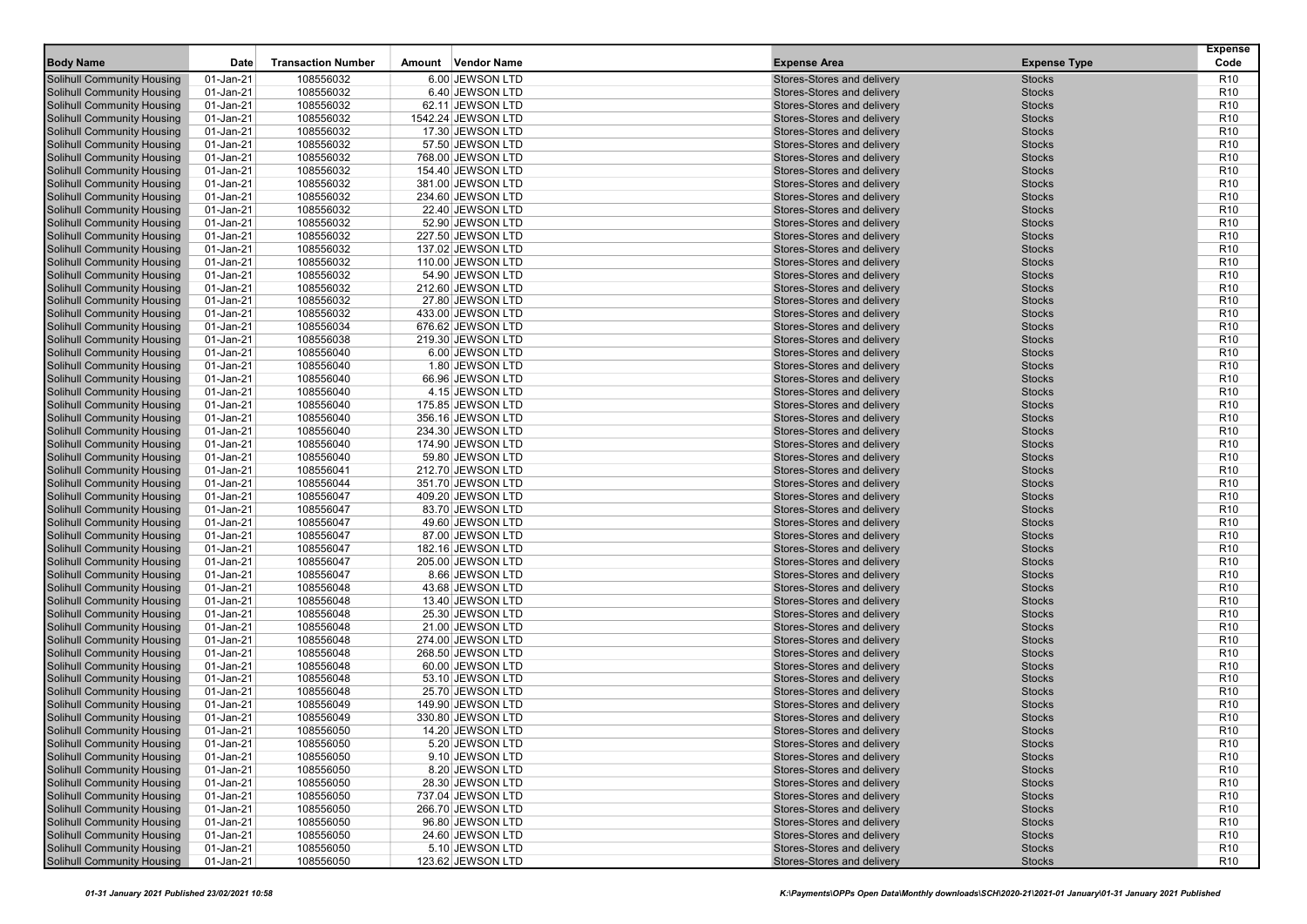| 24.40 JEWSON LTD<br><b>Solihull Community Housing</b><br>01-Jan-21<br>108556050<br>Stores-Stores and delivery<br><b>Stocks</b><br>108556050<br><b>Solihull Community Housing</b><br>01-Jan-21<br>55.60 JEWSON LTD<br>Stores-Stores and delivery<br><b>Stocks</b><br>108556050<br><b>Stocks</b><br><b>Solihull Community Housing</b><br>01-Jan-21<br>246.96 JEWSON LTD<br>Stores-Stores and delivery<br><b>Solihull Community Housing</b><br>01-Jan-21<br>108556050<br>Stores-Stores and delivery<br><b>Stocks</b><br>659.00 JEWSON LTD<br>108556050<br><b>Solihull Community Housing</b><br>01-Jan-21<br>30.00 JEWSON LTD<br>Stores-Stores and delivery<br><b>Stocks</b><br><b>Solihull Community Housing</b><br>01-Jan-21<br>108556050<br>55.80 JEWSON LTD<br>Stores-Stores and delivery<br><b>Stocks</b><br>108556050<br><b>Solihull Community Housing</b><br>01-Jan-21<br>145.90 JEWSON LTD<br>Stores-Stores and delivery<br><b>Stocks</b><br><b>Solihull Community Housing</b><br>01-Jan-21<br>108556050<br>121.60 JEWSON LTD<br>Stores-Stores and delivery<br><b>Stocks</b><br><b>Solihull Community Housing</b><br>01-Jan-21<br>108556052<br>Stores-Stores and delivery<br><b>Stocks</b><br>18.60 JEWSON LTD<br>108556052<br>Stores-Stores and delivery<br><b>Solihull Community Housing</b><br>01-Jan-21<br>27.00 JEWSON LTD<br><b>Stocks</b><br><b>Solihull Community Housing</b><br>01-Jan-21<br>108556052<br>98.30 JEWSON LTD<br>Stores-Stores and delivery<br><b>Stocks</b><br>108556052<br>Solihull Community Housing<br>01-Jan-21<br>86.60 JEWSON LTD<br>Stores-Stores and delivery<br><b>Stocks</b><br><b>Solihull Community Housing</b><br>01-Jan-21<br>108556052<br>58.50 JEWSON LTD<br>Stores-Stores and delivery<br><b>Stocks</b><br><b>Solihull Community Housing</b><br>01-Jan-21<br>108556052<br>Stores-Stores and delivery<br><b>Stocks</b><br>16.20 JEWSON LTD<br>108551313<br><b>Solihull Community Housing</b><br>06-Jan-21<br>782.04 KARTER THOMAS LTD<br><b>Estate Mgmt Team</b><br><b>Agency Staff</b><br><b>Solihull Community Housing</b><br>06-Jan-21<br>108551312<br>776.79 KARTER THOMAS LTD<br><b>Estate Mgmt Team</b><br><b>Agency Staff</b><br><b>Estate Mgmt Team</b><br><b>Solihull Community Housing</b><br>05-Jan-21<br>108549189<br>487.83 KARTER THOMAS LTD<br><b>Agency Staff</b><br><b>Solihull Community Housing</b><br>06-Jan-21<br>108549198<br>24.92 KARTER THOMAS LTD<br><b>Estate Mgmt Team</b><br><b>Agency Staff</b><br><b>Solihull Community Housing</b><br>06-Jan-21<br>108549198<br><b>Estate Mgmt Team</b><br><b>Agency Staff</b><br>623.92 KARTER THOMAS LTD<br>108549198<br><b>Solihull Community Housing</b><br>06-Jan-21<br>-10.54 KARTER THOMAS LTD<br><b>Estate Mgmt Team</b><br><b>Agency Staff</b><br><b>Solihull Community Housing</b><br>06-Jan-21<br>108549198<br>-311.96 KARTER THOMAS LTD<br><b>Estate Mgmt Team</b><br><b>Agency Staff</b><br>Solihull Community Housing<br>13-Jan-21<br>108559441<br>787.29 KARTER THOMAS LTD<br><b>Estate Mgmt Team</b><br><b>Agency Staff</b><br><b>Solihull Community Housing</b><br>19-Jan-21<br>108570218<br>782.46 KARTER THOMAS LTD<br><b>Estate Mgmt Team</b><br><b>Agency Staff</b><br><b>Solihull Community Housing</b><br>01-Jan-21<br>108578009<br>North Property Repairs-Day to day<br><b>External Structures</b><br>420.00 L&M DOMESTIC SCAFFOLDING LTD<br>108578010<br><b>External Structures</b><br><b>Solihull Community Housing</b><br>01-Jan-21<br>840.00 L&M DOMESTIC SCAFFOLDING LTD<br>North Property Repairs-Day to day<br><b>Solihull Community Housing</b><br>01-Jan-21<br>108578011<br>420.00 L&M DOMESTIC SCAFFOLDING LTD<br>North Property Repairs-Day to day<br><b>External Structures</b><br><b>Solihull Community Housing</b><br>01-Jan-21<br>108578012<br>840.00 L&M DOMESTIC SCAFFOLDING LTD<br>North Property Repairs-Day to day<br><b>External Structures</b><br><b>Solihull Community Housing</b><br>01-Jan-21<br>108578013<br>420.00 L&M DOMESTIC SCAFFOLDING LTD<br>North Property Repairs-Day to day<br><b>External Structures</b><br>Solihull Community Housing<br>11-Jan-21<br>108555220<br><b>Client - Fleet Management</b><br><b>Vehicle Hire</b><br>-3300.20 LEX AUTOLEASE LIMITED<br>108545272<br><b>Solihull Community Housing</b><br>04-Jan-21<br>2828.75 LEX AUTOLEASE LIMITED<br><b>Client - Fleet Management</b><br><b>Vehicle Hire</b><br><b>Solihull Community Housing</b><br>04-Jan-21<br>108545277<br>25625.44 LEX AUTOLEASE LIMITED<br><b>Client - Fleet Management</b><br><b>Vehicle Hire</b><br>108569157<br><b>Vehicle Hire</b><br><b>Solihull Community Housing</b><br>19-Jan-21<br>25625.44 LEX AUTOLEASE LIMITED<br><b>Client - Fleet Management</b><br><b>Solihull Community Housing</b><br>18-Jan-21<br>108566494<br>2828.75 LEX AUTOLEASE LIMITED<br><b>Client - Fleet Management</b><br><b>Vehicle Hire</b><br>108585244<br><b>Solihull Community Housing</b><br>28-Jan-21<br>1625.00 LIBERATA UK LIMITED<br>Income Collection Team<br><b>Court Fees</b><br>108584039<br><b>Solihull Community Housing</b><br>15-Jan-21<br>3792.00 LIFT & ENGINEERING SERVICES<br><b>Lift Refurbishment</b><br><b>Contractor Payments</b><br><b>Solihull Community Housing</b><br>18-Jan-21<br>108574157<br>432.25 LIFT & ENGINEERING SERVICES<br><b>Mechanical &amp; Electrical</b><br><b>Rev Contractor Payments</b><br><b>Solihull Community Housing</b><br>18-Jan-21<br>108584040<br>648.76 LIFT & ENGINEERING SERVICES<br><b>Mechanical &amp; Electrical</b><br><b>Rev Contractor Payments</b><br><b>Solihull Community Housing</b><br>18-Jan-21<br>108584041<br>574.20 LIFT & ENGINEERING SERVICES<br><b>Mechanical &amp; Electrical</b><br><b>Rev Contractor Payments</b><br><b>Solihull Community Housing</b><br>18-Jan-21<br>108574160<br>419.62 LIFT & ENGINEERING SERVICES<br><b>Mechanical &amp; Electrical</b><br><b>Rev Contractor Payments</b><br>Voids<br><b>Solihull Community Housing</b><br>28-Jan-21<br>108584251<br>1750.00 M&P PRESERVATION<br><b>North Property Repairs-Voids</b><br><b>Solihull Community Housing</b><br>05-Jan-21<br>108549154<br>22300.37 MAN COMMERCIAL PROTECTION LTD<br><b>CCTV</b><br>Security<br>108559223<br><b>Solihull Community Housing</b><br>13-Jan-21<br>1583.33 MAXKING LTD<br><b>Biomass System</b><br><b>Biomass Plant Room Management S</b><br><b>Solihull Community Housing</b><br>01-Jan-21<br>108545698<br>529.50 MITIE PROPERTY SERVICES (UK) LTD<br><b>Planned Maintenance</b><br><b>Planned Works</b><br><b>Solihull Community Housing</b><br>12-Jan-21<br>108578007<br>3401.96 MITIE PROPERTY SERVICES (UK) LTD<br><b>Planned Maintenance</b><br><b>Planned Works</b><br>108578008<br><b>Solihull Community Housing</b><br>12-Jan-21<br>1685.74 MITIE PROPERTY SERVICES (UK) LTD<br><b>Planned Maintenance</b><br><b>Planned Works</b><br>Solihull Community Housing<br>108566555<br>488.46 MORGAN HUNT UK LTD<br><b>Agency Staff</b><br>18-Jan-21<br>North Property Repairs-Day to day<br>108566553<br><b>Solihull Community Housing</b><br>18-Jan-21<br>717.78 MORGAN HUNT UK LTD<br><b>Agency Staff</b><br>North Property Repairs-Day to day<br><b>Solihull Community Housing</b><br>07-Jan-21<br>108552223<br>226.50 MORGAN HUNT UK LTD<br><b>Call Centre</b><br><b>Agency Staff</b><br><b>Solihull Community Housing</b><br><b>Call Centre</b><br>13-Jan-21<br>108561285<br>566.25 MORGAN HUNT UK LTD<br><b>Agency Staff</b><br>108572544<br><b>Solihull Community Housing</b><br>20-Jan-21<br>958.55 MORGAN HUNT UK LTD<br><b>Call Centre</b><br><b>Agency Staff</b><br><b>Solihull Community Housing</b><br>01-Jan-21<br>108564897<br>2423.52 N-CAP FLOORING LTD<br>Voids<br><b>North Property Repairs-Voids</b><br><b>Solihull Community Housing</b><br>North Property Repairs-Voids<br>Voids<br>05-Jan-21<br>108584245<br>209.76 N-CAP FLOORING LTD<br><b>Solihull Community Housing</b><br>05-Jan-21<br>108584246<br>247.44 N-CAP FLOORING LTD<br>North Property Repairs-Voids<br>Voids<br><b>Solihull Community Housing</b><br>108564899<br>08-Jan-21<br>252.51 N-CAP FLOORING LTD<br>North Property Repairs-Day to day<br><b>Internal Works</b><br><b>Solihull Community Housing</b><br>108564900<br>08-Jan-21<br>234.96 N-CAP FLOORING LTD<br>North Property Repairs-Day to day<br><b>Internal Works</b> |                                   |           |                           |                           |                              |                     | <b>Expense</b>  |
|------------------------------------------------------------------------------------------------------------------------------------------------------------------------------------------------------------------------------------------------------------------------------------------------------------------------------------------------------------------------------------------------------------------------------------------------------------------------------------------------------------------------------------------------------------------------------------------------------------------------------------------------------------------------------------------------------------------------------------------------------------------------------------------------------------------------------------------------------------------------------------------------------------------------------------------------------------------------------------------------------------------------------------------------------------------------------------------------------------------------------------------------------------------------------------------------------------------------------------------------------------------------------------------------------------------------------------------------------------------------------------------------------------------------------------------------------------------------------------------------------------------------------------------------------------------------------------------------------------------------------------------------------------------------------------------------------------------------------------------------------------------------------------------------------------------------------------------------------------------------------------------------------------------------------------------------------------------------------------------------------------------------------------------------------------------------------------------------------------------------------------------------------------------------------------------------------------------------------------------------------------------------------------------------------------------------------------------------------------------------------------------------------------------------------------------------------------------------------------------------------------------------------------------------------------------------------------------------------------------------------------------------------------------------------------------------------------------------------------------------------------------------------------------------------------------------------------------------------------------------------------------------------------------------------------------------------------------------------------------------------------------------------------------------------------------------------------------------------------------------------------------------------------------------------------------------------------------------------------------------------------------------------------------------------------------------------------------------------------------------------------------------------------------------------------------------------------------------------------------------------------------------------------------------------------------------------------------------------------------------------------------------------------------------------------------------------------------------------------------------------------------------------------------------------------------------------------------------------------------------------------------------------------------------------------------------------------------------------------------------------------------------------------------------------------------------------------------------------------------------------------------------------------------------------------------------------------------------------------------------------------------------------------------------------------------------------------------------------------------------------------------------------------------------------------------------------------------------------------------------------------------------------------------------------------------------------------------------------------------------------------------------------------------------------------------------------------------------------------------------------------------------------------------------------------------------------------------------------------------------------------------------------------------------------------------------------------------------------------------------------------------------------------------------------------------------------------------------------------------------------------------------------------------------------------------------------------------------------------------------------------------------------------------------------------------------------------------------------------------------------------------------------------------------------------------------------------------------------------------------------------------------------------------------------------------------------------------------------------------------------------------------------------------------------------------------------------------------------------------------------------------------------------------------------------------------------------------------------------------------------------------------------------------------------------------------------------------------------------------------------------------------------------------------------------------------------------------------------------------------------------------------------------------------------------------------------------------------------------------------------------------------------------------------------------------------------------------------------------------------------------------------------------------------------------------------------------------------------------------------------------------------------------------------------------------------------------------------------------------------------------------------------------------------------------------------------------------------------------------------------------------------------------------------------------------------------------------------------------------------------------------------------------------------------------------------------------------------------------------------------------------------------------------------------------------------------------------------------------------------------------------------------------------------------------------------------------------------------------------------------------------------------------------------------------------------------------------------------------------------------------------------------------------------------------------------------------------------------------------------------------------------------------------------------------------------------------------------------------------------------------------------------------------------------------------------------------------------------------------------------------------------------------------------------------------------------------------------------------------------------------------------------------------------------------------------------------------------------------------------------------------------------------------------------------------------------------------------------------------------------------------------------------------------------------------------------------------------------------------------------------------------------------------------------------------------------------------------|-----------------------------------|-----------|---------------------------|---------------------------|------------------------------|---------------------|-----------------|
|                                                                                                                                                                                                                                                                                                                                                                                                                                                                                                                                                                                                                                                                                                                                                                                                                                                                                                                                                                                                                                                                                                                                                                                                                                                                                                                                                                                                                                                                                                                                                                                                                                                                                                                                                                                                                                                                                                                                                                                                                                                                                                                                                                                                                                                                                                                                                                                                                                                                                                                                                                                                                                                                                                                                                                                                                                                                                                                                                                                                                                                                                                                                                                                                                                                                                                                                                                                                                                                                                                                                                                                                                                                                                                                                                                                                                                                                                                                                                                                                                                                                                                                                                                                                                                                                                                                                                                                                                                                                                                                                                                                                                                                                                                                                                                                                                                                                                                                                                                                                                                                                                                                                                                                                                                                                                                                                                                                                                                                                                                                                                                                                                                                                                                                                                                                                                                                                                                                                                                                                                                                                                                                                                                                                                                                                                                                                                                                                                                                                                                                                                                                                                                                                                                                                                                                                                                                                                                                                                                                                                                                                                                                                                                                                                                                                                                                                                                                                                                                                                                                                                                                                                                                                                                                                                                                                                                                                                                                                                                                                                                                                                                                                                                                                                                                                                                                                                | <b>Body Name</b>                  | Date      | <b>Transaction Number</b> | Amount Vendor Name        | <b>Expense Area</b>          | <b>Expense Type</b> | Code            |
|                                                                                                                                                                                                                                                                                                                                                                                                                                                                                                                                                                                                                                                                                                                                                                                                                                                                                                                                                                                                                                                                                                                                                                                                                                                                                                                                                                                                                                                                                                                                                                                                                                                                                                                                                                                                                                                                                                                                                                                                                                                                                                                                                                                                                                                                                                                                                                                                                                                                                                                                                                                                                                                                                                                                                                                                                                                                                                                                                                                                                                                                                                                                                                                                                                                                                                                                                                                                                                                                                                                                                                                                                                                                                                                                                                                                                                                                                                                                                                                                                                                                                                                                                                                                                                                                                                                                                                                                                                                                                                                                                                                                                                                                                                                                                                                                                                                                                                                                                                                                                                                                                                                                                                                                                                                                                                                                                                                                                                                                                                                                                                                                                                                                                                                                                                                                                                                                                                                                                                                                                                                                                                                                                                                                                                                                                                                                                                                                                                                                                                                                                                                                                                                                                                                                                                                                                                                                                                                                                                                                                                                                                                                                                                                                                                                                                                                                                                                                                                                                                                                                                                                                                                                                                                                                                                                                                                                                                                                                                                                                                                                                                                                                                                                                                                                                                                                                                |                                   |           |                           |                           |                              |                     | R <sub>10</sub> |
|                                                                                                                                                                                                                                                                                                                                                                                                                                                                                                                                                                                                                                                                                                                                                                                                                                                                                                                                                                                                                                                                                                                                                                                                                                                                                                                                                                                                                                                                                                                                                                                                                                                                                                                                                                                                                                                                                                                                                                                                                                                                                                                                                                                                                                                                                                                                                                                                                                                                                                                                                                                                                                                                                                                                                                                                                                                                                                                                                                                                                                                                                                                                                                                                                                                                                                                                                                                                                                                                                                                                                                                                                                                                                                                                                                                                                                                                                                                                                                                                                                                                                                                                                                                                                                                                                                                                                                                                                                                                                                                                                                                                                                                                                                                                                                                                                                                                                                                                                                                                                                                                                                                                                                                                                                                                                                                                                                                                                                                                                                                                                                                                                                                                                                                                                                                                                                                                                                                                                                                                                                                                                                                                                                                                                                                                                                                                                                                                                                                                                                                                                                                                                                                                                                                                                                                                                                                                                                                                                                                                                                                                                                                                                                                                                                                                                                                                                                                                                                                                                                                                                                                                                                                                                                                                                                                                                                                                                                                                                                                                                                                                                                                                                                                                                                                                                                                                                |                                   |           |                           |                           |                              |                     | R <sub>10</sub> |
|                                                                                                                                                                                                                                                                                                                                                                                                                                                                                                                                                                                                                                                                                                                                                                                                                                                                                                                                                                                                                                                                                                                                                                                                                                                                                                                                                                                                                                                                                                                                                                                                                                                                                                                                                                                                                                                                                                                                                                                                                                                                                                                                                                                                                                                                                                                                                                                                                                                                                                                                                                                                                                                                                                                                                                                                                                                                                                                                                                                                                                                                                                                                                                                                                                                                                                                                                                                                                                                                                                                                                                                                                                                                                                                                                                                                                                                                                                                                                                                                                                                                                                                                                                                                                                                                                                                                                                                                                                                                                                                                                                                                                                                                                                                                                                                                                                                                                                                                                                                                                                                                                                                                                                                                                                                                                                                                                                                                                                                                                                                                                                                                                                                                                                                                                                                                                                                                                                                                                                                                                                                                                                                                                                                                                                                                                                                                                                                                                                                                                                                                                                                                                                                                                                                                                                                                                                                                                                                                                                                                                                                                                                                                                                                                                                                                                                                                                                                                                                                                                                                                                                                                                                                                                                                                                                                                                                                                                                                                                                                                                                                                                                                                                                                                                                                                                                                                                |                                   |           |                           |                           |                              |                     | R <sub>10</sub> |
|                                                                                                                                                                                                                                                                                                                                                                                                                                                                                                                                                                                                                                                                                                                                                                                                                                                                                                                                                                                                                                                                                                                                                                                                                                                                                                                                                                                                                                                                                                                                                                                                                                                                                                                                                                                                                                                                                                                                                                                                                                                                                                                                                                                                                                                                                                                                                                                                                                                                                                                                                                                                                                                                                                                                                                                                                                                                                                                                                                                                                                                                                                                                                                                                                                                                                                                                                                                                                                                                                                                                                                                                                                                                                                                                                                                                                                                                                                                                                                                                                                                                                                                                                                                                                                                                                                                                                                                                                                                                                                                                                                                                                                                                                                                                                                                                                                                                                                                                                                                                                                                                                                                                                                                                                                                                                                                                                                                                                                                                                                                                                                                                                                                                                                                                                                                                                                                                                                                                                                                                                                                                                                                                                                                                                                                                                                                                                                                                                                                                                                                                                                                                                                                                                                                                                                                                                                                                                                                                                                                                                                                                                                                                                                                                                                                                                                                                                                                                                                                                                                                                                                                                                                                                                                                                                                                                                                                                                                                                                                                                                                                                                                                                                                                                                                                                                                                                                |                                   |           |                           |                           |                              |                     | R <sub>10</sub> |
|                                                                                                                                                                                                                                                                                                                                                                                                                                                                                                                                                                                                                                                                                                                                                                                                                                                                                                                                                                                                                                                                                                                                                                                                                                                                                                                                                                                                                                                                                                                                                                                                                                                                                                                                                                                                                                                                                                                                                                                                                                                                                                                                                                                                                                                                                                                                                                                                                                                                                                                                                                                                                                                                                                                                                                                                                                                                                                                                                                                                                                                                                                                                                                                                                                                                                                                                                                                                                                                                                                                                                                                                                                                                                                                                                                                                                                                                                                                                                                                                                                                                                                                                                                                                                                                                                                                                                                                                                                                                                                                                                                                                                                                                                                                                                                                                                                                                                                                                                                                                                                                                                                                                                                                                                                                                                                                                                                                                                                                                                                                                                                                                                                                                                                                                                                                                                                                                                                                                                                                                                                                                                                                                                                                                                                                                                                                                                                                                                                                                                                                                                                                                                                                                                                                                                                                                                                                                                                                                                                                                                                                                                                                                                                                                                                                                                                                                                                                                                                                                                                                                                                                                                                                                                                                                                                                                                                                                                                                                                                                                                                                                                                                                                                                                                                                                                                                                                |                                   |           |                           |                           |                              |                     | R <sub>10</sub> |
|                                                                                                                                                                                                                                                                                                                                                                                                                                                                                                                                                                                                                                                                                                                                                                                                                                                                                                                                                                                                                                                                                                                                                                                                                                                                                                                                                                                                                                                                                                                                                                                                                                                                                                                                                                                                                                                                                                                                                                                                                                                                                                                                                                                                                                                                                                                                                                                                                                                                                                                                                                                                                                                                                                                                                                                                                                                                                                                                                                                                                                                                                                                                                                                                                                                                                                                                                                                                                                                                                                                                                                                                                                                                                                                                                                                                                                                                                                                                                                                                                                                                                                                                                                                                                                                                                                                                                                                                                                                                                                                                                                                                                                                                                                                                                                                                                                                                                                                                                                                                                                                                                                                                                                                                                                                                                                                                                                                                                                                                                                                                                                                                                                                                                                                                                                                                                                                                                                                                                                                                                                                                                                                                                                                                                                                                                                                                                                                                                                                                                                                                                                                                                                                                                                                                                                                                                                                                                                                                                                                                                                                                                                                                                                                                                                                                                                                                                                                                                                                                                                                                                                                                                                                                                                                                                                                                                                                                                                                                                                                                                                                                                                                                                                                                                                                                                                                                                |                                   |           |                           |                           |                              |                     | R <sub>10</sub> |
|                                                                                                                                                                                                                                                                                                                                                                                                                                                                                                                                                                                                                                                                                                                                                                                                                                                                                                                                                                                                                                                                                                                                                                                                                                                                                                                                                                                                                                                                                                                                                                                                                                                                                                                                                                                                                                                                                                                                                                                                                                                                                                                                                                                                                                                                                                                                                                                                                                                                                                                                                                                                                                                                                                                                                                                                                                                                                                                                                                                                                                                                                                                                                                                                                                                                                                                                                                                                                                                                                                                                                                                                                                                                                                                                                                                                                                                                                                                                                                                                                                                                                                                                                                                                                                                                                                                                                                                                                                                                                                                                                                                                                                                                                                                                                                                                                                                                                                                                                                                                                                                                                                                                                                                                                                                                                                                                                                                                                                                                                                                                                                                                                                                                                                                                                                                                                                                                                                                                                                                                                                                                                                                                                                                                                                                                                                                                                                                                                                                                                                                                                                                                                                                                                                                                                                                                                                                                                                                                                                                                                                                                                                                                                                                                                                                                                                                                                                                                                                                                                                                                                                                                                                                                                                                                                                                                                                                                                                                                                                                                                                                                                                                                                                                                                                                                                                                                                |                                   |           |                           |                           |                              |                     | R <sub>10</sub> |
|                                                                                                                                                                                                                                                                                                                                                                                                                                                                                                                                                                                                                                                                                                                                                                                                                                                                                                                                                                                                                                                                                                                                                                                                                                                                                                                                                                                                                                                                                                                                                                                                                                                                                                                                                                                                                                                                                                                                                                                                                                                                                                                                                                                                                                                                                                                                                                                                                                                                                                                                                                                                                                                                                                                                                                                                                                                                                                                                                                                                                                                                                                                                                                                                                                                                                                                                                                                                                                                                                                                                                                                                                                                                                                                                                                                                                                                                                                                                                                                                                                                                                                                                                                                                                                                                                                                                                                                                                                                                                                                                                                                                                                                                                                                                                                                                                                                                                                                                                                                                                                                                                                                                                                                                                                                                                                                                                                                                                                                                                                                                                                                                                                                                                                                                                                                                                                                                                                                                                                                                                                                                                                                                                                                                                                                                                                                                                                                                                                                                                                                                                                                                                                                                                                                                                                                                                                                                                                                                                                                                                                                                                                                                                                                                                                                                                                                                                                                                                                                                                                                                                                                                                                                                                                                                                                                                                                                                                                                                                                                                                                                                                                                                                                                                                                                                                                                                                |                                   |           |                           |                           |                              |                     | R <sub>10</sub> |
|                                                                                                                                                                                                                                                                                                                                                                                                                                                                                                                                                                                                                                                                                                                                                                                                                                                                                                                                                                                                                                                                                                                                                                                                                                                                                                                                                                                                                                                                                                                                                                                                                                                                                                                                                                                                                                                                                                                                                                                                                                                                                                                                                                                                                                                                                                                                                                                                                                                                                                                                                                                                                                                                                                                                                                                                                                                                                                                                                                                                                                                                                                                                                                                                                                                                                                                                                                                                                                                                                                                                                                                                                                                                                                                                                                                                                                                                                                                                                                                                                                                                                                                                                                                                                                                                                                                                                                                                                                                                                                                                                                                                                                                                                                                                                                                                                                                                                                                                                                                                                                                                                                                                                                                                                                                                                                                                                                                                                                                                                                                                                                                                                                                                                                                                                                                                                                                                                                                                                                                                                                                                                                                                                                                                                                                                                                                                                                                                                                                                                                                                                                                                                                                                                                                                                                                                                                                                                                                                                                                                                                                                                                                                                                                                                                                                                                                                                                                                                                                                                                                                                                                                                                                                                                                                                                                                                                                                                                                                                                                                                                                                                                                                                                                                                                                                                                                                                |                                   |           |                           |                           |                              |                     | R <sub>10</sub> |
|                                                                                                                                                                                                                                                                                                                                                                                                                                                                                                                                                                                                                                                                                                                                                                                                                                                                                                                                                                                                                                                                                                                                                                                                                                                                                                                                                                                                                                                                                                                                                                                                                                                                                                                                                                                                                                                                                                                                                                                                                                                                                                                                                                                                                                                                                                                                                                                                                                                                                                                                                                                                                                                                                                                                                                                                                                                                                                                                                                                                                                                                                                                                                                                                                                                                                                                                                                                                                                                                                                                                                                                                                                                                                                                                                                                                                                                                                                                                                                                                                                                                                                                                                                                                                                                                                                                                                                                                                                                                                                                                                                                                                                                                                                                                                                                                                                                                                                                                                                                                                                                                                                                                                                                                                                                                                                                                                                                                                                                                                                                                                                                                                                                                                                                                                                                                                                                                                                                                                                                                                                                                                                                                                                                                                                                                                                                                                                                                                                                                                                                                                                                                                                                                                                                                                                                                                                                                                                                                                                                                                                                                                                                                                                                                                                                                                                                                                                                                                                                                                                                                                                                                                                                                                                                                                                                                                                                                                                                                                                                                                                                                                                                                                                                                                                                                                                                                                |                                   |           |                           |                           |                              |                     | R <sub>10</sub> |
|                                                                                                                                                                                                                                                                                                                                                                                                                                                                                                                                                                                                                                                                                                                                                                                                                                                                                                                                                                                                                                                                                                                                                                                                                                                                                                                                                                                                                                                                                                                                                                                                                                                                                                                                                                                                                                                                                                                                                                                                                                                                                                                                                                                                                                                                                                                                                                                                                                                                                                                                                                                                                                                                                                                                                                                                                                                                                                                                                                                                                                                                                                                                                                                                                                                                                                                                                                                                                                                                                                                                                                                                                                                                                                                                                                                                                                                                                                                                                                                                                                                                                                                                                                                                                                                                                                                                                                                                                                                                                                                                                                                                                                                                                                                                                                                                                                                                                                                                                                                                                                                                                                                                                                                                                                                                                                                                                                                                                                                                                                                                                                                                                                                                                                                                                                                                                                                                                                                                                                                                                                                                                                                                                                                                                                                                                                                                                                                                                                                                                                                                                                                                                                                                                                                                                                                                                                                                                                                                                                                                                                                                                                                                                                                                                                                                                                                                                                                                                                                                                                                                                                                                                                                                                                                                                                                                                                                                                                                                                                                                                                                                                                                                                                                                                                                                                                                                                |                                   |           |                           |                           |                              |                     | R <sub>10</sub> |
|                                                                                                                                                                                                                                                                                                                                                                                                                                                                                                                                                                                                                                                                                                                                                                                                                                                                                                                                                                                                                                                                                                                                                                                                                                                                                                                                                                                                                                                                                                                                                                                                                                                                                                                                                                                                                                                                                                                                                                                                                                                                                                                                                                                                                                                                                                                                                                                                                                                                                                                                                                                                                                                                                                                                                                                                                                                                                                                                                                                                                                                                                                                                                                                                                                                                                                                                                                                                                                                                                                                                                                                                                                                                                                                                                                                                                                                                                                                                                                                                                                                                                                                                                                                                                                                                                                                                                                                                                                                                                                                                                                                                                                                                                                                                                                                                                                                                                                                                                                                                                                                                                                                                                                                                                                                                                                                                                                                                                                                                                                                                                                                                                                                                                                                                                                                                                                                                                                                                                                                                                                                                                                                                                                                                                                                                                                                                                                                                                                                                                                                                                                                                                                                                                                                                                                                                                                                                                                                                                                                                                                                                                                                                                                                                                                                                                                                                                                                                                                                                                                                                                                                                                                                                                                                                                                                                                                                                                                                                                                                                                                                                                                                                                                                                                                                                                                                                                |                                   |           |                           |                           |                              |                     | R <sub>10</sub> |
|                                                                                                                                                                                                                                                                                                                                                                                                                                                                                                                                                                                                                                                                                                                                                                                                                                                                                                                                                                                                                                                                                                                                                                                                                                                                                                                                                                                                                                                                                                                                                                                                                                                                                                                                                                                                                                                                                                                                                                                                                                                                                                                                                                                                                                                                                                                                                                                                                                                                                                                                                                                                                                                                                                                                                                                                                                                                                                                                                                                                                                                                                                                                                                                                                                                                                                                                                                                                                                                                                                                                                                                                                                                                                                                                                                                                                                                                                                                                                                                                                                                                                                                                                                                                                                                                                                                                                                                                                                                                                                                                                                                                                                                                                                                                                                                                                                                                                                                                                                                                                                                                                                                                                                                                                                                                                                                                                                                                                                                                                                                                                                                                                                                                                                                                                                                                                                                                                                                                                                                                                                                                                                                                                                                                                                                                                                                                                                                                                                                                                                                                                                                                                                                                                                                                                                                                                                                                                                                                                                                                                                                                                                                                                                                                                                                                                                                                                                                                                                                                                                                                                                                                                                                                                                                                                                                                                                                                                                                                                                                                                                                                                                                                                                                                                                                                                                                                                |                                   |           |                           |                           |                              |                     | R <sub>10</sub> |
|                                                                                                                                                                                                                                                                                                                                                                                                                                                                                                                                                                                                                                                                                                                                                                                                                                                                                                                                                                                                                                                                                                                                                                                                                                                                                                                                                                                                                                                                                                                                                                                                                                                                                                                                                                                                                                                                                                                                                                                                                                                                                                                                                                                                                                                                                                                                                                                                                                                                                                                                                                                                                                                                                                                                                                                                                                                                                                                                                                                                                                                                                                                                                                                                                                                                                                                                                                                                                                                                                                                                                                                                                                                                                                                                                                                                                                                                                                                                                                                                                                                                                                                                                                                                                                                                                                                                                                                                                                                                                                                                                                                                                                                                                                                                                                                                                                                                                                                                                                                                                                                                                                                                                                                                                                                                                                                                                                                                                                                                                                                                                                                                                                                                                                                                                                                                                                                                                                                                                                                                                                                                                                                                                                                                                                                                                                                                                                                                                                                                                                                                                                                                                                                                                                                                                                                                                                                                                                                                                                                                                                                                                                                                                                                                                                                                                                                                                                                                                                                                                                                                                                                                                                                                                                                                                                                                                                                                                                                                                                                                                                                                                                                                                                                                                                                                                                                                                |                                   |           |                           |                           |                              |                     | R <sub>10</sub> |
|                                                                                                                                                                                                                                                                                                                                                                                                                                                                                                                                                                                                                                                                                                                                                                                                                                                                                                                                                                                                                                                                                                                                                                                                                                                                                                                                                                                                                                                                                                                                                                                                                                                                                                                                                                                                                                                                                                                                                                                                                                                                                                                                                                                                                                                                                                                                                                                                                                                                                                                                                                                                                                                                                                                                                                                                                                                                                                                                                                                                                                                                                                                                                                                                                                                                                                                                                                                                                                                                                                                                                                                                                                                                                                                                                                                                                                                                                                                                                                                                                                                                                                                                                                                                                                                                                                                                                                                                                                                                                                                                                                                                                                                                                                                                                                                                                                                                                                                                                                                                                                                                                                                                                                                                                                                                                                                                                                                                                                                                                                                                                                                                                                                                                                                                                                                                                                                                                                                                                                                                                                                                                                                                                                                                                                                                                                                                                                                                                                                                                                                                                                                                                                                                                                                                                                                                                                                                                                                                                                                                                                                                                                                                                                                                                                                                                                                                                                                                                                                                                                                                                                                                                                                                                                                                                                                                                                                                                                                                                                                                                                                                                                                                                                                                                                                                                                                                                |                                   |           |                           |                           |                              |                     | A60             |
|                                                                                                                                                                                                                                                                                                                                                                                                                                                                                                                                                                                                                                                                                                                                                                                                                                                                                                                                                                                                                                                                                                                                                                                                                                                                                                                                                                                                                                                                                                                                                                                                                                                                                                                                                                                                                                                                                                                                                                                                                                                                                                                                                                                                                                                                                                                                                                                                                                                                                                                                                                                                                                                                                                                                                                                                                                                                                                                                                                                                                                                                                                                                                                                                                                                                                                                                                                                                                                                                                                                                                                                                                                                                                                                                                                                                                                                                                                                                                                                                                                                                                                                                                                                                                                                                                                                                                                                                                                                                                                                                                                                                                                                                                                                                                                                                                                                                                                                                                                                                                                                                                                                                                                                                                                                                                                                                                                                                                                                                                                                                                                                                                                                                                                                                                                                                                                                                                                                                                                                                                                                                                                                                                                                                                                                                                                                                                                                                                                                                                                                                                                                                                                                                                                                                                                                                                                                                                                                                                                                                                                                                                                                                                                                                                                                                                                                                                                                                                                                                                                                                                                                                                                                                                                                                                                                                                                                                                                                                                                                                                                                                                                                                                                                                                                                                                                                                                |                                   |           |                           |                           |                              |                     | A60             |
|                                                                                                                                                                                                                                                                                                                                                                                                                                                                                                                                                                                                                                                                                                                                                                                                                                                                                                                                                                                                                                                                                                                                                                                                                                                                                                                                                                                                                                                                                                                                                                                                                                                                                                                                                                                                                                                                                                                                                                                                                                                                                                                                                                                                                                                                                                                                                                                                                                                                                                                                                                                                                                                                                                                                                                                                                                                                                                                                                                                                                                                                                                                                                                                                                                                                                                                                                                                                                                                                                                                                                                                                                                                                                                                                                                                                                                                                                                                                                                                                                                                                                                                                                                                                                                                                                                                                                                                                                                                                                                                                                                                                                                                                                                                                                                                                                                                                                                                                                                                                                                                                                                                                                                                                                                                                                                                                                                                                                                                                                                                                                                                                                                                                                                                                                                                                                                                                                                                                                                                                                                                                                                                                                                                                                                                                                                                                                                                                                                                                                                                                                                                                                                                                                                                                                                                                                                                                                                                                                                                                                                                                                                                                                                                                                                                                                                                                                                                                                                                                                                                                                                                                                                                                                                                                                                                                                                                                                                                                                                                                                                                                                                                                                                                                                                                                                                                                                |                                   |           |                           |                           |                              |                     | A60             |
|                                                                                                                                                                                                                                                                                                                                                                                                                                                                                                                                                                                                                                                                                                                                                                                                                                                                                                                                                                                                                                                                                                                                                                                                                                                                                                                                                                                                                                                                                                                                                                                                                                                                                                                                                                                                                                                                                                                                                                                                                                                                                                                                                                                                                                                                                                                                                                                                                                                                                                                                                                                                                                                                                                                                                                                                                                                                                                                                                                                                                                                                                                                                                                                                                                                                                                                                                                                                                                                                                                                                                                                                                                                                                                                                                                                                                                                                                                                                                                                                                                                                                                                                                                                                                                                                                                                                                                                                                                                                                                                                                                                                                                                                                                                                                                                                                                                                                                                                                                                                                                                                                                                                                                                                                                                                                                                                                                                                                                                                                                                                                                                                                                                                                                                                                                                                                                                                                                                                                                                                                                                                                                                                                                                                                                                                                                                                                                                                                                                                                                                                                                                                                                                                                                                                                                                                                                                                                                                                                                                                                                                                                                                                                                                                                                                                                                                                                                                                                                                                                                                                                                                                                                                                                                                                                                                                                                                                                                                                                                                                                                                                                                                                                                                                                                                                                                                                                |                                   |           |                           |                           |                              |                     | A60             |
|                                                                                                                                                                                                                                                                                                                                                                                                                                                                                                                                                                                                                                                                                                                                                                                                                                                                                                                                                                                                                                                                                                                                                                                                                                                                                                                                                                                                                                                                                                                                                                                                                                                                                                                                                                                                                                                                                                                                                                                                                                                                                                                                                                                                                                                                                                                                                                                                                                                                                                                                                                                                                                                                                                                                                                                                                                                                                                                                                                                                                                                                                                                                                                                                                                                                                                                                                                                                                                                                                                                                                                                                                                                                                                                                                                                                                                                                                                                                                                                                                                                                                                                                                                                                                                                                                                                                                                                                                                                                                                                                                                                                                                                                                                                                                                                                                                                                                                                                                                                                                                                                                                                                                                                                                                                                                                                                                                                                                                                                                                                                                                                                                                                                                                                                                                                                                                                                                                                                                                                                                                                                                                                                                                                                                                                                                                                                                                                                                                                                                                                                                                                                                                                                                                                                                                                                                                                                                                                                                                                                                                                                                                                                                                                                                                                                                                                                                                                                                                                                                                                                                                                                                                                                                                                                                                                                                                                                                                                                                                                                                                                                                                                                                                                                                                                                                                                                                |                                   |           |                           |                           |                              |                     | A60             |
|                                                                                                                                                                                                                                                                                                                                                                                                                                                                                                                                                                                                                                                                                                                                                                                                                                                                                                                                                                                                                                                                                                                                                                                                                                                                                                                                                                                                                                                                                                                                                                                                                                                                                                                                                                                                                                                                                                                                                                                                                                                                                                                                                                                                                                                                                                                                                                                                                                                                                                                                                                                                                                                                                                                                                                                                                                                                                                                                                                                                                                                                                                                                                                                                                                                                                                                                                                                                                                                                                                                                                                                                                                                                                                                                                                                                                                                                                                                                                                                                                                                                                                                                                                                                                                                                                                                                                                                                                                                                                                                                                                                                                                                                                                                                                                                                                                                                                                                                                                                                                                                                                                                                                                                                                                                                                                                                                                                                                                                                                                                                                                                                                                                                                                                                                                                                                                                                                                                                                                                                                                                                                                                                                                                                                                                                                                                                                                                                                                                                                                                                                                                                                                                                                                                                                                                                                                                                                                                                                                                                                                                                                                                                                                                                                                                                                                                                                                                                                                                                                                                                                                                                                                                                                                                                                                                                                                                                                                                                                                                                                                                                                                                                                                                                                                                                                                                                                |                                   |           |                           |                           |                              |                     | A60             |
|                                                                                                                                                                                                                                                                                                                                                                                                                                                                                                                                                                                                                                                                                                                                                                                                                                                                                                                                                                                                                                                                                                                                                                                                                                                                                                                                                                                                                                                                                                                                                                                                                                                                                                                                                                                                                                                                                                                                                                                                                                                                                                                                                                                                                                                                                                                                                                                                                                                                                                                                                                                                                                                                                                                                                                                                                                                                                                                                                                                                                                                                                                                                                                                                                                                                                                                                                                                                                                                                                                                                                                                                                                                                                                                                                                                                                                                                                                                                                                                                                                                                                                                                                                                                                                                                                                                                                                                                                                                                                                                                                                                                                                                                                                                                                                                                                                                                                                                                                                                                                                                                                                                                                                                                                                                                                                                                                                                                                                                                                                                                                                                                                                                                                                                                                                                                                                                                                                                                                                                                                                                                                                                                                                                                                                                                                                                                                                                                                                                                                                                                                                                                                                                                                                                                                                                                                                                                                                                                                                                                                                                                                                                                                                                                                                                                                                                                                                                                                                                                                                                                                                                                                                                                                                                                                                                                                                                                                                                                                                                                                                                                                                                                                                                                                                                                                                                                                |                                   |           |                           |                           |                              |                     | A60             |
|                                                                                                                                                                                                                                                                                                                                                                                                                                                                                                                                                                                                                                                                                                                                                                                                                                                                                                                                                                                                                                                                                                                                                                                                                                                                                                                                                                                                                                                                                                                                                                                                                                                                                                                                                                                                                                                                                                                                                                                                                                                                                                                                                                                                                                                                                                                                                                                                                                                                                                                                                                                                                                                                                                                                                                                                                                                                                                                                                                                                                                                                                                                                                                                                                                                                                                                                                                                                                                                                                                                                                                                                                                                                                                                                                                                                                                                                                                                                                                                                                                                                                                                                                                                                                                                                                                                                                                                                                                                                                                                                                                                                                                                                                                                                                                                                                                                                                                                                                                                                                                                                                                                                                                                                                                                                                                                                                                                                                                                                                                                                                                                                                                                                                                                                                                                                                                                                                                                                                                                                                                                                                                                                                                                                                                                                                                                                                                                                                                                                                                                                                                                                                                                                                                                                                                                                                                                                                                                                                                                                                                                                                                                                                                                                                                                                                                                                                                                                                                                                                                                                                                                                                                                                                                                                                                                                                                                                                                                                                                                                                                                                                                                                                                                                                                                                                                                                                |                                   |           |                           |                           |                              |                     | A60             |
|                                                                                                                                                                                                                                                                                                                                                                                                                                                                                                                                                                                                                                                                                                                                                                                                                                                                                                                                                                                                                                                                                                                                                                                                                                                                                                                                                                                                                                                                                                                                                                                                                                                                                                                                                                                                                                                                                                                                                                                                                                                                                                                                                                                                                                                                                                                                                                                                                                                                                                                                                                                                                                                                                                                                                                                                                                                                                                                                                                                                                                                                                                                                                                                                                                                                                                                                                                                                                                                                                                                                                                                                                                                                                                                                                                                                                                                                                                                                                                                                                                                                                                                                                                                                                                                                                                                                                                                                                                                                                                                                                                                                                                                                                                                                                                                                                                                                                                                                                                                                                                                                                                                                                                                                                                                                                                                                                                                                                                                                                                                                                                                                                                                                                                                                                                                                                                                                                                                                                                                                                                                                                                                                                                                                                                                                                                                                                                                                                                                                                                                                                                                                                                                                                                                                                                                                                                                                                                                                                                                                                                                                                                                                                                                                                                                                                                                                                                                                                                                                                                                                                                                                                                                                                                                                                                                                                                                                                                                                                                                                                                                                                                                                                                                                                                                                                                                                                |                                   |           |                           |                           |                              |                     | A60             |
|                                                                                                                                                                                                                                                                                                                                                                                                                                                                                                                                                                                                                                                                                                                                                                                                                                                                                                                                                                                                                                                                                                                                                                                                                                                                                                                                                                                                                                                                                                                                                                                                                                                                                                                                                                                                                                                                                                                                                                                                                                                                                                                                                                                                                                                                                                                                                                                                                                                                                                                                                                                                                                                                                                                                                                                                                                                                                                                                                                                                                                                                                                                                                                                                                                                                                                                                                                                                                                                                                                                                                                                                                                                                                                                                                                                                                                                                                                                                                                                                                                                                                                                                                                                                                                                                                                                                                                                                                                                                                                                                                                                                                                                                                                                                                                                                                                                                                                                                                                                                                                                                                                                                                                                                                                                                                                                                                                                                                                                                                                                                                                                                                                                                                                                                                                                                                                                                                                                                                                                                                                                                                                                                                                                                                                                                                                                                                                                                                                                                                                                                                                                                                                                                                                                                                                                                                                                                                                                                                                                                                                                                                                                                                                                                                                                                                                                                                                                                                                                                                                                                                                                                                                                                                                                                                                                                                                                                                                                                                                                                                                                                                                                                                                                                                                                                                                                                                |                                   |           |                           |                           |                              |                     | <b>B33</b>      |
|                                                                                                                                                                                                                                                                                                                                                                                                                                                                                                                                                                                                                                                                                                                                                                                                                                                                                                                                                                                                                                                                                                                                                                                                                                                                                                                                                                                                                                                                                                                                                                                                                                                                                                                                                                                                                                                                                                                                                                                                                                                                                                                                                                                                                                                                                                                                                                                                                                                                                                                                                                                                                                                                                                                                                                                                                                                                                                                                                                                                                                                                                                                                                                                                                                                                                                                                                                                                                                                                                                                                                                                                                                                                                                                                                                                                                                                                                                                                                                                                                                                                                                                                                                                                                                                                                                                                                                                                                                                                                                                                                                                                                                                                                                                                                                                                                                                                                                                                                                                                                                                                                                                                                                                                                                                                                                                                                                                                                                                                                                                                                                                                                                                                                                                                                                                                                                                                                                                                                                                                                                                                                                                                                                                                                                                                                                                                                                                                                                                                                                                                                                                                                                                                                                                                                                                                                                                                                                                                                                                                                                                                                                                                                                                                                                                                                                                                                                                                                                                                                                                                                                                                                                                                                                                                                                                                                                                                                                                                                                                                                                                                                                                                                                                                                                                                                                                                                |                                   |           |                           |                           |                              |                     | <b>B33</b>      |
|                                                                                                                                                                                                                                                                                                                                                                                                                                                                                                                                                                                                                                                                                                                                                                                                                                                                                                                                                                                                                                                                                                                                                                                                                                                                                                                                                                                                                                                                                                                                                                                                                                                                                                                                                                                                                                                                                                                                                                                                                                                                                                                                                                                                                                                                                                                                                                                                                                                                                                                                                                                                                                                                                                                                                                                                                                                                                                                                                                                                                                                                                                                                                                                                                                                                                                                                                                                                                                                                                                                                                                                                                                                                                                                                                                                                                                                                                                                                                                                                                                                                                                                                                                                                                                                                                                                                                                                                                                                                                                                                                                                                                                                                                                                                                                                                                                                                                                                                                                                                                                                                                                                                                                                                                                                                                                                                                                                                                                                                                                                                                                                                                                                                                                                                                                                                                                                                                                                                                                                                                                                                                                                                                                                                                                                                                                                                                                                                                                                                                                                                                                                                                                                                                                                                                                                                                                                                                                                                                                                                                                                                                                                                                                                                                                                                                                                                                                                                                                                                                                                                                                                                                                                                                                                                                                                                                                                                                                                                                                                                                                                                                                                                                                                                                                                                                                                                                |                                   |           |                           |                           |                              |                     | <b>B33</b>      |
|                                                                                                                                                                                                                                                                                                                                                                                                                                                                                                                                                                                                                                                                                                                                                                                                                                                                                                                                                                                                                                                                                                                                                                                                                                                                                                                                                                                                                                                                                                                                                                                                                                                                                                                                                                                                                                                                                                                                                                                                                                                                                                                                                                                                                                                                                                                                                                                                                                                                                                                                                                                                                                                                                                                                                                                                                                                                                                                                                                                                                                                                                                                                                                                                                                                                                                                                                                                                                                                                                                                                                                                                                                                                                                                                                                                                                                                                                                                                                                                                                                                                                                                                                                                                                                                                                                                                                                                                                                                                                                                                                                                                                                                                                                                                                                                                                                                                                                                                                                                                                                                                                                                                                                                                                                                                                                                                                                                                                                                                                                                                                                                                                                                                                                                                                                                                                                                                                                                                                                                                                                                                                                                                                                                                                                                                                                                                                                                                                                                                                                                                                                                                                                                                                                                                                                                                                                                                                                                                                                                                                                                                                                                                                                                                                                                                                                                                                                                                                                                                                                                                                                                                                                                                                                                                                                                                                                                                                                                                                                                                                                                                                                                                                                                                                                                                                                                                                |                                   |           |                           |                           |                              |                     | <b>B33</b>      |
|                                                                                                                                                                                                                                                                                                                                                                                                                                                                                                                                                                                                                                                                                                                                                                                                                                                                                                                                                                                                                                                                                                                                                                                                                                                                                                                                                                                                                                                                                                                                                                                                                                                                                                                                                                                                                                                                                                                                                                                                                                                                                                                                                                                                                                                                                                                                                                                                                                                                                                                                                                                                                                                                                                                                                                                                                                                                                                                                                                                                                                                                                                                                                                                                                                                                                                                                                                                                                                                                                                                                                                                                                                                                                                                                                                                                                                                                                                                                                                                                                                                                                                                                                                                                                                                                                                                                                                                                                                                                                                                                                                                                                                                                                                                                                                                                                                                                                                                                                                                                                                                                                                                                                                                                                                                                                                                                                                                                                                                                                                                                                                                                                                                                                                                                                                                                                                                                                                                                                                                                                                                                                                                                                                                                                                                                                                                                                                                                                                                                                                                                                                                                                                                                                                                                                                                                                                                                                                                                                                                                                                                                                                                                                                                                                                                                                                                                                                                                                                                                                                                                                                                                                                                                                                                                                                                                                                                                                                                                                                                                                                                                                                                                                                                                                                                                                                                                                |                                   |           |                           |                           |                              |                     | <b>B33</b>      |
|                                                                                                                                                                                                                                                                                                                                                                                                                                                                                                                                                                                                                                                                                                                                                                                                                                                                                                                                                                                                                                                                                                                                                                                                                                                                                                                                                                                                                                                                                                                                                                                                                                                                                                                                                                                                                                                                                                                                                                                                                                                                                                                                                                                                                                                                                                                                                                                                                                                                                                                                                                                                                                                                                                                                                                                                                                                                                                                                                                                                                                                                                                                                                                                                                                                                                                                                                                                                                                                                                                                                                                                                                                                                                                                                                                                                                                                                                                                                                                                                                                                                                                                                                                                                                                                                                                                                                                                                                                                                                                                                                                                                                                                                                                                                                                                                                                                                                                                                                                                                                                                                                                                                                                                                                                                                                                                                                                                                                                                                                                                                                                                                                                                                                                                                                                                                                                                                                                                                                                                                                                                                                                                                                                                                                                                                                                                                                                                                                                                                                                                                                                                                                                                                                                                                                                                                                                                                                                                                                                                                                                                                                                                                                                                                                                                                                                                                                                                                                                                                                                                                                                                                                                                                                                                                                                                                                                                                                                                                                                                                                                                                                                                                                                                                                                                                                                                                                |                                   |           |                           |                           |                              |                     | C <sub>30</sub> |
|                                                                                                                                                                                                                                                                                                                                                                                                                                                                                                                                                                                                                                                                                                                                                                                                                                                                                                                                                                                                                                                                                                                                                                                                                                                                                                                                                                                                                                                                                                                                                                                                                                                                                                                                                                                                                                                                                                                                                                                                                                                                                                                                                                                                                                                                                                                                                                                                                                                                                                                                                                                                                                                                                                                                                                                                                                                                                                                                                                                                                                                                                                                                                                                                                                                                                                                                                                                                                                                                                                                                                                                                                                                                                                                                                                                                                                                                                                                                                                                                                                                                                                                                                                                                                                                                                                                                                                                                                                                                                                                                                                                                                                                                                                                                                                                                                                                                                                                                                                                                                                                                                                                                                                                                                                                                                                                                                                                                                                                                                                                                                                                                                                                                                                                                                                                                                                                                                                                                                                                                                                                                                                                                                                                                                                                                                                                                                                                                                                                                                                                                                                                                                                                                                                                                                                                                                                                                                                                                                                                                                                                                                                                                                                                                                                                                                                                                                                                                                                                                                                                                                                                                                                                                                                                                                                                                                                                                                                                                                                                                                                                                                                                                                                                                                                                                                                                                                |                                   |           |                           |                           |                              |                     | C <sub>30</sub> |
|                                                                                                                                                                                                                                                                                                                                                                                                                                                                                                                                                                                                                                                                                                                                                                                                                                                                                                                                                                                                                                                                                                                                                                                                                                                                                                                                                                                                                                                                                                                                                                                                                                                                                                                                                                                                                                                                                                                                                                                                                                                                                                                                                                                                                                                                                                                                                                                                                                                                                                                                                                                                                                                                                                                                                                                                                                                                                                                                                                                                                                                                                                                                                                                                                                                                                                                                                                                                                                                                                                                                                                                                                                                                                                                                                                                                                                                                                                                                                                                                                                                                                                                                                                                                                                                                                                                                                                                                                                                                                                                                                                                                                                                                                                                                                                                                                                                                                                                                                                                                                                                                                                                                                                                                                                                                                                                                                                                                                                                                                                                                                                                                                                                                                                                                                                                                                                                                                                                                                                                                                                                                                                                                                                                                                                                                                                                                                                                                                                                                                                                                                                                                                                                                                                                                                                                                                                                                                                                                                                                                                                                                                                                                                                                                                                                                                                                                                                                                                                                                                                                                                                                                                                                                                                                                                                                                                                                                                                                                                                                                                                                                                                                                                                                                                                                                                                                                                |                                   |           |                           |                           |                              |                     | C <sub>30</sub> |
|                                                                                                                                                                                                                                                                                                                                                                                                                                                                                                                                                                                                                                                                                                                                                                                                                                                                                                                                                                                                                                                                                                                                                                                                                                                                                                                                                                                                                                                                                                                                                                                                                                                                                                                                                                                                                                                                                                                                                                                                                                                                                                                                                                                                                                                                                                                                                                                                                                                                                                                                                                                                                                                                                                                                                                                                                                                                                                                                                                                                                                                                                                                                                                                                                                                                                                                                                                                                                                                                                                                                                                                                                                                                                                                                                                                                                                                                                                                                                                                                                                                                                                                                                                                                                                                                                                                                                                                                                                                                                                                                                                                                                                                                                                                                                                                                                                                                                                                                                                                                                                                                                                                                                                                                                                                                                                                                                                                                                                                                                                                                                                                                                                                                                                                                                                                                                                                                                                                                                                                                                                                                                                                                                                                                                                                                                                                                                                                                                                                                                                                                                                                                                                                                                                                                                                                                                                                                                                                                                                                                                                                                                                                                                                                                                                                                                                                                                                                                                                                                                                                                                                                                                                                                                                                                                                                                                                                                                                                                                                                                                                                                                                                                                                                                                                                                                                                                                |                                   |           |                           |                           |                              |                     | C <sub>30</sub> |
|                                                                                                                                                                                                                                                                                                                                                                                                                                                                                                                                                                                                                                                                                                                                                                                                                                                                                                                                                                                                                                                                                                                                                                                                                                                                                                                                                                                                                                                                                                                                                                                                                                                                                                                                                                                                                                                                                                                                                                                                                                                                                                                                                                                                                                                                                                                                                                                                                                                                                                                                                                                                                                                                                                                                                                                                                                                                                                                                                                                                                                                                                                                                                                                                                                                                                                                                                                                                                                                                                                                                                                                                                                                                                                                                                                                                                                                                                                                                                                                                                                                                                                                                                                                                                                                                                                                                                                                                                                                                                                                                                                                                                                                                                                                                                                                                                                                                                                                                                                                                                                                                                                                                                                                                                                                                                                                                                                                                                                                                                                                                                                                                                                                                                                                                                                                                                                                                                                                                                                                                                                                                                                                                                                                                                                                                                                                                                                                                                                                                                                                                                                                                                                                                                                                                                                                                                                                                                                                                                                                                                                                                                                                                                                                                                                                                                                                                                                                                                                                                                                                                                                                                                                                                                                                                                                                                                                                                                                                                                                                                                                                                                                                                                                                                                                                                                                                                                |                                   |           |                           |                           |                              |                     | C <sub>30</sub> |
|                                                                                                                                                                                                                                                                                                                                                                                                                                                                                                                                                                                                                                                                                                                                                                                                                                                                                                                                                                                                                                                                                                                                                                                                                                                                                                                                                                                                                                                                                                                                                                                                                                                                                                                                                                                                                                                                                                                                                                                                                                                                                                                                                                                                                                                                                                                                                                                                                                                                                                                                                                                                                                                                                                                                                                                                                                                                                                                                                                                                                                                                                                                                                                                                                                                                                                                                                                                                                                                                                                                                                                                                                                                                                                                                                                                                                                                                                                                                                                                                                                                                                                                                                                                                                                                                                                                                                                                                                                                                                                                                                                                                                                                                                                                                                                                                                                                                                                                                                                                                                                                                                                                                                                                                                                                                                                                                                                                                                                                                                                                                                                                                                                                                                                                                                                                                                                                                                                                                                                                                                                                                                                                                                                                                                                                                                                                                                                                                                                                                                                                                                                                                                                                                                                                                                                                                                                                                                                                                                                                                                                                                                                                                                                                                                                                                                                                                                                                                                                                                                                                                                                                                                                                                                                                                                                                                                                                                                                                                                                                                                                                                                                                                                                                                                                                                                                                                                |                                   |           |                           |                           |                              |                     | D <sub>54</sub> |
|                                                                                                                                                                                                                                                                                                                                                                                                                                                                                                                                                                                                                                                                                                                                                                                                                                                                                                                                                                                                                                                                                                                                                                                                                                                                                                                                                                                                                                                                                                                                                                                                                                                                                                                                                                                                                                                                                                                                                                                                                                                                                                                                                                                                                                                                                                                                                                                                                                                                                                                                                                                                                                                                                                                                                                                                                                                                                                                                                                                                                                                                                                                                                                                                                                                                                                                                                                                                                                                                                                                                                                                                                                                                                                                                                                                                                                                                                                                                                                                                                                                                                                                                                                                                                                                                                                                                                                                                                                                                                                                                                                                                                                                                                                                                                                                                                                                                                                                                                                                                                                                                                                                                                                                                                                                                                                                                                                                                                                                                                                                                                                                                                                                                                                                                                                                                                                                                                                                                                                                                                                                                                                                                                                                                                                                                                                                                                                                                                                                                                                                                                                                                                                                                                                                                                                                                                                                                                                                                                                                                                                                                                                                                                                                                                                                                                                                                                                                                                                                                                                                                                                                                                                                                                                                                                                                                                                                                                                                                                                                                                                                                                                                                                                                                                                                                                                                                                |                                   |           |                           |                           |                              |                     | <b>B70</b>      |
|                                                                                                                                                                                                                                                                                                                                                                                                                                                                                                                                                                                                                                                                                                                                                                                                                                                                                                                                                                                                                                                                                                                                                                                                                                                                                                                                                                                                                                                                                                                                                                                                                                                                                                                                                                                                                                                                                                                                                                                                                                                                                                                                                                                                                                                                                                                                                                                                                                                                                                                                                                                                                                                                                                                                                                                                                                                                                                                                                                                                                                                                                                                                                                                                                                                                                                                                                                                                                                                                                                                                                                                                                                                                                                                                                                                                                                                                                                                                                                                                                                                                                                                                                                                                                                                                                                                                                                                                                                                                                                                                                                                                                                                                                                                                                                                                                                                                                                                                                                                                                                                                                                                                                                                                                                                                                                                                                                                                                                                                                                                                                                                                                                                                                                                                                                                                                                                                                                                                                                                                                                                                                                                                                                                                                                                                                                                                                                                                                                                                                                                                                                                                                                                                                                                                                                                                                                                                                                                                                                                                                                                                                                                                                                                                                                                                                                                                                                                                                                                                                                                                                                                                                                                                                                                                                                                                                                                                                                                                                                                                                                                                                                                                                                                                                                                                                                                                                |                                   |           |                           |                           |                              |                     | <b>B71</b>      |
|                                                                                                                                                                                                                                                                                                                                                                                                                                                                                                                                                                                                                                                                                                                                                                                                                                                                                                                                                                                                                                                                                                                                                                                                                                                                                                                                                                                                                                                                                                                                                                                                                                                                                                                                                                                                                                                                                                                                                                                                                                                                                                                                                                                                                                                                                                                                                                                                                                                                                                                                                                                                                                                                                                                                                                                                                                                                                                                                                                                                                                                                                                                                                                                                                                                                                                                                                                                                                                                                                                                                                                                                                                                                                                                                                                                                                                                                                                                                                                                                                                                                                                                                                                                                                                                                                                                                                                                                                                                                                                                                                                                                                                                                                                                                                                                                                                                                                                                                                                                                                                                                                                                                                                                                                                                                                                                                                                                                                                                                                                                                                                                                                                                                                                                                                                                                                                                                                                                                                                                                                                                                                                                                                                                                                                                                                                                                                                                                                                                                                                                                                                                                                                                                                                                                                                                                                                                                                                                                                                                                                                                                                                                                                                                                                                                                                                                                                                                                                                                                                                                                                                                                                                                                                                                                                                                                                                                                                                                                                                                                                                                                                                                                                                                                                                                                                                                                                |                                   |           |                           |                           |                              |                     | <b>B71</b>      |
|                                                                                                                                                                                                                                                                                                                                                                                                                                                                                                                                                                                                                                                                                                                                                                                                                                                                                                                                                                                                                                                                                                                                                                                                                                                                                                                                                                                                                                                                                                                                                                                                                                                                                                                                                                                                                                                                                                                                                                                                                                                                                                                                                                                                                                                                                                                                                                                                                                                                                                                                                                                                                                                                                                                                                                                                                                                                                                                                                                                                                                                                                                                                                                                                                                                                                                                                                                                                                                                                                                                                                                                                                                                                                                                                                                                                                                                                                                                                                                                                                                                                                                                                                                                                                                                                                                                                                                                                                                                                                                                                                                                                                                                                                                                                                                                                                                                                                                                                                                                                                                                                                                                                                                                                                                                                                                                                                                                                                                                                                                                                                                                                                                                                                                                                                                                                                                                                                                                                                                                                                                                                                                                                                                                                                                                                                                                                                                                                                                                                                                                                                                                                                                                                                                                                                                                                                                                                                                                                                                                                                                                                                                                                                                                                                                                                                                                                                                                                                                                                                                                                                                                                                                                                                                                                                                                                                                                                                                                                                                                                                                                                                                                                                                                                                                                                                                                                                |                                   |           |                           |                           |                              |                     | B71             |
|                                                                                                                                                                                                                                                                                                                                                                                                                                                                                                                                                                                                                                                                                                                                                                                                                                                                                                                                                                                                                                                                                                                                                                                                                                                                                                                                                                                                                                                                                                                                                                                                                                                                                                                                                                                                                                                                                                                                                                                                                                                                                                                                                                                                                                                                                                                                                                                                                                                                                                                                                                                                                                                                                                                                                                                                                                                                                                                                                                                                                                                                                                                                                                                                                                                                                                                                                                                                                                                                                                                                                                                                                                                                                                                                                                                                                                                                                                                                                                                                                                                                                                                                                                                                                                                                                                                                                                                                                                                                                                                                                                                                                                                                                                                                                                                                                                                                                                                                                                                                                                                                                                                                                                                                                                                                                                                                                                                                                                                                                                                                                                                                                                                                                                                                                                                                                                                                                                                                                                                                                                                                                                                                                                                                                                                                                                                                                                                                                                                                                                                                                                                                                                                                                                                                                                                                                                                                                                                                                                                                                                                                                                                                                                                                                                                                                                                                                                                                                                                                                                                                                                                                                                                                                                                                                                                                                                                                                                                                                                                                                                                                                                                                                                                                                                                                                                                                                |                                   |           |                           |                           |                              |                     | <b>B71</b>      |
|                                                                                                                                                                                                                                                                                                                                                                                                                                                                                                                                                                                                                                                                                                                                                                                                                                                                                                                                                                                                                                                                                                                                                                                                                                                                                                                                                                                                                                                                                                                                                                                                                                                                                                                                                                                                                                                                                                                                                                                                                                                                                                                                                                                                                                                                                                                                                                                                                                                                                                                                                                                                                                                                                                                                                                                                                                                                                                                                                                                                                                                                                                                                                                                                                                                                                                                                                                                                                                                                                                                                                                                                                                                                                                                                                                                                                                                                                                                                                                                                                                                                                                                                                                                                                                                                                                                                                                                                                                                                                                                                                                                                                                                                                                                                                                                                                                                                                                                                                                                                                                                                                                                                                                                                                                                                                                                                                                                                                                                                                                                                                                                                                                                                                                                                                                                                                                                                                                                                                                                                                                                                                                                                                                                                                                                                                                                                                                                                                                                                                                                                                                                                                                                                                                                                                                                                                                                                                                                                                                                                                                                                                                                                                                                                                                                                                                                                                                                                                                                                                                                                                                                                                                                                                                                                                                                                                                                                                                                                                                                                                                                                                                                                                                                                                                                                                                                                                |                                   |           |                           |                           |                              |                     | <b>B38</b>      |
|                                                                                                                                                                                                                                                                                                                                                                                                                                                                                                                                                                                                                                                                                                                                                                                                                                                                                                                                                                                                                                                                                                                                                                                                                                                                                                                                                                                                                                                                                                                                                                                                                                                                                                                                                                                                                                                                                                                                                                                                                                                                                                                                                                                                                                                                                                                                                                                                                                                                                                                                                                                                                                                                                                                                                                                                                                                                                                                                                                                                                                                                                                                                                                                                                                                                                                                                                                                                                                                                                                                                                                                                                                                                                                                                                                                                                                                                                                                                                                                                                                                                                                                                                                                                                                                                                                                                                                                                                                                                                                                                                                                                                                                                                                                                                                                                                                                                                                                                                                                                                                                                                                                                                                                                                                                                                                                                                                                                                                                                                                                                                                                                                                                                                                                                                                                                                                                                                                                                                                                                                                                                                                                                                                                                                                                                                                                                                                                                                                                                                                                                                                                                                                                                                                                                                                                                                                                                                                                                                                                                                                                                                                                                                                                                                                                                                                                                                                                                                                                                                                                                                                                                                                                                                                                                                                                                                                                                                                                                                                                                                                                                                                                                                                                                                                                                                                                                                |                                   |           |                           |                           |                              |                     | <b>B43</b>      |
|                                                                                                                                                                                                                                                                                                                                                                                                                                                                                                                                                                                                                                                                                                                                                                                                                                                                                                                                                                                                                                                                                                                                                                                                                                                                                                                                                                                                                                                                                                                                                                                                                                                                                                                                                                                                                                                                                                                                                                                                                                                                                                                                                                                                                                                                                                                                                                                                                                                                                                                                                                                                                                                                                                                                                                                                                                                                                                                                                                                                                                                                                                                                                                                                                                                                                                                                                                                                                                                                                                                                                                                                                                                                                                                                                                                                                                                                                                                                                                                                                                                                                                                                                                                                                                                                                                                                                                                                                                                                                                                                                                                                                                                                                                                                                                                                                                                                                                                                                                                                                                                                                                                                                                                                                                                                                                                                                                                                                                                                                                                                                                                                                                                                                                                                                                                                                                                                                                                                                                                                                                                                                                                                                                                                                                                                                                                                                                                                                                                                                                                                                                                                                                                                                                                                                                                                                                                                                                                                                                                                                                                                                                                                                                                                                                                                                                                                                                                                                                                                                                                                                                                                                                                                                                                                                                                                                                                                                                                                                                                                                                                                                                                                                                                                                                                                                                                                                |                                   |           |                           |                           |                              |                     | <b>B46</b>      |
|                                                                                                                                                                                                                                                                                                                                                                                                                                                                                                                                                                                                                                                                                                                                                                                                                                                                                                                                                                                                                                                                                                                                                                                                                                                                                                                                                                                                                                                                                                                                                                                                                                                                                                                                                                                                                                                                                                                                                                                                                                                                                                                                                                                                                                                                                                                                                                                                                                                                                                                                                                                                                                                                                                                                                                                                                                                                                                                                                                                                                                                                                                                                                                                                                                                                                                                                                                                                                                                                                                                                                                                                                                                                                                                                                                                                                                                                                                                                                                                                                                                                                                                                                                                                                                                                                                                                                                                                                                                                                                                                                                                                                                                                                                                                                                                                                                                                                                                                                                                                                                                                                                                                                                                                                                                                                                                                                                                                                                                                                                                                                                                                                                                                                                                                                                                                                                                                                                                                                                                                                                                                                                                                                                                                                                                                                                                                                                                                                                                                                                                                                                                                                                                                                                                                                                                                                                                                                                                                                                                                                                                                                                                                                                                                                                                                                                                                                                                                                                                                                                                                                                                                                                                                                                                                                                                                                                                                                                                                                                                                                                                                                                                                                                                                                                                                                                                                                |                                   |           |                           |                           |                              |                     | <b>B36</b>      |
|                                                                                                                                                                                                                                                                                                                                                                                                                                                                                                                                                                                                                                                                                                                                                                                                                                                                                                                                                                                                                                                                                                                                                                                                                                                                                                                                                                                                                                                                                                                                                                                                                                                                                                                                                                                                                                                                                                                                                                                                                                                                                                                                                                                                                                                                                                                                                                                                                                                                                                                                                                                                                                                                                                                                                                                                                                                                                                                                                                                                                                                                                                                                                                                                                                                                                                                                                                                                                                                                                                                                                                                                                                                                                                                                                                                                                                                                                                                                                                                                                                                                                                                                                                                                                                                                                                                                                                                                                                                                                                                                                                                                                                                                                                                                                                                                                                                                                                                                                                                                                                                                                                                                                                                                                                                                                                                                                                                                                                                                                                                                                                                                                                                                                                                                                                                                                                                                                                                                                                                                                                                                                                                                                                                                                                                                                                                                                                                                                                                                                                                                                                                                                                                                                                                                                                                                                                                                                                                                                                                                                                                                                                                                                                                                                                                                                                                                                                                                                                                                                                                                                                                                                                                                                                                                                                                                                                                                                                                                                                                                                                                                                                                                                                                                                                                                                                                                                |                                   |           |                           |                           |                              |                     | <b>B36</b>      |
|                                                                                                                                                                                                                                                                                                                                                                                                                                                                                                                                                                                                                                                                                                                                                                                                                                                                                                                                                                                                                                                                                                                                                                                                                                                                                                                                                                                                                                                                                                                                                                                                                                                                                                                                                                                                                                                                                                                                                                                                                                                                                                                                                                                                                                                                                                                                                                                                                                                                                                                                                                                                                                                                                                                                                                                                                                                                                                                                                                                                                                                                                                                                                                                                                                                                                                                                                                                                                                                                                                                                                                                                                                                                                                                                                                                                                                                                                                                                                                                                                                                                                                                                                                                                                                                                                                                                                                                                                                                                                                                                                                                                                                                                                                                                                                                                                                                                                                                                                                                                                                                                                                                                                                                                                                                                                                                                                                                                                                                                                                                                                                                                                                                                                                                                                                                                                                                                                                                                                                                                                                                                                                                                                                                                                                                                                                                                                                                                                                                                                                                                                                                                                                                                                                                                                                                                                                                                                                                                                                                                                                                                                                                                                                                                                                                                                                                                                                                                                                                                                                                                                                                                                                                                                                                                                                                                                                                                                                                                                                                                                                                                                                                                                                                                                                                                                                                                                |                                   |           |                           |                           |                              |                     | <b>B36</b>      |
|                                                                                                                                                                                                                                                                                                                                                                                                                                                                                                                                                                                                                                                                                                                                                                                                                                                                                                                                                                                                                                                                                                                                                                                                                                                                                                                                                                                                                                                                                                                                                                                                                                                                                                                                                                                                                                                                                                                                                                                                                                                                                                                                                                                                                                                                                                                                                                                                                                                                                                                                                                                                                                                                                                                                                                                                                                                                                                                                                                                                                                                                                                                                                                                                                                                                                                                                                                                                                                                                                                                                                                                                                                                                                                                                                                                                                                                                                                                                                                                                                                                                                                                                                                                                                                                                                                                                                                                                                                                                                                                                                                                                                                                                                                                                                                                                                                                                                                                                                                                                                                                                                                                                                                                                                                                                                                                                                                                                                                                                                                                                                                                                                                                                                                                                                                                                                                                                                                                                                                                                                                                                                                                                                                                                                                                                                                                                                                                                                                                                                                                                                                                                                                                                                                                                                                                                                                                                                                                                                                                                                                                                                                                                                                                                                                                                                                                                                                                                                                                                                                                                                                                                                                                                                                                                                                                                                                                                                                                                                                                                                                                                                                                                                                                                                                                                                                                                                |                                   |           |                           |                           |                              |                     | A60             |
|                                                                                                                                                                                                                                                                                                                                                                                                                                                                                                                                                                                                                                                                                                                                                                                                                                                                                                                                                                                                                                                                                                                                                                                                                                                                                                                                                                                                                                                                                                                                                                                                                                                                                                                                                                                                                                                                                                                                                                                                                                                                                                                                                                                                                                                                                                                                                                                                                                                                                                                                                                                                                                                                                                                                                                                                                                                                                                                                                                                                                                                                                                                                                                                                                                                                                                                                                                                                                                                                                                                                                                                                                                                                                                                                                                                                                                                                                                                                                                                                                                                                                                                                                                                                                                                                                                                                                                                                                                                                                                                                                                                                                                                                                                                                                                                                                                                                                                                                                                                                                                                                                                                                                                                                                                                                                                                                                                                                                                                                                                                                                                                                                                                                                                                                                                                                                                                                                                                                                                                                                                                                                                                                                                                                                                                                                                                                                                                                                                                                                                                                                                                                                                                                                                                                                                                                                                                                                                                                                                                                                                                                                                                                                                                                                                                                                                                                                                                                                                                                                                                                                                                                                                                                                                                                                                                                                                                                                                                                                                                                                                                                                                                                                                                                                                                                                                                                                |                                   |           |                           |                           |                              |                     | A60             |
|                                                                                                                                                                                                                                                                                                                                                                                                                                                                                                                                                                                                                                                                                                                                                                                                                                                                                                                                                                                                                                                                                                                                                                                                                                                                                                                                                                                                                                                                                                                                                                                                                                                                                                                                                                                                                                                                                                                                                                                                                                                                                                                                                                                                                                                                                                                                                                                                                                                                                                                                                                                                                                                                                                                                                                                                                                                                                                                                                                                                                                                                                                                                                                                                                                                                                                                                                                                                                                                                                                                                                                                                                                                                                                                                                                                                                                                                                                                                                                                                                                                                                                                                                                                                                                                                                                                                                                                                                                                                                                                                                                                                                                                                                                                                                                                                                                                                                                                                                                                                                                                                                                                                                                                                                                                                                                                                                                                                                                                                                                                                                                                                                                                                                                                                                                                                                                                                                                                                                                                                                                                                                                                                                                                                                                                                                                                                                                                                                                                                                                                                                                                                                                                                                                                                                                                                                                                                                                                                                                                                                                                                                                                                                                                                                                                                                                                                                                                                                                                                                                                                                                                                                                                                                                                                                                                                                                                                                                                                                                                                                                                                                                                                                                                                                                                                                                                                                |                                   |           |                           |                           |                              |                     | A60             |
|                                                                                                                                                                                                                                                                                                                                                                                                                                                                                                                                                                                                                                                                                                                                                                                                                                                                                                                                                                                                                                                                                                                                                                                                                                                                                                                                                                                                                                                                                                                                                                                                                                                                                                                                                                                                                                                                                                                                                                                                                                                                                                                                                                                                                                                                                                                                                                                                                                                                                                                                                                                                                                                                                                                                                                                                                                                                                                                                                                                                                                                                                                                                                                                                                                                                                                                                                                                                                                                                                                                                                                                                                                                                                                                                                                                                                                                                                                                                                                                                                                                                                                                                                                                                                                                                                                                                                                                                                                                                                                                                                                                                                                                                                                                                                                                                                                                                                                                                                                                                                                                                                                                                                                                                                                                                                                                                                                                                                                                                                                                                                                                                                                                                                                                                                                                                                                                                                                                                                                                                                                                                                                                                                                                                                                                                                                                                                                                                                                                                                                                                                                                                                                                                                                                                                                                                                                                                                                                                                                                                                                                                                                                                                                                                                                                                                                                                                                                                                                                                                                                                                                                                                                                                                                                                                                                                                                                                                                                                                                                                                                                                                                                                                                                                                                                                                                                                                |                                   |           |                           |                           |                              |                     | A60             |
|                                                                                                                                                                                                                                                                                                                                                                                                                                                                                                                                                                                                                                                                                                                                                                                                                                                                                                                                                                                                                                                                                                                                                                                                                                                                                                                                                                                                                                                                                                                                                                                                                                                                                                                                                                                                                                                                                                                                                                                                                                                                                                                                                                                                                                                                                                                                                                                                                                                                                                                                                                                                                                                                                                                                                                                                                                                                                                                                                                                                                                                                                                                                                                                                                                                                                                                                                                                                                                                                                                                                                                                                                                                                                                                                                                                                                                                                                                                                                                                                                                                                                                                                                                                                                                                                                                                                                                                                                                                                                                                                                                                                                                                                                                                                                                                                                                                                                                                                                                                                                                                                                                                                                                                                                                                                                                                                                                                                                                                                                                                                                                                                                                                                                                                                                                                                                                                                                                                                                                                                                                                                                                                                                                                                                                                                                                                                                                                                                                                                                                                                                                                                                                                                                                                                                                                                                                                                                                                                                                                                                                                                                                                                                                                                                                                                                                                                                                                                                                                                                                                                                                                                                                                                                                                                                                                                                                                                                                                                                                                                                                                                                                                                                                                                                                                                                                                                                |                                   |           |                           |                           |                              |                     | A60             |
|                                                                                                                                                                                                                                                                                                                                                                                                                                                                                                                                                                                                                                                                                                                                                                                                                                                                                                                                                                                                                                                                                                                                                                                                                                                                                                                                                                                                                                                                                                                                                                                                                                                                                                                                                                                                                                                                                                                                                                                                                                                                                                                                                                                                                                                                                                                                                                                                                                                                                                                                                                                                                                                                                                                                                                                                                                                                                                                                                                                                                                                                                                                                                                                                                                                                                                                                                                                                                                                                                                                                                                                                                                                                                                                                                                                                                                                                                                                                                                                                                                                                                                                                                                                                                                                                                                                                                                                                                                                                                                                                                                                                                                                                                                                                                                                                                                                                                                                                                                                                                                                                                                                                                                                                                                                                                                                                                                                                                                                                                                                                                                                                                                                                                                                                                                                                                                                                                                                                                                                                                                                                                                                                                                                                                                                                                                                                                                                                                                                                                                                                                                                                                                                                                                                                                                                                                                                                                                                                                                                                                                                                                                                                                                                                                                                                                                                                                                                                                                                                                                                                                                                                                                                                                                                                                                                                                                                                                                                                                                                                                                                                                                                                                                                                                                                                                                                                                |                                   |           |                           |                           |                              |                     | <b>B38</b>      |
|                                                                                                                                                                                                                                                                                                                                                                                                                                                                                                                                                                                                                                                                                                                                                                                                                                                                                                                                                                                                                                                                                                                                                                                                                                                                                                                                                                                                                                                                                                                                                                                                                                                                                                                                                                                                                                                                                                                                                                                                                                                                                                                                                                                                                                                                                                                                                                                                                                                                                                                                                                                                                                                                                                                                                                                                                                                                                                                                                                                                                                                                                                                                                                                                                                                                                                                                                                                                                                                                                                                                                                                                                                                                                                                                                                                                                                                                                                                                                                                                                                                                                                                                                                                                                                                                                                                                                                                                                                                                                                                                                                                                                                                                                                                                                                                                                                                                                                                                                                                                                                                                                                                                                                                                                                                                                                                                                                                                                                                                                                                                                                                                                                                                                                                                                                                                                                                                                                                                                                                                                                                                                                                                                                                                                                                                                                                                                                                                                                                                                                                                                                                                                                                                                                                                                                                                                                                                                                                                                                                                                                                                                                                                                                                                                                                                                                                                                                                                                                                                                                                                                                                                                                                                                                                                                                                                                                                                                                                                                                                                                                                                                                                                                                                                                                                                                                                                                |                                   |           |                           |                           |                              |                     | <b>B38</b>      |
|                                                                                                                                                                                                                                                                                                                                                                                                                                                                                                                                                                                                                                                                                                                                                                                                                                                                                                                                                                                                                                                                                                                                                                                                                                                                                                                                                                                                                                                                                                                                                                                                                                                                                                                                                                                                                                                                                                                                                                                                                                                                                                                                                                                                                                                                                                                                                                                                                                                                                                                                                                                                                                                                                                                                                                                                                                                                                                                                                                                                                                                                                                                                                                                                                                                                                                                                                                                                                                                                                                                                                                                                                                                                                                                                                                                                                                                                                                                                                                                                                                                                                                                                                                                                                                                                                                                                                                                                                                                                                                                                                                                                                                                                                                                                                                                                                                                                                                                                                                                                                                                                                                                                                                                                                                                                                                                                                                                                                                                                                                                                                                                                                                                                                                                                                                                                                                                                                                                                                                                                                                                                                                                                                                                                                                                                                                                                                                                                                                                                                                                                                                                                                                                                                                                                                                                                                                                                                                                                                                                                                                                                                                                                                                                                                                                                                                                                                                                                                                                                                                                                                                                                                                                                                                                                                                                                                                                                                                                                                                                                                                                                                                                                                                                                                                                                                                                                                |                                   |           |                           |                           |                              |                     | <b>B38</b>      |
|                                                                                                                                                                                                                                                                                                                                                                                                                                                                                                                                                                                                                                                                                                                                                                                                                                                                                                                                                                                                                                                                                                                                                                                                                                                                                                                                                                                                                                                                                                                                                                                                                                                                                                                                                                                                                                                                                                                                                                                                                                                                                                                                                                                                                                                                                                                                                                                                                                                                                                                                                                                                                                                                                                                                                                                                                                                                                                                                                                                                                                                                                                                                                                                                                                                                                                                                                                                                                                                                                                                                                                                                                                                                                                                                                                                                                                                                                                                                                                                                                                                                                                                                                                                                                                                                                                                                                                                                                                                                                                                                                                                                                                                                                                                                                                                                                                                                                                                                                                                                                                                                                                                                                                                                                                                                                                                                                                                                                                                                                                                                                                                                                                                                                                                                                                                                                                                                                                                                                                                                                                                                                                                                                                                                                                                                                                                                                                                                                                                                                                                                                                                                                                                                                                                                                                                                                                                                                                                                                                                                                                                                                                                                                                                                                                                                                                                                                                                                                                                                                                                                                                                                                                                                                                                                                                                                                                                                                                                                                                                                                                                                                                                                                                                                                                                                                                                                                |                                   |           |                           |                           |                              |                     | <b>B31</b>      |
|                                                                                                                                                                                                                                                                                                                                                                                                                                                                                                                                                                                                                                                                                                                                                                                                                                                                                                                                                                                                                                                                                                                                                                                                                                                                                                                                                                                                                                                                                                                                                                                                                                                                                                                                                                                                                                                                                                                                                                                                                                                                                                                                                                                                                                                                                                                                                                                                                                                                                                                                                                                                                                                                                                                                                                                                                                                                                                                                                                                                                                                                                                                                                                                                                                                                                                                                                                                                                                                                                                                                                                                                                                                                                                                                                                                                                                                                                                                                                                                                                                                                                                                                                                                                                                                                                                                                                                                                                                                                                                                                                                                                                                                                                                                                                                                                                                                                                                                                                                                                                                                                                                                                                                                                                                                                                                                                                                                                                                                                                                                                                                                                                                                                                                                                                                                                                                                                                                                                                                                                                                                                                                                                                                                                                                                                                                                                                                                                                                                                                                                                                                                                                                                                                                                                                                                                                                                                                                                                                                                                                                                                                                                                                                                                                                                                                                                                                                                                                                                                                                                                                                                                                                                                                                                                                                                                                                                                                                                                                                                                                                                                                                                                                                                                                                                                                                                                                |                                   |           |                           |                           |                              |                     | <b>B31</b>      |
|                                                                                                                                                                                                                                                                                                                                                                                                                                                                                                                                                                                                                                                                                                                                                                                                                                                                                                                                                                                                                                                                                                                                                                                                                                                                                                                                                                                                                                                                                                                                                                                                                                                                                                                                                                                                                                                                                                                                                                                                                                                                                                                                                                                                                                                                                                                                                                                                                                                                                                                                                                                                                                                                                                                                                                                                                                                                                                                                                                                                                                                                                                                                                                                                                                                                                                                                                                                                                                                                                                                                                                                                                                                                                                                                                                                                                                                                                                                                                                                                                                                                                                                                                                                                                                                                                                                                                                                                                                                                                                                                                                                                                                                                                                                                                                                                                                                                                                                                                                                                                                                                                                                                                                                                                                                                                                                                                                                                                                                                                                                                                                                                                                                                                                                                                                                                                                                                                                                                                                                                                                                                                                                                                                                                                                                                                                                                                                                                                                                                                                                                                                                                                                                                                                                                                                                                                                                                                                                                                                                                                                                                                                                                                                                                                                                                                                                                                                                                                                                                                                                                                                                                                                                                                                                                                                                                                                                                                                                                                                                                                                                                                                                                                                                                                                                                                                                                                | <b>Solihull Community Housing</b> | 08-Jan-21 | 108564901                 | 288.48 N-CAP FLOORING LTD | North Property Repairs-Voids | Voids               | <b>B38</b>      |
| <b>Solihull Community Housing</b><br>North Property Repairs-Day to day<br>12-Jan-21<br>108569134<br>317.33 N-CAP FLOORING LTD<br><b>Internal Works</b>                                                                                                                                                                                                                                                                                                                                                                                                                                                                                                                                                                                                                                                                                                                                                                                                                                                                                                                                                                                                                                                                                                                                                                                                                                                                                                                                                                                                                                                                                                                                                                                                                                                                                                                                                                                                                                                                                                                                                                                                                                                                                                                                                                                                                                                                                                                                                                                                                                                                                                                                                                                                                                                                                                                                                                                                                                                                                                                                                                                                                                                                                                                                                                                                                                                                                                                                                                                                                                                                                                                                                                                                                                                                                                                                                                                                                                                                                                                                                                                                                                                                                                                                                                                                                                                                                                                                                                                                                                                                                                                                                                                                                                                                                                                                                                                                                                                                                                                                                                                                                                                                                                                                                                                                                                                                                                                                                                                                                                                                                                                                                                                                                                                                                                                                                                                                                                                                                                                                                                                                                                                                                                                                                                                                                                                                                                                                                                                                                                                                                                                                                                                                                                                                                                                                                                                                                                                                                                                                                                                                                                                                                                                                                                                                                                                                                                                                                                                                                                                                                                                                                                                                                                                                                                                                                                                                                                                                                                                                                                                                                                                                                                                                                                                         |                                   |           |                           |                           |                              |                     | <b>B31</b>      |
| <b>Solihull Community Housing</b><br>12-Jan-21<br>108569135<br>240.48 N-CAP FLOORING LTD<br>North Property Repairs-Day to day<br><b>Internal Works</b>                                                                                                                                                                                                                                                                                                                                                                                                                                                                                                                                                                                                                                                                                                                                                                                                                                                                                                                                                                                                                                                                                                                                                                                                                                                                                                                                                                                                                                                                                                                                                                                                                                                                                                                                                                                                                                                                                                                                                                                                                                                                                                                                                                                                                                                                                                                                                                                                                                                                                                                                                                                                                                                                                                                                                                                                                                                                                                                                                                                                                                                                                                                                                                                                                                                                                                                                                                                                                                                                                                                                                                                                                                                                                                                                                                                                                                                                                                                                                                                                                                                                                                                                                                                                                                                                                                                                                                                                                                                                                                                                                                                                                                                                                                                                                                                                                                                                                                                                                                                                                                                                                                                                                                                                                                                                                                                                                                                                                                                                                                                                                                                                                                                                                                                                                                                                                                                                                                                                                                                                                                                                                                                                                                                                                                                                                                                                                                                                                                                                                                                                                                                                                                                                                                                                                                                                                                                                                                                                                                                                                                                                                                                                                                                                                                                                                                                                                                                                                                                                                                                                                                                                                                                                                                                                                                                                                                                                                                                                                                                                                                                                                                                                                                                         |                                   |           |                           |                           |                              |                     | <b>B31</b>      |
| <b>Solihull Community Housing</b><br>12-Jan-21<br>108569136<br>388.50 N-CAP FLOORING LTD<br>North Property Repairs-Day to day<br><b>Internal Works</b>                                                                                                                                                                                                                                                                                                                                                                                                                                                                                                                                                                                                                                                                                                                                                                                                                                                                                                                                                                                                                                                                                                                                                                                                                                                                                                                                                                                                                                                                                                                                                                                                                                                                                                                                                                                                                                                                                                                                                                                                                                                                                                                                                                                                                                                                                                                                                                                                                                                                                                                                                                                                                                                                                                                                                                                                                                                                                                                                                                                                                                                                                                                                                                                                                                                                                                                                                                                                                                                                                                                                                                                                                                                                                                                                                                                                                                                                                                                                                                                                                                                                                                                                                                                                                                                                                                                                                                                                                                                                                                                                                                                                                                                                                                                                                                                                                                                                                                                                                                                                                                                                                                                                                                                                                                                                                                                                                                                                                                                                                                                                                                                                                                                                                                                                                                                                                                                                                                                                                                                                                                                                                                                                                                                                                                                                                                                                                                                                                                                                                                                                                                                                                                                                                                                                                                                                                                                                                                                                                                                                                                                                                                                                                                                                                                                                                                                                                                                                                                                                                                                                                                                                                                                                                                                                                                                                                                                                                                                                                                                                                                                                                                                                                                                         |                                   |           |                           |                           |                              |                     | <b>B31</b>      |
| <b>Solihull Community Housing</b><br>108569138<br>North Property Repairs-Voids<br>13-Jan-21<br>1621.32 N-CAP FLOORING LTD<br>Voids                                                                                                                                                                                                                                                                                                                                                                                                                                                                                                                                                                                                                                                                                                                                                                                                                                                                                                                                                                                                                                                                                                                                                                                                                                                                                                                                                                                                                                                                                                                                                                                                                                                                                                                                                                                                                                                                                                                                                                                                                                                                                                                                                                                                                                                                                                                                                                                                                                                                                                                                                                                                                                                                                                                                                                                                                                                                                                                                                                                                                                                                                                                                                                                                                                                                                                                                                                                                                                                                                                                                                                                                                                                                                                                                                                                                                                                                                                                                                                                                                                                                                                                                                                                                                                                                                                                                                                                                                                                                                                                                                                                                                                                                                                                                                                                                                                                                                                                                                                                                                                                                                                                                                                                                                                                                                                                                                                                                                                                                                                                                                                                                                                                                                                                                                                                                                                                                                                                                                                                                                                                                                                                                                                                                                                                                                                                                                                                                                                                                                                                                                                                                                                                                                                                                                                                                                                                                                                                                                                                                                                                                                                                                                                                                                                                                                                                                                                                                                                                                                                                                                                                                                                                                                                                                                                                                                                                                                                                                                                                                                                                                                                                                                                                                             |                                   |           |                           |                           |                              |                     | <b>B38</b>      |
| <b>Solihull Community Housing</b><br>108574285<br>289.98 N-CAP FLOORING LTD<br>North Property Repairs-Voids<br>Voids<br>19-Jan-21                                                                                                                                                                                                                                                                                                                                                                                                                                                                                                                                                                                                                                                                                                                                                                                                                                                                                                                                                                                                                                                                                                                                                                                                                                                                                                                                                                                                                                                                                                                                                                                                                                                                                                                                                                                                                                                                                                                                                                                                                                                                                                                                                                                                                                                                                                                                                                                                                                                                                                                                                                                                                                                                                                                                                                                                                                                                                                                                                                                                                                                                                                                                                                                                                                                                                                                                                                                                                                                                                                                                                                                                                                                                                                                                                                                                                                                                                                                                                                                                                                                                                                                                                                                                                                                                                                                                                                                                                                                                                                                                                                                                                                                                                                                                                                                                                                                                                                                                                                                                                                                                                                                                                                                                                                                                                                                                                                                                                                                                                                                                                                                                                                                                                                                                                                                                                                                                                                                                                                                                                                                                                                                                                                                                                                                                                                                                                                                                                                                                                                                                                                                                                                                                                                                                                                                                                                                                                                                                                                                                                                                                                                                                                                                                                                                                                                                                                                                                                                                                                                                                                                                                                                                                                                                                                                                                                                                                                                                                                                                                                                                                                                                                                                                                              |                                   |           |                           |                           |                              |                     | <b>B38</b>      |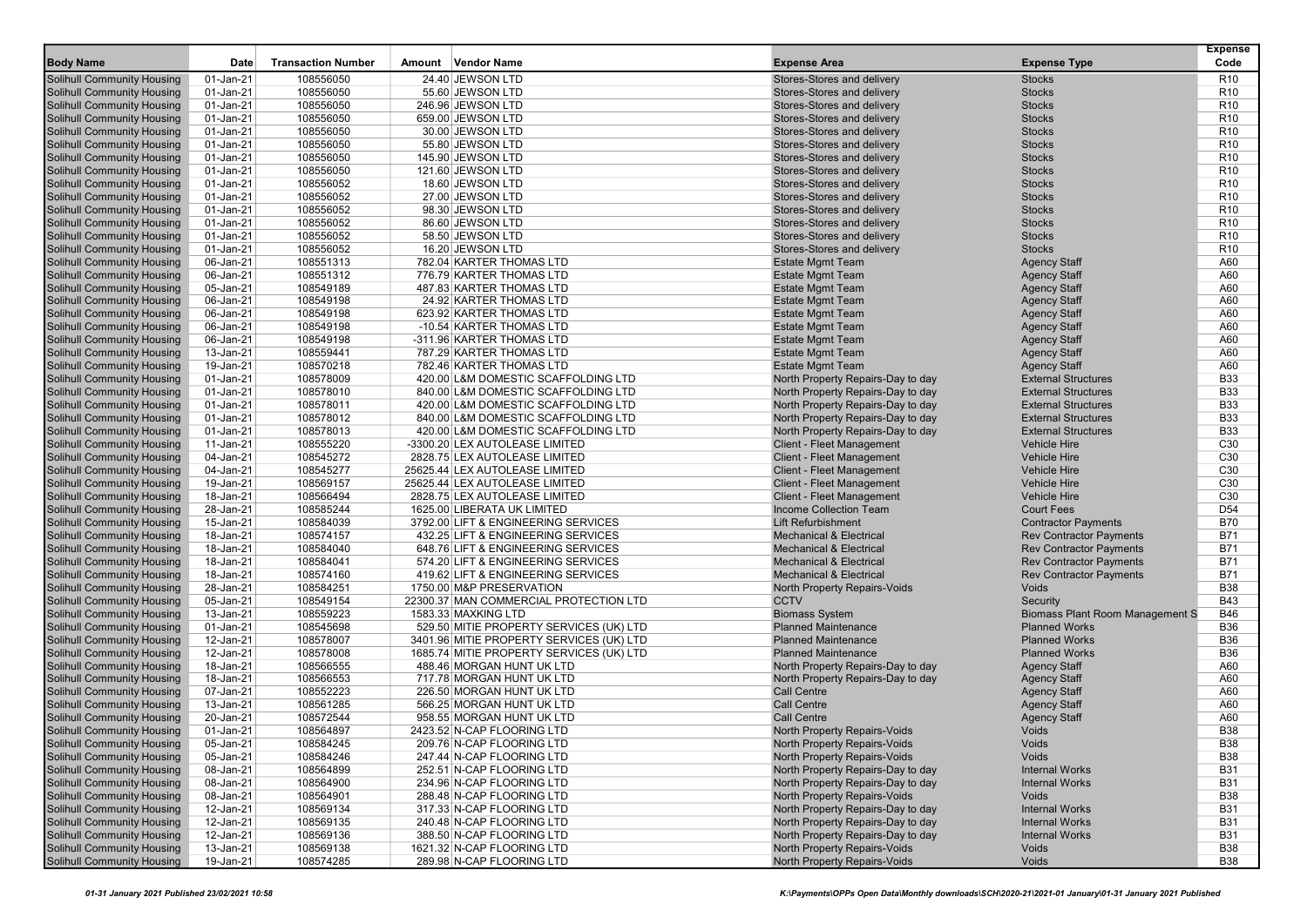| <b>Body Name</b>                                         | Date                   | <b>Transaction Number</b> | Amount Vendor Name                 | <b>Expense Area</b>                                                    | <b>Expense Type</b>                              | <b>Expense</b><br>Code   |
|----------------------------------------------------------|------------------------|---------------------------|------------------------------------|------------------------------------------------------------------------|--------------------------------------------------|--------------------------|
| Solihull Community Housing                               |                        | 108574286                 | 288.48 N-CAP FLOORING LTD          |                                                                        | <b>Internal Works</b>                            | <b>B31</b>               |
| Solihull Community Housing                               | 19-Jan-21<br>19-Jan-21 | 108574287                 | 289.05 N-CAP FLOORING LTD          | North Property Repairs-Day to day<br>North Property Repairs-Day to day | <b>Internal Works</b>                            | <b>B31</b>               |
| Solihull Community Housing                               | 19-Jan-21              | 108578003                 | 375.00 N-CAP FLOORING LTD          | North Property Repairs-Day to day                                      | <b>Internal Works</b>                            | <b>B31</b>               |
| Solihull Community Housing                               | 21-Jan-21              | 108578004                 | 288.48 N-CAP FLOORING LTD          | <b>North Property Repairs-Voids</b>                                    | Voids                                            | <b>B38</b>               |
| <b>Solihull Community Housing</b>                        | 21-Jan-21              | 108578005                 | 410.63 N-CAP FLOORING LTD          | North Property Repairs-Day to day                                      | <b>Internal Works</b>                            | <b>B31</b>               |
| Solihull Community Housing                               | 21-Jan-21              | 108584249                 | 324.54 N-CAP FLOORING LTD          | <b>North Property Repairs-Voids</b>                                    | Voids                                            | <b>B38</b>               |
| Solihull Community Housing                               | 01-Jan-21              | 108584045                 | 641.69 NERG LTD                    | <b>Biomass System</b>                                                  | <b>Biomass Boilers</b>                           | <b>B45</b>               |
| Solihull Community Housing                               | 01-Jan-21              | 108584046                 | 580.49 NERG LTD                    | <b>Biomass System</b>                                                  | <b>Biomass Boilers</b>                           | <b>B45</b>               |
| Solihull Community Housing                               | 01-Jan-21              | 108584047                 | 774.00 NERG LTD                    | <b>Biomass System</b>                                                  | <b>Biomass Boilers</b>                           | <b>B45</b>               |
| <b>Solihull Community Housing</b>                        | 01-Jan-21              | 108584048                 | 472.49 NERG LTD                    | <b>Biomass System</b>                                                  | <b>Biomass Boilers</b>                           | <b>B45</b>               |
| Solihull Community Housing                               | 01-Jan-21              | 108584050                 | 222.75 NERG LTD                    | <b>Biomass System</b>                                                  | <b>Biomass Boilers</b>                           | <b>B45</b>               |
| Solihull Community Housing                               | 01-Jan-21              | 108584051                 | 351.17 NERG LTD                    | <b>Biomass System</b>                                                  | <b>Biomass Boilers</b>                           | <b>B45</b>               |
| Solihull Community Housing                               | 01-Jan-21              | 108584052                 | 1492.00 NERG LTD                   | <b>Biomass System</b>                                                  | <b>Biomass Boilers</b>                           | <b>B45</b>               |
| Solihull Community Housing                               | 01-Jan-21              | 108584053                 | 247.50 NERG LTD                    | <b>Biomass System</b>                                                  | <b>Biomass Boilers</b>                           | <b>B45</b>               |
| <b>Solihull Community Housing</b>                        | 01-Jan-21              | 108584054                 | 691.00 NERG LTD                    | <b>Biomass System</b>                                                  | <b>Biomass Boilers</b>                           | <b>B45</b>               |
| Solihull Community Housing                               | 01-Jan-21              | 108584055                 | 626.00 NERG LTD                    | <b>Biomass System</b>                                                  | <b>Biomass Boilers</b>                           | <b>B45</b>               |
| Solihull Community Housing                               | 01-Jan-21              | 108584056                 | 497.00 NERG LTD                    | <b>Biomass System</b>                                                  | <b>Biomass Boilers</b>                           | <b>B45</b>               |
| Solihull Community Housing                               | 01-Jan-21              | 108584057                 | 658.50 NERG LTD                    | <b>Biomass System</b>                                                  | <b>Biomass Boilers</b>                           | <b>B45</b>               |
| Solihull Community Housing                               | 01-Jan-21              | 108584058                 | 515.49 NERG LTD                    | <b>Biomass System</b>                                                  | <b>Biomass Boilers</b>                           | <b>B45</b>               |
| <b>Solihull Community Housing</b>                        | 01-Jan-21              | 108584059                 | 509.37 NERG LTD                    | <b>Biomass System</b>                                                  | <b>Biomass Boilers</b>                           | <b>B45</b>               |
| Solihull Community Housing                               | 01-Jan-21              | 108584060                 | 626.00 NERG LTD                    | <b>Biomass System</b>                                                  | <b>Biomass Boilers</b>                           | <b>B45</b>               |
| Solihull Community Housing                               | 01-Jan-21              | 108584061                 | 594.52 NERG LTD                    | <b>Biomass System</b>                                                  | <b>Biomass Boilers</b>                           | <b>B45</b>               |
| Solihull Community Housing                               | 01-Jan-21              | 108584062                 | 237.00 NERG LTD                    | <b>Biomass System</b>                                                  | <b>Biomass Boilers</b>                           | <b>B45</b>               |
| Solihull Community Housing                               | 01-Jan-21              | 108584063                 | 365.50 NERG LTD                    | <b>Biomass System</b>                                                  | <b>Biomass Boilers</b>                           | <b>B45</b>               |
| Solihull Community Housing                               | 01-Jan-21              | 108574161                 | 365.50 NERG LTD                    | <b>Biomass System</b>                                                  | <b>Biomass Boilers</b>                           | <b>B45</b>               |
| Solihull Community Housing                               | 01-Jan-21              | 108584064                 | 365.50 NERG LTD                    | <b>Biomass System</b>                                                  | <b>Biomass Boilers</b>                           | <b>B45</b>               |
| Solihull Community Housing                               | 01-Jan-21              | 108584065                 | 365.50 NERG LTD                    | <b>Biomass System</b>                                                  | <b>Biomass Boilers</b>                           | <b>B45</b>               |
| Solihull Community Housing                               | 01-Jan-21              | 108584066                 | 351.17 NERG LTD                    | <b>Biomass System</b>                                                  | <b>Biomass Boilers</b>                           | <b>B45</b>               |
| Solihull Community Housing                               | 01-Jan-21              | 108574162                 | 365.50 NERG LTD                    | <b>Biomass System</b>                                                  | <b>Biomass Boilers</b>                           | <b>B45</b>               |
| <b>Solihull Community Housing</b>                        | 01-Jan-21              | 108584067                 | 365.50 NERG LTD                    | <b>Biomass System</b>                                                  | <b>Biomass Boilers</b>                           | <b>B45</b>               |
| Solihull Community Housing                               | 01-Jan-21              | 108584068                 | 351.17 NERG LTD                    | <b>Biomass System</b>                                                  | <b>Biomass Boilers</b>                           | <b>B45</b>               |
| Solihull Community Housing                               | 01-Jan-21              | 108584069                 | 322.50 NERG LTD                    | <b>Biomass System</b>                                                  | <b>Biomass Boilers</b>                           | <b>B45</b>               |
| Solihull Community Housing                               | 01-Jan-21              | 108584070                 | 322.50 NERG LTD                    | <b>Biomass System</b>                                                  | <b>Biomass Boilers</b>                           | <b>B45</b>               |
| Solihull Community Housing                               | 01-Jan-21              | 108584071                 | 322.50 NERG LTD                    | <b>Biomass System</b>                                                  | <b>Biomass Boilers</b>                           | <b>B45</b><br><b>B45</b> |
| Solihull Community Housing<br>Solihull Community Housing | 01-Jan-21<br>01-Jan-21 | 108584073<br>108584076    | 237.00 NERG LTD<br>326.35 NERG LTD | <b>Biomass System</b><br><b>Biomass System</b>                         | <b>Biomass Boilers</b><br><b>Biomass Boilers</b> | <b>B45</b>               |
| Solihull Community Housing                               | 01-Jan-21              | 108584078                 | 227.50 NERG LTD                    | <b>Biomass System</b>                                                  | <b>Biomass Boilers</b>                           | <b>B45</b>               |
| <b>Solihull Community Housing</b>                        | 01-Jan-21              | 108574164                 | 390.00 NERG LTD                    | <b>Biomass System</b>                                                  | <b>Biomass Boilers</b>                           | <b>B45</b>               |
| Solihull Community Housing                               | 01-Jan-21              | 108574166                 | 520.00 NERG LTD                    | <b>Biomass System</b>                                                  | <b>Biomass Boilers</b>                           | <b>B45</b>               |
| Solihull Community Housing                               | 01-Jan-21              | 108574167                 | 1537.20 NERG LTD                   | <b>Biomass System</b>                                                  | <b>Biomass Boilers</b>                           | <b>B45</b>               |
| Solihull Community Housing                               | 01-Jan-21              | 108574168                 | 1859.28 NERG LTD                   | <b>Biomass System</b>                                                  | <b>Biomass Boilers</b>                           | <b>B45</b>               |
| Solihull Community Housing                               | 01-Jan-21              | 108574169                 | 1293.20 NERG LTD                   | <b>Biomass System</b>                                                  | <b>Biomass Boilers</b>                           | <b>B45</b>               |
| Solihull Community Housing                               | 01-Jan-21              | 108574170                 | 3152.48 NERG LTD                   | <b>Biomass System</b>                                                  | <b>Biomass Boilers</b>                           | <b>B45</b>               |
| Solihull Community Housing                               | 01-Jan-21              | 108574171                 | 1586.00 NERG LTD                   | <b>Biomass System</b>                                                  | <b>Biomass Boilers</b>                           | <b>B45</b>               |
| Solihull Community Housing                               | 01-Jan-21              | 108574172                 | 2196.00 NERG LTD                   | <b>Biomass System</b>                                                  | <b>Biomass Boilers</b>                           | <b>B45</b>               |
| Solihull Community Housing                               | 01-Jan-21              | 108574173                 | 614.88 NERG LTD                    | <b>Biomass System</b>                                                  | <b>Biomass Boilers</b>                           | <b>B45</b>               |
| Solihull Community Housing                               | 01-Jan-21              | 108584081                 | 130.00 NERG LTD                    | <b>Biomass System</b>                                                  | <b>Biomass Boilers</b>                           | <b>B45</b>               |
| <b>Solihull Community Housing</b>                        | 01-Jan-21              | 108584081                 | 130.00 NERG LTD                    | <b>Biomass System</b>                                                  | <b>Biomass Boilers</b>                           | <b>B45</b>               |
| <b>Solihull Community Housing</b>                        | 01-Jan-21              | 108584081                 | 130.00 NERG LTD                    | <b>Biomass System</b>                                                  | <b>Biomass Boilers</b>                           | <b>B45</b>               |
| Solihull Community Housing                               | 01-Jan-21              | 108584081                 | 130.00 NERG LTD                    | <b>Biomass System</b>                                                  | <b>Biomass Boilers</b>                           | <b>B45</b>               |
| <b>Solihull Community Housing</b>                        | 01-Jan-21              | 108584081                 | 130.00 NERG LTD                    | <b>Biomass System</b>                                                  | <b>Biomass Boilers</b>                           | <b>B45</b>               |
| <b>Solihull Community Housing</b>                        | 01-Jan-21              | 108584081                 | 130.00 NERG LTD                    | <b>Biomass System</b>                                                  | <b>Biomass Boilers</b>                           | <b>B45</b>               |
| <b>Solihull Community Housing</b>                        | 01-Jan-21              | 108584081                 | 130.00 NERG LTD                    | <b>Biomass System</b>                                                  | <b>Biomass Boilers</b>                           | <b>B45</b>               |
| <b>Solihull Community Housing</b>                        | 01-Jan-21              | 108584081                 | 130.00 NERG LTD                    | <b>Biomass System</b>                                                  | <b>Biomass Boilers</b>                           | <b>B45</b>               |
| <b>Solihull Community Housing</b>                        | 01-Jan-21              | 108584081                 | 130.00 NERG LTD                    | <b>Biomass System</b>                                                  | <b>Biomass Boilers</b>                           | B45                      |
| <b>Solihull Community Housing</b>                        | 01-Jan-21              | 108584081                 | 130.00 NERG LTD                    | <b>Biomass System</b>                                                  | <b>Biomass Boilers</b>                           | <b>B45</b>               |
| <b>Solihull Community Housing</b>                        | 01-Jan-21              | 108584081                 | 130.00 NERG LTD                    | <b>Biomass System</b>                                                  | <b>Biomass Boilers</b>                           | <b>B45</b>               |
| <b>Solihull Community Housing</b>                        | 01-Jan-21              | 108584081                 | 130.00 NERG LTD                    | <b>Biomass System</b>                                                  | <b>Biomass Boilers</b>                           | <b>B45</b>               |
| <b>Solihull Community Housing</b>                        | 01-Jan-21              | 108584081                 | 130.00 NERG LTD                    | <b>Biomass System</b>                                                  | <b>Biomass Boilers</b>                           | <b>B45</b>               |
| <b>Solihull Community Housing</b>                        | 01-Jan-21              | 108584082                 | 3147.60 NERG LTD                   | <b>Biomass System</b>                                                  | <b>Biomass Boilers</b>                           | <b>B45</b>               |
| <b>Solihull Community Housing</b>                        | $01$ -Jan-21           | 108574174                 | 1359.08 NERG LTD                   | <b>Biomass System</b>                                                  | <b>Biomass Boilers</b>                           | <b>B45</b>               |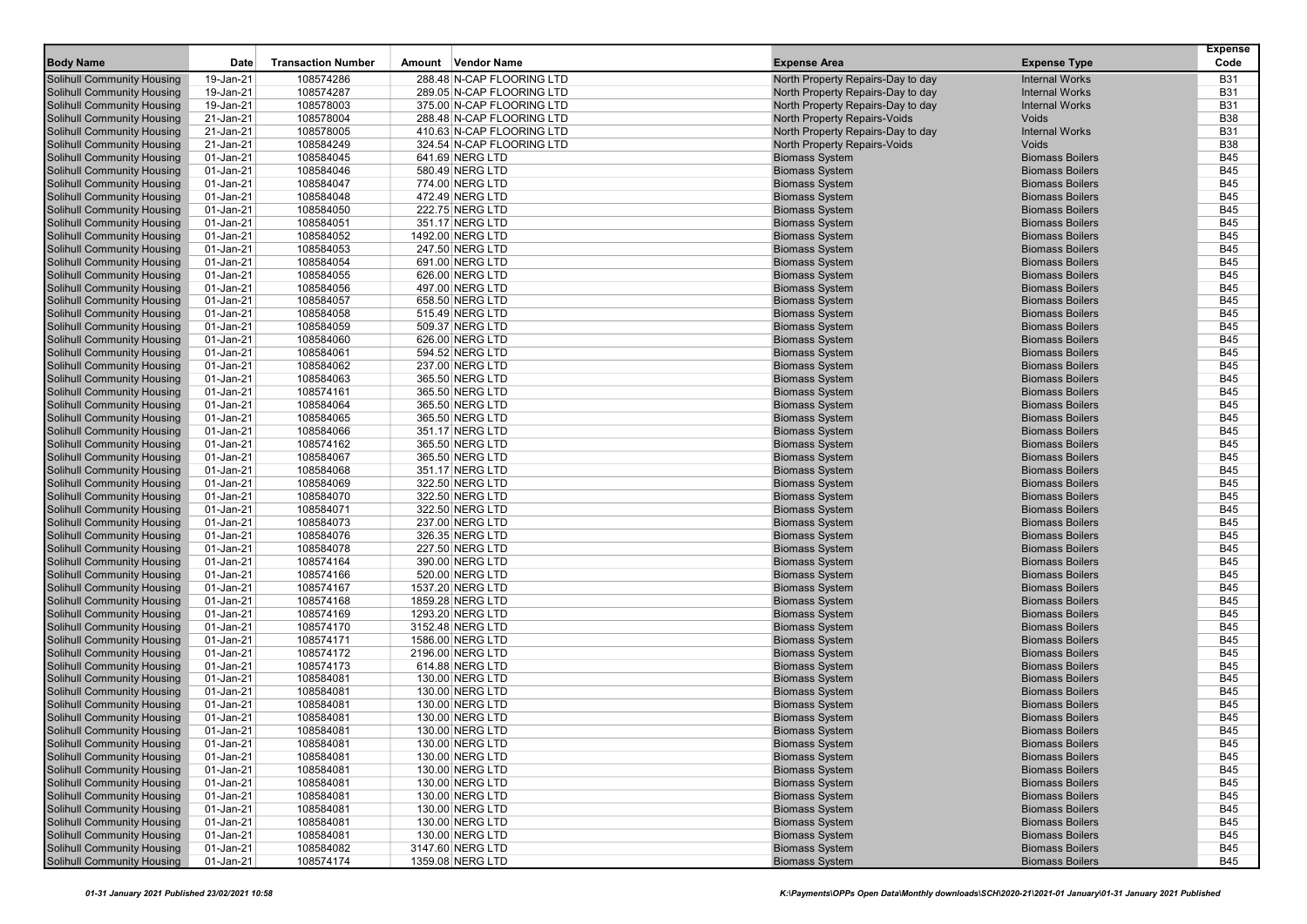|                                                                        |                        |                           |                                                |                                                |                                                  | <b>Expense</b>           |
|------------------------------------------------------------------------|------------------------|---------------------------|------------------------------------------------|------------------------------------------------|--------------------------------------------------|--------------------------|
| <b>Body Name</b>                                                       | Date                   | <b>Transaction Number</b> | Amount Vendor Name                             | <b>Expense Area</b>                            | <b>Expense Type</b>                              | Code                     |
| <b>Solihull Community Housing</b>                                      | 01-Jan-21              | 108574175                 | 1129.72 NERG LTD                               | <b>Biomass System</b>                          | <b>Biomass Boilers</b>                           | <b>B45</b>               |
| <b>Solihull Community Housing</b>                                      | 01-Jan-21              | 108574176                 | 1227.32 NERG LTD                               | <b>Biomass System</b>                          | <b>Biomass Boilers</b>                           | <b>B45</b>               |
| <b>Solihull Community Housing</b>                                      | 01-Jan-21              | 108574177                 | 3220.80 NERG LTD                               | <b>Biomass System</b>                          | <b>Biomass Boilers</b>                           | <b>B45</b>               |
| <b>Solihull Community Housing</b>                                      | 01-Jan-21              | 108574178                 | 1151.68 NERG LTD                               | <b>Biomass System</b>                          | <b>Biomass Boilers</b>                           | <b>B45</b>               |
| <b>Solihull Community Housing</b>                                      | 01-Jan-21              | 108574179                 | 1171.20 NERG LTD                               | <b>Biomass System</b>                          | <b>Biomass Boilers</b>                           | <b>B45</b>               |
| <b>Solihull Community Housing</b>                                      | 01-Jan-21              | 108574180                 | 2327.76 NERG LTD                               | <b>Biomass System</b>                          | <b>Biomass Boilers</b>                           | <b>B45</b>               |
| <b>Solihull Community Housing</b>                                      | 01-Jan-21              | 108574181                 | 1005.28 NERG LTD                               | <b>Biomass System</b>                          | <b>Biomass Boilers</b>                           | <b>B45</b>               |
| <b>Solihull Community Housing</b>                                      | 01-Jan-21              | 108574182                 | 2030.08 NERG LTD                               | <b>Biomass System</b>                          | <b>Biomass Boilers</b>                           | <b>B45</b>               |
| <b>Solihull Community Housing</b>                                      | 01-Jan-21              | 108574183                 | 1464.00 NERG LTD                               | <b>Biomass System</b>                          | <b>Biomass Boilers</b>                           | <b>B45</b>               |
| <b>Solihull Community Housing</b>                                      | 01-Jan-21              | 108574184                 | 1488.40 NERG LTD                               | <b>Biomass System</b>                          | <b>Biomass Boilers</b>                           | <b>B45</b>               |
| <b>Solihull Community Housing</b>                                      | 01-Jan-21              | 108574185                 | 1507.92 NERG LTD                               | <b>Biomass System</b>                          | <b>Biomass Boilers</b>                           | <b>B45</b>               |
| <b>Solihull Community Housing</b>                                      | 01-Jan-21              | 108574186                 | 1522.56 NERG LTD                               | <b>Biomass System</b>                          | <b>Biomass Boilers</b>                           | <b>B45</b>               |
| <b>Solihull Community Housing</b>                                      | 01-Jan-21              | 108574187                 | 1222.44 NERG LTD                               | <b>Biomass System</b>                          | <b>Biomass Boilers</b>                           | <b>B45</b>               |
| <b>Solihull Community Housing</b>                                      | 01-Jan-21              | 108574188                 | 1359.08 NERG LTD                               | <b>Biomass System</b>                          | <b>Biomass Boilers</b>                           | <b>B45</b>               |
| <b>Solihull Community Housing</b>                                      | 01-Jan-21              | 108574189                 | 130.00 NERG LTD                                | <b>Biomass System</b>                          | <b>Biomass Boilers</b>                           | <b>B45</b>               |
| <b>Solihull Community Housing</b>                                      | 01-Jan-21              | 108574189                 | 130.00 NERG LTD                                | <b>Biomass System</b>                          | <b>Biomass Boilers</b>                           | <b>B45</b>               |
| <b>Solihull Community Housing</b>                                      | 01-Jan-21              | 108574189                 | 130.00 NERG LTD                                | <b>Biomass System</b>                          | <b>Biomass Boilers</b>                           | <b>B45</b>               |
| <b>Solihull Community Housing</b>                                      | 01-Jan-21              | 108574189                 | 130.00 NERG LTD                                | <b>Biomass System</b>                          | <b>Biomass Boilers</b>                           | <b>B45</b>               |
| <b>Solihull Community Housing</b>                                      | 01-Jan-21              | 108574189                 | 130.00 NERG LTD                                | <b>Biomass System</b>                          | <b>Biomass Boilers</b>                           | <b>B45</b>               |
| <b>Solihull Community Housing</b>                                      | 01-Jan-21              | 108574189                 | 130.00 NERG LTD                                | <b>Biomass System</b>                          | <b>Biomass Boilers</b>                           | <b>B45</b>               |
| <b>Solihull Community Housing</b>                                      | 01-Jan-21              | 108574189                 | 130.00 NERG LTD                                | <b>Biomass System</b>                          | <b>Biomass Boilers</b>                           | <b>B45</b>               |
| <b>Solihull Community Housing</b>                                      | 01-Jan-21              | 108574189                 | 130.00 NERG LTD                                | <b>Biomass System</b>                          | <b>Biomass Boilers</b>                           | <b>B45</b>               |
| <b>Solihull Community Housing</b><br><b>Solihull Community Housing</b> | 01-Jan-21              | 108574189<br>108574189    | 130.00 NERG LTD                                | <b>Biomass System</b>                          | <b>Biomass Boilers</b><br><b>Biomass Boilers</b> | <b>B45</b><br><b>B45</b> |
|                                                                        | 01-Jan-21              |                           | 130.00 NERG LTD                                | <b>Biomass System</b>                          | <b>Biomass Boilers</b>                           | <b>B45</b>               |
| <b>Solihull Community Housing</b><br><b>Solihull Community Housing</b> | 01-Jan-21              | 108574189<br>108574189    | 130.00 NERG LTD<br>130.00 NERG LTD             | <b>Biomass System</b><br><b>Biomass System</b> | <b>Biomass Boilers</b>                           | <b>B45</b>               |
| <b>Solihull Community Housing</b>                                      | 01-Jan-21<br>01-Jan-21 | 108574189                 | 130.00 NERG LTD                                | <b>Biomass System</b>                          | <b>Biomass Boilers</b>                           | <b>B45</b>               |
| <b>Solihull Community Housing</b>                                      | 01-Jan-21              | 108555110                 | 296.99 NICHOLLS & CLARKE BUILDING PRODUCTS LTD | Stores-Stores and delivery                     | <b>Stocks</b>                                    | R <sub>10</sub>          |
| <b>Solihull Community Housing</b>                                      | 06-Jan-21              | 108551251                 | 738.89 NIYAA PEOPLE                            | North Property Repairs-Day to day              | <b>Agency Staff</b>                              | A60                      |
| <b>Solihull Community Housing</b>                                      | 06-Jan-21              | 108551253                 | 240.00 NIYAA PEOPLE                            | North Property Repairs-Day to day              | <b>Agency Staff</b>                              | A60                      |
| <b>Solihull Community Housing</b>                                      | 12-Jan-21              | 108559013                 | 592.20 NIYAA PEOPLE                            | Anti Graffiti Team                             | <b>Agency Staff</b>                              | A60                      |
| <b>Solihull Community Housing</b>                                      | 12-Jan-21              | 108559016                 | 420.00 NIYAA PEOPLE                            | Anti Graffiti Team                             | <b>Agency Staff</b>                              | A60                      |
| <b>Solihull Community Housing</b>                                      | 05-Jan-21              | 108546224                 | 1233.95 NIYAA PEOPLE                           | North Property Repairs-Day to day              | <b>Agency Staff</b>                              | A60                      |
| <b>Solihull Community Housing</b>                                      | 04-Jan-21              | 108545386                 | 655.69 NIYAA PEOPLE                            | <b>Retro fitting Sprinklers</b>                | <b>Agency Staff</b>                              | A60                      |
| <b>Solihull Community Housing</b>                                      | 04-Jan-21              | 108545385                 | 740.37 NIYAA PEOPLE                            | North Property Repairs-Day to day              | <b>Agency Staff</b>                              | A60                      |
| <b>Solihull Community Housing</b>                                      | 04-Jan-21              | 108545387                 | 391.05 NIYAA PEOPLE                            | Business Support - MST Back Office Support     | <b>Agency Staff</b>                              | A60                      |
| <b>Solihull Community Housing</b>                                      | 12-Jan-21              | 108559004                 | 368.50 NIYAA PEOPLE                            | <b>Rent Control</b>                            | <b>Agency Staff</b>                              | A60                      |
| <b>Solihull Community Housing</b>                                      | 12-Jan-21              | 108559005                 | 221.94 NIYAA PEOPLE                            | <b>Rent Control</b>                            | <b>Agency Staff</b>                              | A60                      |
| <b>Solihull Community Housing</b>                                      | 05-Jan-21              | 108549191                 | 192.80 NIYAA PEOPLE                            | Anti Graffiti Team                             | <b>Agency Staff</b>                              | A60                      |
| <b>Solihull Community Housing</b>                                      | 05-Jan-21              | 108549191                 | 177.33 NIYAA PEOPLE                            | Anti Graffiti Team                             | <b>Agency Staff</b>                              | A60                      |
| <b>Solihull Community Housing</b>                                      | 06-Jan-21              | 108551243                 | 299.55 NIYAA PEOPLE                            | North Property Repairs-Day to day              | <b>Agency Staff</b>                              | A60                      |
| <b>Solihull Community Housing</b>                                      | 06-Jan-21              | 108551239                 | 299.55 NIYAA PEOPLE                            | North Property Repairs-Day to day              | <b>Agency Staff</b>                              | A60                      |
| <b>Solihull Community Housing</b>                                      | 06-Jan-21              | 108551237                 | 517.65 NIYAA PEOPLE                            | <b>Retro fitting Sprinklers</b>                | <b>Agency Staff</b>                              | A60                      |
| <b>Solihull Community Housing</b>                                      | 06-Jan-21              | 108551244                 | 240.00 NIYAA PEOPLE                            | North Property Repairs-Day to day              | <b>Agency Staff</b>                              | A60                      |
| <b>Solihull Community Housing</b>                                      | 06-Jan-21              | 108551241                 | 334.80 NIYAA PEOPLE                            | North Property Repairs-Day to day              | <b>Agency Staff</b>                              | A60                      |
| <b>Solihull Community Housing</b>                                      | 05-Jan-21              | 108549193                 | 210.00 NIYAA PEOPLE                            | Anti Graffiti Team                             | <b>Agency Staff</b>                              | A60                      |
| <b>Solihull Community Housing</b>                                      | 06-Jan-21              | 108551240                 | 319.68 NIYAA PEOPLE                            | North Property Repairs-Day to day              | <b>Agency Staff</b>                              | A60                      |
| <b>Solihull Community Housing</b>                                      | 06-Jan-21              | 108551238                 | 493.58 NIYAA PEOPLE                            | North Property Repairs-Day to day              | <b>Agency Staff</b>                              | A60                      |
| <b>Solihull Community Housing</b>                                      | 18-Jan-21              | 108568883                 | 729.27 NIYAA PEOPLE                            | North Property Repairs-Day to day              | <b>Agency Staff</b>                              | A60                      |
| <b>Solihull Community Housing</b>                                      | 13-Jan-21              | 108559220                 | 643.06 NIYAA PEOPLE                            | Business Support - MST Back Office Support     | <b>Agency Staff</b>                              | A60                      |
| <b>Solihull Community Housing</b>                                      | 18-Jan-21              | 108568881                 | 738.89 NIYAA PEOPLE                            | North Property Repairs-Day to day              | <b>Agency Staff</b>                              | A60                      |
| <b>Solihull Community Housing</b>                                      | 13-Jan-21              | 108559222                 | 1294.13 NIYAA PEOPLE                           | <b>Retro fitting Sprinklers</b>                | <b>Agency Staff</b>                              | A60                      |
| Solihull Community Housing                                             | 13-Jan-21              | 108559221                 | 1233.95 NIYAA PEOPLE                           | North Property Repairs-Day to day              | <b>Agency Staff</b>                              | A60                      |
| <b>Solihull Community Housing</b>                                      | 12-Jan-21              | 108559002                 | 619.75 NIYAA PEOPLE                            | <b>Rent Control</b>                            | <b>Agency Staff</b>                              | A60                      |
| <b>Solihull Community Housing</b>                                      | 18-Jan-21              | 108568884                 | 688.94 NIYAA PEOPLE                            | North Property Repairs-Day to day              | <b>Agency Staff</b>                              | A60                      |
| <b>Solihull Community Housing</b>                                      | 12-Jan-21              | 108559020                 | 608.65 NIYAA PEOPLE                            | Anti Graffiti Team                             | <b>Agency Staff</b>                              | A60                      |
| <b>Solihull Community Housing</b>                                      | 14-Jan-21              | 108563245                 | 936.10 NIYAA PEOPLE                            | <b>Capital Programmes</b>                      | <b>Agency Staff</b>                              | A60                      |
| <b>Solihull Community Housing</b>                                      | 21-Jan-21              | 108574786                 | 688.94 NIYAA PEOPLE                            | North Property Repairs-Day to day              | <b>Agency Staff</b>                              | A60                      |
| <b>Solihull Community Housing</b>                                      | 19-Jan-21              | 108570224                 | 1233.95 NIYAA PEOPLE                           | North Property Repairs-Day to day              | <b>Agency Staff</b>                              | A60                      |
| <b>Solihull Community Housing</b>                                      | 20-Jan-21              | 108571391                 | 506.69 NIYAA PEOPLE                            | <b>Rent Control</b>                            | <b>Agency Staff</b>                              | A60                      |
| <b>Solihull Community Housing</b>                                      | 19-Jan-21              | 108570225                 | 1294.13 NIYAA PEOPLE                           | <b>Retro fitting Sprinklers</b>                | <b>Agency Staff</b>                              | A60                      |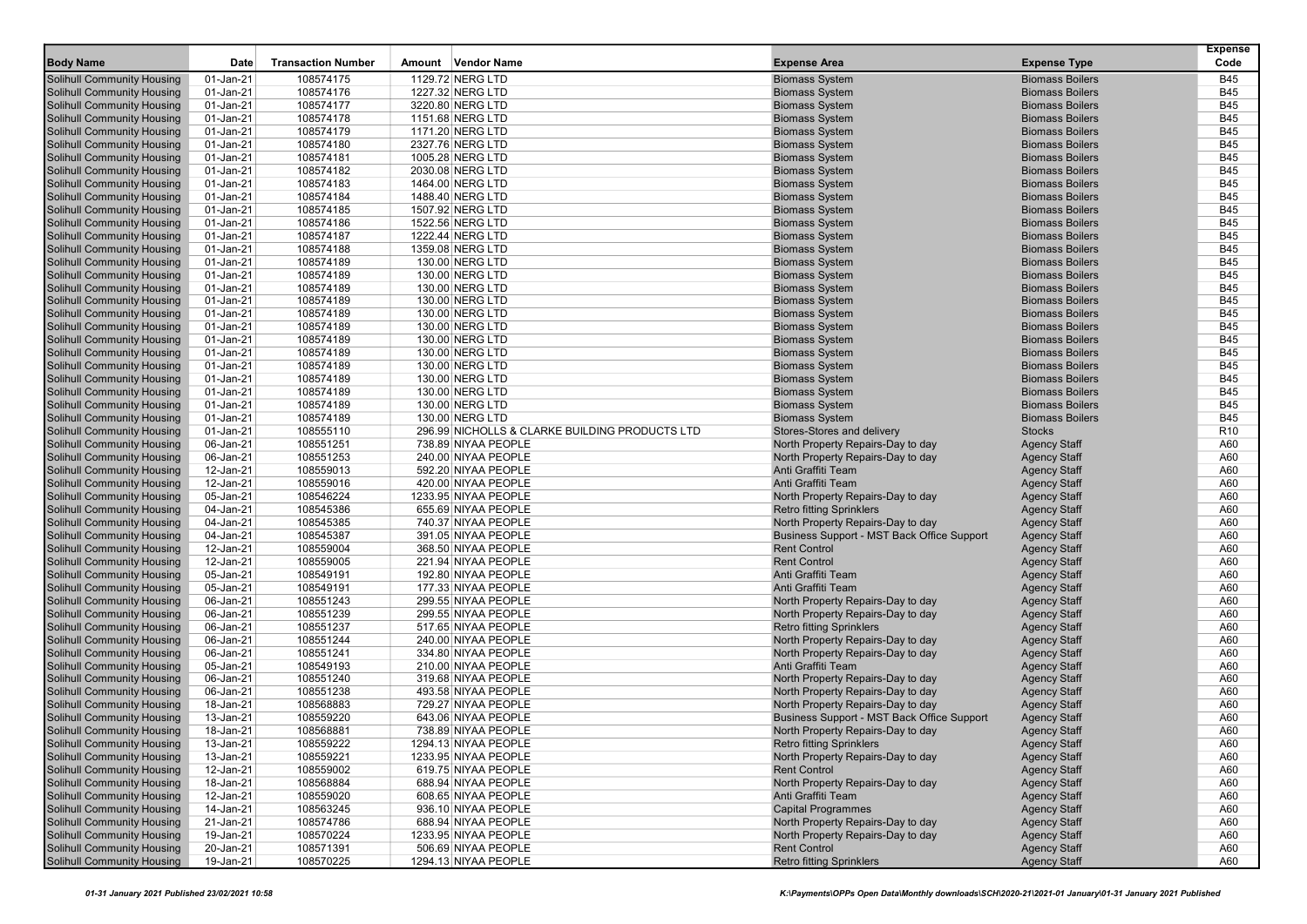| <b>Body Name</b>                                                       | Date                   | <b>Transaction Number</b> | Amount Vendor Name                            | <b>Expense Area</b>                                                                             | <b>Expense Type</b>                                 | <b>Expense</b><br>Code |
|------------------------------------------------------------------------|------------------------|---------------------------|-----------------------------------------------|-------------------------------------------------------------------------------------------------|-----------------------------------------------------|------------------------|
|                                                                        |                        |                           |                                               |                                                                                                 |                                                     |                        |
| <b>Solihull Community Housing</b>                                      | 21-Jan-21              | 108574788                 | 592.00 NIYAA PEOPLE                           | North Property Repairs-Day to day                                                               | <b>Agency Staff</b>                                 | A60                    |
| <b>Solihull Community Housing</b>                                      | 19-Jan-21              | 108569457                 | 936.10 NIYAA PEOPLE                           | <b>Capital Programmes</b>                                                                       | <b>Agency Staff</b>                                 | A60                    |
| <b>Solihull Community Housing</b><br><b>Solihull Community Housing</b> | 21-Jan-21<br>21-Jan-21 | 108574787<br>108574789    | 738.89 NIYAA PEOPLE                           | North Property Repairs-Day to day<br>North Property Repairs-Day to day                          | <b>Agency Staff</b>                                 | A60<br>A60             |
| <b>Solihull Community Housing</b>                                      | 21-Jan-21              | 108574785                 | 738.89 NIYAA PEOPLE<br>643.06 NIYAA PEOPLE    |                                                                                                 | <b>Agency Staff</b>                                 | A60                    |
| <b>Solihull Community Housing</b>                                      | 26-Jan-21              | 108577601                 | 643.06 NIYAA PEOPLE                           | <b>Business Support - MST Back Office Support</b><br>Business Support - MST Back Office Support | <b>Agency Staff</b><br><b>Agency Staff</b>          | A60                    |
| <b>Solihull Community Housing</b>                                      | 26-Jan-21              | 108577353                 | 608.65 NIYAA PEOPLE                           | Anti Graffiti Team                                                                              |                                                     | A60                    |
| <b>Solihull Community Housing</b>                                      | 26-Jan-21              | 108577443                 | 619.75 NIYAA PEOPLE                           | <b>Rent Control</b>                                                                             | <b>Agency Staff</b><br><b>Agency Staff</b>          | A60                    |
| <b>Solihull Community Housing</b>                                      | 26-Jan-21              | 108577362                 | 936.10 NIYAA PEOPLE                           | <b>Capital Programmes</b>                                                                       | <b>Agency Staff</b>                                 | A60                    |
| <b>Solihull Community Housing</b>                                      | 26-Jan-21              | 108577436                 | 1294.13 NIYAA PEOPLE                          | <b>Retro fitting Sprinklers</b>                                                                 | <b>Agency Staff</b>                                 | A60                    |
| <b>Solihull Community Housing</b>                                      | 26-Jan-21              | 108577435                 | 1233.95 NIYAA PEOPLE                          | North Property Repairs-Day to day                                                               | <b>Agency Staff</b>                                 | A60                    |
| <b>Solihull Community Housing</b>                                      | 28-Jan-21              | 108584817                 | 145.68 NPOWER                                 | <b>Private Sector Leasing</b>                                                                   | Gas                                                 | <b>B10</b>             |
| <b>Solihull Community Housing</b>                                      | 28-Jan-21              | 108584817                 | 7.28 NPOWER                                   | <b>Private Sector Leasing</b>                                                                   | Gas                                                 | <b>B10</b>             |
| <b>Solihull Community Housing</b>                                      | 28-Jan-21              | 108584817                 | 148.63 NPOWER                                 | <b>Private Sector Leasing</b>                                                                   | Electricity                                         | <b>B11</b>             |
| <b>Solihull Community Housing</b>                                      | 28-Jan-21              | 108584817                 | 7.43 NPOWER                                   | <b>Private Sector Leasing</b>                                                                   | Electricity                                         | <b>B11</b>             |
| <b>Solihull Community Housing</b>                                      | 20-Jan-21              | 108577476                 | 439.90 OAKLEAF COMMERCIAL SERVICES LTD        | Low Rise window Replacement                                                                     | <b>Contractor Payments</b>                          | <b>B70</b>             |
| <b>Solihull Community Housing</b>                                      | 01-Jan-21              | 108556754                 | 594.18 OPENVIEW SECURITY SOLUTIONS LTD        | <b>Mechanical &amp; Electrical</b>                                                              | <b>Rev Contractor Payments</b>                      | <b>B71</b>             |
| <b>Solihull Community Housing</b>                                      | 01-Jan-21              | 108556757                 | 245.74 OPENVIEW SECURITY SOLUTIONS LTD        | <b>Mechanical &amp; Electrical</b>                                                              | <b>Rev Contractor Payments</b>                      | B71                    |
| <b>Solihull Community Housing</b>                                      | 01-Jan-21              | 108556763                 | 245.74 OPENVIEW SECURITY SOLUTIONS LTD        | <b>Mechanical &amp; Electrical</b>                                                              | <b>Rev Contractor Payments</b>                      | <b>B71</b>             |
| <b>Solihull Community Housing</b>                                      | 01-Jan-21              | 108556777                 | 245.74 OPENVIEW SECURITY SOLUTIONS LTD        | <b>Mechanical &amp; Electrical</b>                                                              | <b>Rev Contractor Payments</b>                      | <b>B71</b>             |
| <b>Solihull Community Housing</b>                                      | 01-Jan-21              | 108556781                 | 245.74 OPENVIEW SECURITY SOLUTIONS LTD        | <b>Mechanical &amp; Electrical</b>                                                              | <b>Rev Contractor Payments</b>                      | <b>B71</b>             |
| <b>Solihull Community Housing</b>                                      | 01-Jan-21              | 108556797                 | 520.58 OPENVIEW SECURITY SOLUTIONS LTD        | <b>Mechanical &amp; Electrical</b>                                                              | <b>Rev Contractor Payments</b>                      | <b>B71</b>             |
| <b>Solihull Community Housing</b>                                      | 01-Jan-21              | 108556835                 | 245.74 OPENVIEW SECURITY SOLUTIONS LTD        | <b>Mechanical &amp; Electrical</b>                                                              | <b>Rev Contractor Payments</b>                      | <b>B71</b>             |
| <b>Solihull Community Housing</b>                                      | 01-Jan-21              | 108556877                 | 245.74 OPENVIEW SECURITY SOLUTIONS LTD        | <b>Mechanical &amp; Electrical</b>                                                              | <b>Rev Contractor Payments</b>                      | <b>B71</b>             |
| <b>Solihull Community Housing</b>                                      | 01-Jan-21              | 108556888                 | 245.74 OPENVIEW SECURITY SOLUTIONS LTD        | <b>Mechanical &amp; Electrical</b>                                                              | <b>Rev Contractor Payments</b>                      | <b>B71</b>             |
| <b>Solihull Community Housing</b>                                      | 01-Jan-21              | 108556894                 | 245.74 OPENVIEW SECURITY SOLUTIONS LTD        | <b>Mechanical &amp; Electrical</b>                                                              | <b>Rev Contractor Payments</b>                      | <b>B71</b>             |
| <b>Solihull Community Housing</b>                                      | 04-Jan-21              | 108545534                 | 507.00 ORBIS PROTECT LIMITED                  | Ipswich House                                                                                   | Cleaning                                            | <b>B50</b>             |
| <b>Solihull Community Housing</b>                                      | 01-Jan-21              | 108545573                 | 387.46 ORBIS PROTECT LIMITED                  | <b>North Property Repairs-Voids</b>                                                             | Voids                                               | <b>B38</b>             |
| <b>Solihull Community Housing</b>                                      | 01-Jan-21              | 108545577                 | 440.87 ORBIS PROTECT LIMITED                  | <b>North Property Repairs-Voids</b>                                                             | Voids                                               | <b>B38</b>             |
| <b>Solihull Community Housing</b>                                      | 01-Jan-21              | 108545580                 | 260.27 ORBIS PROTECT LIMITED                  | <b>North Property Repairs-Voids</b>                                                             | <b>Voids</b>                                        | <b>B38</b>             |
| <b>Solihull Community Housing</b>                                      | 01-Jan-21              | 108545590                 | 338.41 ORBIS PROTECT LIMITED                  | <b>North Property Repairs-Voids</b>                                                             | Voids                                               | <b>B38</b>             |
| <b>Solihull Community Housing</b>                                      | 01-Jan-21              | 108545592                 | 331.95 ORBIS PROTECT LIMITED                  | <b>North Property Repairs-Voids</b>                                                             | Voids                                               | <b>B38</b>             |
| <b>Solihull Community Housing</b>                                      | 01-Jan-21              | 108545598                 | 267.28 ORBIS PROTECT LIMITED                  | <b>North Property Repairs-Voids</b>                                                             | Voids                                               | <b>B38</b>             |
| <b>Solihull Community Housing</b>                                      | 01-Jan-21              | 108545602                 | 222.05 ORBIS PROTECT LIMITED                  | <b>North Property Repairs-Voids</b>                                                             | Voids                                               | <b>B38</b>             |
| <b>Solihull Community Housing</b>                                      | 01-Jan-21              | 108545607                 | 222.05 ORBIS PROTECT LIMITED                  | North Property Repairs-Voids                                                                    | <b>Voids</b>                                        | <b>B38</b>             |
| <b>Solihull Community Housing</b>                                      | 01-Jan-21              | 108545609                 | 534.65 ORBIS PROTECT LIMITED                  | North Property Repairs-Voids                                                                    | Voids                                               | <b>B38</b>             |
| <b>Solihull Community Housing</b>                                      | 01-Jan-21              | 108545614                 | 384.34 ORBIS PROTECT LIMITED                  | North Property Repairs-Voids                                                                    | Voids                                               | <b>B38</b>             |
| <b>Solihull Community Housing</b>                                      | 01-Jan-21              | 108545619                 | 281.34 ORBIS PROTECT LIMITED                  | North Property Repairs-Voids                                                                    | Voids                                               | <b>B38</b>             |
| <b>Solihull Community Housing</b>                                      | 01-Jan-21              | 108545623                 | 291.53 ORBIS PROTECT LIMITED                  | North Property Repairs-Voids                                                                    | Voids                                               | <b>B38</b>             |
| <b>Solihull Community Housing</b>                                      | 01-Jan-21              | 108545626                 | 468.90 ORBIS PROTECT LIMITED                  | North Property Repairs-Voids                                                                    | <b>Voids</b>                                        | <b>B38</b>             |
| <b>Solihull Community Housing</b>                                      | 01-Jan-21              | 108545634                 | 268.04 ORBIS PROTECT LIMITED                  | North Property Repairs-Voids                                                                    | Voids                                               | <b>B38</b>             |
| <b>Solihull Community Housing</b>                                      | 01-Jan-21              | 108545645                 | 281.34 ORBIS PROTECT LIMITED                  | North Property Repairs-Voids                                                                    | Voids                                               | <b>B38</b>             |
| <b>Solihull Community Housing</b>                                      | 01-Jan-21              | 108545661                 | 925.40 ORBIS PROTECT LIMITED                  | North Property Repairs-Voids                                                                    | Voids                                               | <b>B38</b>             |
| <b>Solihull Community Housing</b>                                      | 01-Jan-21              | 108545667                 | 286.70 ORBIS PROTECT LIMITED                  | North Property Repairs-Voids                                                                    | Voids                                               | <b>B38</b>             |
| <b>Solihull Community Housing</b>                                      | 01-Jan-21              | 108545671                 | 378.35 ORBIS PROTECT LIMITED                  | <b>North Property Repairs-Voids</b>                                                             | <b>Voids</b>                                        | <b>B38</b>             |
| <b>Solihull Community Housing</b>                                      | 01-Jan-21              | 108545674                 | 593.94 ORBIS PROTECT LIMITED                  | North Property Repairs-Voids                                                                    | Voids                                               | <b>B38</b>             |
| <b>Solihull Community Housing</b>                                      | 01-Jan-21              | 108545675                 | 328.23 ORBIS PROTECT LIMITED                  | North Property Repairs-Voids                                                                    | Voids                                               | <b>B38</b>             |
| Solihull Community Housing                                             | 01-Jan-21              | 108545678                 | 268.94 ORBIS PROTECT LIMITED                  | North Property Repairs-Voids                                                                    | Voids                                               | <b>B38</b>             |
| <b>Solihull Community Housing</b>                                      | 01-Jan-21              | 108545682                 | 362.72 ORBIS PROTECT LIMITED                  | North Property Repairs-Voids                                                                    | Voids                                               | <b>B38</b>             |
| <b>Solihull Community Housing</b>                                      | 05-Jan-21              | 108549188                 | 5860.00 ORBIS PROTECT LIMITED                 | <b>Call Centre</b>                                                                              | Other Fees & Charges                                | D <sub>59</sub>        |
| <b>Solihull Community Housing</b>                                      | 08-Jan-21              | 108578029                 | 1022.86 P K HYGIENE SERVICES LTD              | North Property Repairs-Voids                                                                    | Voids                                               | <b>B38</b>             |
| <b>Solihull Community Housing</b>                                      | 11-Jan-21              | 108578030                 | 1113.85 P K HYGIENE SERVICES LTD              | North Property Repairs-Voids                                                                    | Voids                                               | <b>B38</b>             |
| <b>Solihull Community Housing</b>                                      | 11-Jan-21              | 108556078                 | 350.00 PLAIN ENGLISH CAMPAIGN LTD             | Customer, Communication & Information Team                                                      | <b>Professional Fees</b>                            | D <sub>50</sub>        |
| <b>Solihull Community Housing</b>                                      | 10-Jan-21              | 108577993                 | 2443.32 R J HARTWELL LTD                      | <b>Tarmac &amp; Resurfacing Works</b>                                                           | <b>Contractor Payments</b>                          | <b>B70</b>             |
| <b>Solihull Community Housing</b>                                      | 10-Jan-21              | 108577994                 | 2597.36 R J HARTWELL LTD                      | <b>Tarmac &amp; Resurfacing Works</b>                                                           | <b>Contractor Payments</b>                          | <b>B70</b>             |
| <b>Solihull Community Housing</b>                                      | 10-Jan-21              | 108577995                 | 6889.53 R J HARTWELL LTD                      | <b>Tarmac &amp; Resurfacing Works</b>                                                           | <b>Contractor Payments</b>                          | <b>B70</b>             |
| <b>Solihull Community Housing</b>                                      | 01-Jan-21              | 108574679                 | 3617.12 R S MILLER ROOFING(WOLVERHAMPTON) LTD | <b>Pitched Re-roofing</b>                                                                       | <b>Contractor Payments</b>                          | <b>B70</b>             |
| <b>Solihull Community Housing</b>                                      | 01-Jan-21              | 108574679                 | 3617.12 R S MILLER ROOFING(WOLVERHAMPTON) LTD | <b>Pitched Re-roofing</b>                                                                       | <b>Contractor Payments</b>                          | <b>B70</b>             |
| <b>Solihull Community Housing</b>                                      | 01-Jan-21              | 108574679                 | 3983.12 R S MILLER ROOFING(WOLVERHAMPTON) LTD | Pitched Re-roofing                                                                              | <b>Contractor Payments</b>                          | <b>B70</b>             |
| <b>Solihull Community Housing</b><br><b>Solihull Community Housing</b> | 01-Jan-21              | 108574679                 | 3983.12 R S MILLER ROOFING(WOLVERHAMPTON) LTD | Pitched Re-roofing                                                                              | <b>Contractor Payments</b><br><b>Internal Works</b> | <b>B70</b>             |
|                                                                        | 25-Jan-21              | 108576680                 | 275.00 RAPID SECURE LTD                       | North Property Repairs-Day to day                                                               |                                                     | <b>B31</b>             |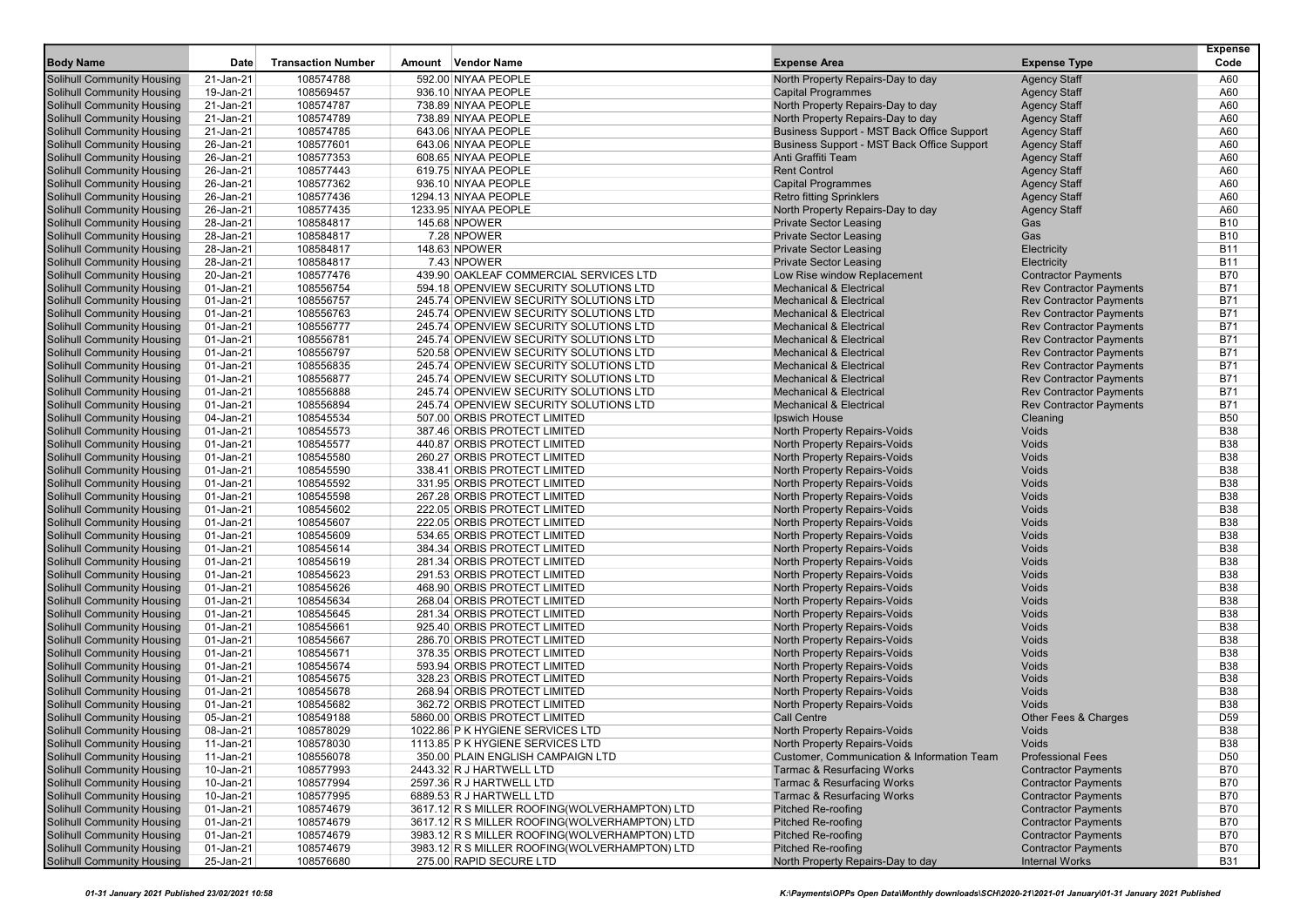|                                                                 |                        |                           |                                                        |                                                                   |                                                   | <b>Expense</b>           |
|-----------------------------------------------------------------|------------------------|---------------------------|--------------------------------------------------------|-------------------------------------------------------------------|---------------------------------------------------|--------------------------|
| <b>Body Name</b>                                                | Date                   | <b>Transaction Number</b> | Amount Vendor Name                                     | <b>Expense Area</b>                                               | <b>Expense Type</b>                               | Code                     |
| <b>Solihull Community Housing</b>                               | 04-Jan-21              | 108545484                 | 550.00 RAPIDE COMMUNICATION LIMITED                    | North Property Repairs-Day to day                                 | <b>Materials</b>                                  | D <sub>13</sub>          |
| Solihull Community Housing                                      | 04-Jan-21              | 108545484                 | -300.00 RAPIDE COMMUNICATION LIMITED                   | North Property Repairs-Day to day                                 | <b>Materials</b>                                  | D <sub>13</sub>          |
| <b>Solihull Community Housing</b>                               | 13-Jan-21              | 108561283                 | 268.87 RAPIDE COMMUNICATION LIMITED                    | North Property Repairs-Day to day                                 | <b>Materials</b>                                  | D <sub>13</sub>          |
| <b>Solihull Community Housing</b>                               | 27-Jan-21              | 108579744                 | 365.30 REDACTED PERSONAL INFORMATION                   | <b>Private Sector Leasing</b>                                     | Rents                                             | <b>B22</b>               |
| <b>Solihull Community Housing</b>                               | 14-Jan-21              | 108563240                 | 723.00 REDACTED PERSONAL INFORMATION                   | <b>Private Sector Leasing</b>                                     | Rents                                             | <b>B22</b>               |
| Solihull Community Housing                                      | 04-Jan-21              | 108545549                 | 1670.94 REDACTED PERSONAL INFORMATION                  | <b>Housing Aid &amp; Homelessness</b>                             | <b>Tenant Medicals</b>                            | D63                      |
| Solihull Community Housing                                      | 06-Jan-21              | 108551309                 | 4038.84 REDACTED PERSONAL INFORMATION                  | <b>Private Sector Leasing</b>                                     | Rents                                             | <b>B22</b>               |
| <b>Solihull Community Housing</b>                               | 19-Jan-21              | 108569566                 | 1417.78 REDACTED PERSONAL INFORMATION                  | <b>Movement Incentive Scheme</b>                                  | <b>Other Building Costs</b>                       | <b>B39</b>               |
| <b>Solihull Community Housing</b>                               | 21-Jan-21              | 108574620                 | 4038.84 REDACTED PERSONAL INFORMATION                  | <b>Private Sector Leasing</b>                                     | Rents                                             | <b>B22</b>               |
| <b>Solihull Community Housing</b>                               | 27-Jan-21              | 108579749                 | 443.82 REDACTED PERSONAL INFORMATION                   | <b>Private Sector Leasing</b>                                     | Rents                                             | <b>B22</b>               |
| Solihull Community Housing                                      | 21-Jan-21              | 108573220                 | 10000.00 REDACTED PERSONAL INFORMATION                 | Private Sector - Disabled Facilities Grants                       | <b>Contractor Payments</b>                        | <b>B70</b>               |
| Solihull Community Housing                                      | 14-Jan-21              | 108563242                 | 443.82 REDACTED PERSONAL INFORMATION                   | <b>Private Sector Leasing</b>                                     | Rents                                             | <b>B22</b>               |
| <b>Solihull Community Housing</b>                               | 14-Jan-21              | 108563244                 | 765.44 REDACTED PERSONAL INFORMATION                   | <b>Private Sector Leasing</b>                                     | Rents                                             | <b>B22</b>               |
| <b>Solihull Community Housing</b>                               | 04-Jan-21              | 108545344                 | 463.13 REED                                            | <b>Call Centre</b>                                                | <b>Agency Staff</b>                               | A60                      |
| <b>Solihull Community Housing</b>                               | 04-Jan-21              | 108545348                 | 598.88 REED                                            | <b>Call Centre</b>                                                | <b>Agency Staff</b>                               | A60                      |
| Solihull Community Housing                                      | 04-Jan-21              | 108545349                 | 598.13 REED                                            | <b>Call Centre</b>                                                | <b>Agency Staff</b>                               | A60                      |
| Solihull Community Housing                                      | 04-Jan-21              | 108545350                 | 359.33 REED                                            | <b>Call Centre</b>                                                | <b>Agency Staff</b>                               | A60                      |
| <b>Solihull Community Housing</b>                               | 04-Jan-21              | 108545360                 | 239.55 REED                                            | <b>Call Centre</b>                                                | <b>Agency Staff</b>                               | A60                      |
| <b>Solihull Community Housing</b>                               | 04-Jan-21              | 108545361                 | 358.88 REED                                            | <b>Call Centre</b>                                                | <b>Agency Staff</b>                               | A60                      |
| <b>Solihull Community Housing</b>                               | 11-Jan-21              | 108555583                 | 239.55 REED                                            | <b>Call Centre</b>                                                | <b>Agency Staff</b>                               | A60                      |
| Solihull Community Housing                                      | 11-Jan-21              | 108555584                 | 239.55 REED                                            | <b>Call Centre</b>                                                | <b>Agency Staff</b>                               | A60                      |
| Solihull Community Housing                                      | 11-Jan-21              | 108555586                 | 239.25 REED                                            | <b>Call Centre</b>                                                | <b>Agency Staff</b>                               | A60                      |
| <b>Solihull Community Housing</b>                               | 18-Jan-21              | 108566519                 | 598.88 REED                                            | <b>Call Centre</b>                                                | <b>Agency Staff</b>                               | A60                      |
| <b>Solihull Community Housing</b>                               | 18-Jan-21              | 108566520                 | 598.13 REED                                            | <b>Call Centre</b>                                                | <b>Agency Staff</b>                               | A60                      |
| <b>Solihull Community Housing</b>                               | 18-Jan-21              | 108566521                 | 566.94 REED                                            | <b>Call Centre</b>                                                | <b>Agency Staff</b>                               | A60                      |
| Solihull Community Housing                                      | 25-Jan-21              | 108576529                 | 479.10 REED                                            | <b>Call Centre</b>                                                | <b>Agency Staff</b>                               | A60                      |
| Solihull Community Housing                                      | 25-Jan-21              | 108576531                 | 562.24 REED                                            | Call Centre                                                       | <b>Agency Staff</b>                               | A60                      |
| <b>Solihull Community Housing</b>                               | 07-Jan-21              | 108552925                 | 1072.00 RESOURCE PRINT SOLUTIONS                       | Customer, Communication & Information Team                        | Printing                                          | D80                      |
| <b>Solihull Community Housing</b>                               | 04-Jan-21              | 108545521                 | 2900.00 RESOURCE PRINT SOLUTIONS                       | <b>Customer, Communication &amp; Information Team</b>             | Printing                                          | D80                      |
| <b>Solihull Community Housing</b>                               | 21-Jan-21              | 108574791                 | 669.00 RESOURCE PRINT SOLUTIONS                        | <b>Customer Involvement Team</b>                                  | <b>Other Communication Costs</b>                  | D49                      |
| Solihull Community Housing                                      | 11-Jan-21              | 108555222                 | 5000.00 RG+P                                           | <b>Feasibility Works</b>                                          | <b>Contractor Payments</b>                        | <b>B70</b>               |
| Solihull Community Housing                                      | 27-Jan-21              | 108579727                 | 2500.00 RG+P                                           | <b>Feasibility Works</b>                                          | <b>Contractor Payments</b>                        | <b>B70</b>               |
| <b>Solihull Community Housing</b>                               | 06-Jan-21              | 108551263                 | 270.25 RH ENVIRONMENTAL LTD                            | <b>Estate Mgmt Team</b>                                           | <b>Professional Fees</b>                          | D <sub>50</sub>          |
| Solihull Community Housing                                      | 05-Jan-21              | 108546225                 | 1348.84 ROYAL MAIL                                     | <b>Endeavour House</b>                                            | Postages                                          | D <sub>21</sub>          |
| <b>Solihull Community Housing</b>                               | 05-Jan-21              | 108548242                 | 1075.15 ROYAL MAIL                                     | <b>Endeavour House</b>                                            | Postages                                          | D <sub>21</sub>          |
| Solihull Community Housing                                      | 01-Jan-21              | 108543220                 | 1600.65 ROYAL MAIL                                     | <b>Endeavour House</b>                                            | Postages                                          | D <sub>21</sub>          |
| Solihull Community Housing                                      | 18-Jan-21              | 108568916                 | 1217.20 ROYAL MAIL                                     | <b>Endeavour House</b>                                            | Postages                                          | D <sub>21</sub>          |
| <b>Solihull Community Housing</b>                               | 19-Jan-21              | 108569452                 | 267.83 SCOTTISH POWER                                  | Homelessness                                                      | Electricity                                       | <b>B11</b>               |
| Solihull Community Housing                                      | 29-Jan-21              | 108586946                 | 3982.35 SELLICK PARTNERSHIP LTD                        | <b>Welfare Reform Work</b>                                        | <b>Agency Staff</b>                               | A60                      |
| <b>Solihull Community Housing</b>                               | 04-Jan-21              | 108545337                 | 5235.62 SF PROPERTIES                                  | <b>Private Sector Leasing</b>                                     | Rents                                             | <b>B22</b>               |
| Solihull Community Housing                                      | 28-Jan-21              | 108584819                 | 3440.58 SF PROPERTIES                                  | <b>Private Sector Leasing</b>                                     | Rents                                             | <b>B22</b>               |
| Solihull Community Housing                                      | 28-Jan-21              | 108584821                 | 359.32 SF PROPERTIES                                   | <b>Private Sector Leasing</b>                                     | Rents                                             | <b>B22</b><br><b>B11</b> |
| <b>Solihull Community Housing</b>                               | 20-Jan-21              | 108572591                 | 470.00 SOLIHULL COMMUNITY HOUSING                      | Homelessness                                                      | Electricity                                       | <b>B32</b>               |
| Solihull Community Housing<br><b>Solihull Community Housing</b> | 20-Jan-21<br>19-Jan-21 | 108572591<br>108569299    | 7.50 SOLIHULL COMMUNITY HOUSING<br>582.22 SOLIHULL MBC | <b>Private Sector Leasing</b><br><b>Movement Incentive Scheme</b> | <b>Other Works</b><br><b>Other Building Costs</b> | <b>B39</b>               |
| Solihull Community Housing                                      | 11-Jan-21              | 108556080                 | 51200.00 SOLIHULL METROPOLITAN BOROUGH COUNCIL         | <b>Endeavour House</b>                                            | <b>NNDR</b>                                       | <b>B20</b>               |
| Solihull Community Housing                                      | 06-Jan-21              | 108551307                 | 750.00 SURVEY SOLUTIONS                                | <b>Feasibility Works</b>                                          | <b>Contractor Payments</b>                        | <b>B70</b>               |
| <b>Solihull Community Housing</b>                               | 19-Jan-21              | 108569777                 | 850.00 SURVEY SOLUTIONS                                | <b>Feasibility Works</b>                                          | <b>Contractor Payments</b>                        | <b>B70</b>               |
| Solihull Community Housing                                      | 28-Jan-21              | 108585219                 | 39119.20 SYDNEY MITCHELL                               | <b>Property Acquisitions</b>                                      | <b>Contractor Payments</b>                        | <b>B70</b>               |
| Solihull Community Housing                                      | 08-Jan-21              | 108554226                 | 5555.00 THE HOUSING NETWORK                            | Housing Aid & Homelessness                                        | <b>B&amp;B Accommodation</b>                      | <b>B23</b>               |
| <b>Solihull Community Housing</b>                               | 18-Jan-21              | 108568934                 | 1689.90 THE OYSTER PARTNERSHIP LTD                     | Housing Aid & Homelessness                                        | <b>Agency Staff</b>                               | A60                      |
| Solihull Community Housing                                      | 13-Jan-21              | 108561321                 | 444.90 THE OYSTER PARTNERSHIP LTD                      | <b>Housing Aid &amp; Homelessness</b>                             | <b>Agency Staff</b>                               | A60                      |
| <b>Solihull Community Housing</b>                               | 19-Jan-21              | 108569451                 | 1122.60 THE OYSTER PARTNERSHIP LTD                     | Homelessness                                                      | Electricity                                       | <b>B11</b>               |
| <b>Solihull Community Housing</b>                               | 28-Jan-21              | 108584898                 | 1122.60 THE OYSTER PARTNERSHIP LTD                     | Housing Aid & Homelessness                                        | <b>Agency Staff</b>                               | A60                      |
| <b>Solihull Community Housing</b>                               | 06-Jan-21              | 108551261                 | 2936.33 TOTAL GAS & POWER LTD                          | Low Rise (inc. Safe & Sound)                                      | Electricity                                       | <b>B11</b>               |
| <b>Solihull Community Housing</b>                               | 18-Jan-21              | 108568954                 | 3103.66 TOTAL GAS & POWER LTD                          | Low Rise (inc. Safe & Sound)                                      | Electricity                                       | <b>B11</b>               |
| <b>Solihull Community Housing</b>                               | 26-Jan-21              | 108577352                 | 1925.84 TOTAL GAS & POWER LTD                          | <b>Biomass System</b>                                             | Electricity                                       | <b>B11</b>               |
| <b>Solihull Community Housing</b>                               | 22-Jan-21              | 108575925                 | 45281.98 TOTAL GAS & POWER LTD                         | Low Rise (inc. Safe & Sound)                                      | Electricity                                       | <b>B11</b>               |
| <b>Solihull Community Housing</b>                               | 22-Jan-21              | 108575927                 | 4468.60 TOTAL GAS & POWER LTD                          | Low Rise (inc. Safe & Sound)                                      | Gas                                               | <b>B10</b>               |
| <b>Solihull Community Housing</b>                               | 26-Jan-21              | 108577354                 | 4566.14 TOTAL GAS & POWER LTD                          | <b>Biomass System</b>                                             | Gas                                               | <b>B10</b>               |
| <b>Solihull Community Housing</b>                               | 28-Jan-21              | 108585102                 | 19360.78 TRAVELODGE                                    | Housing Aid & Homelessness                                        | <b>B&amp;B Accommodation</b>                      | <b>B23</b>               |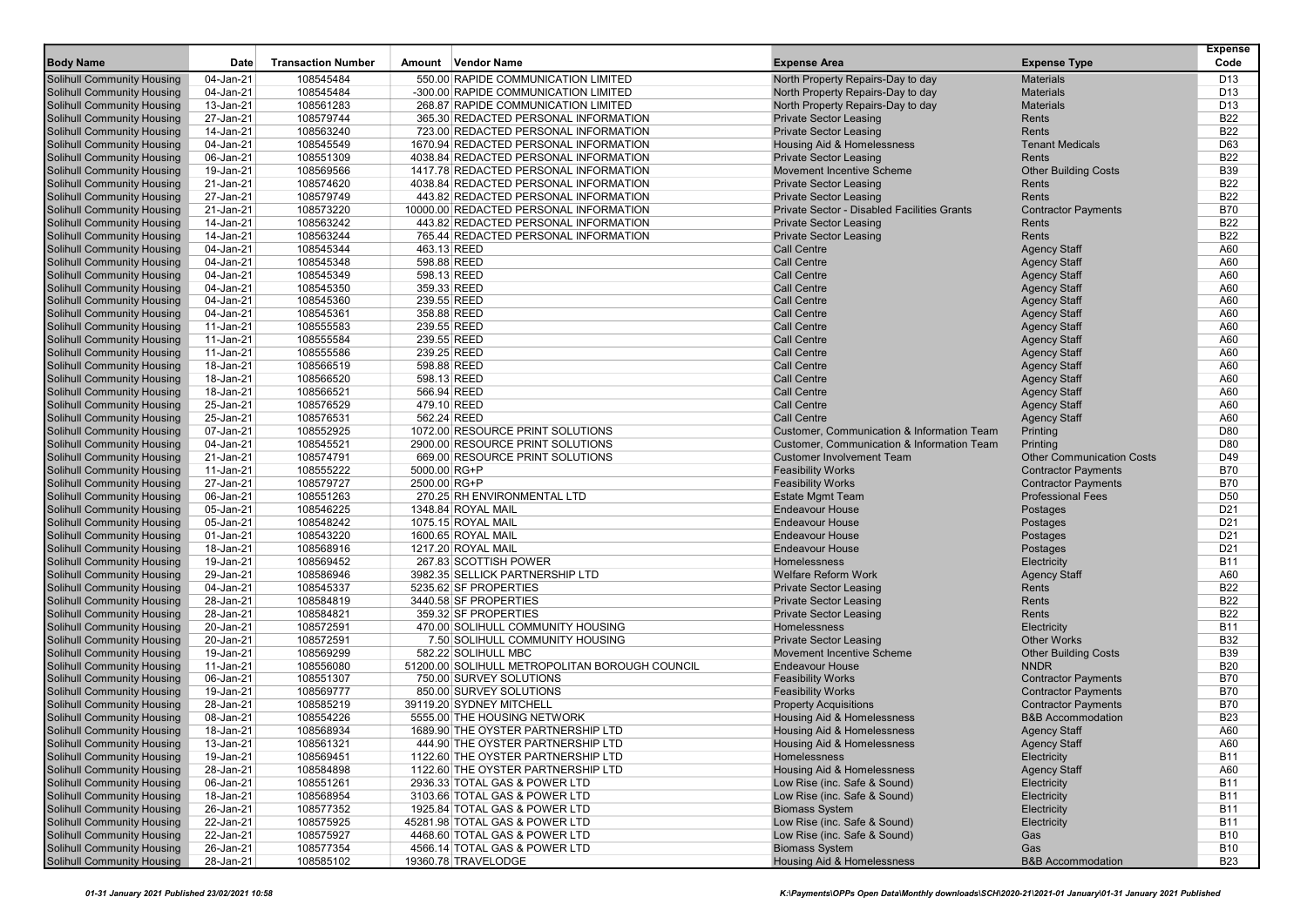|                                                                        | Date                   |                           |                                                                          |                                                                                         |                                                          | <b>Expense</b><br>Code   |
|------------------------------------------------------------------------|------------------------|---------------------------|--------------------------------------------------------------------------|-----------------------------------------------------------------------------------------|----------------------------------------------------------|--------------------------|
| <b>Body Name</b>                                                       |                        | <b>Transaction Number</b> | Amount Vendor Name                                                       | <b>Expense Area</b>                                                                     | <b>Expense Type</b>                                      |                          |
| Solihull Community Housing                                             | 28-Jan-21              | 108585245                 | 23049.64 TRAVELODGE                                                      | Housing Aid & Homelessness                                                              | <b>B&amp;B Accommodation</b>                             | <b>B23</b>               |
| Solihull Community Housing                                             | 01-Jan-21              | 108545701                 | 3513.74 TYRER BUILDING CONTRACTORS                                       | Kitchens                                                                                | <b>Contractor Payments</b>                               | <b>B70</b>               |
| <b>Solihull Community Housing</b>                                      | 01-Jan-21              | 108545702                 | 3297.17 TYRER BUILDING CONTRACTORS                                       | Kitchens                                                                                | <b>Contractor Payments</b>                               | <b>B70</b><br><b>B70</b> |
| <b>Solihull Community Housing</b><br><b>Solihull Community Housing</b> | 01-Jan-21<br>01-Jan-21 | 108545703<br>108545704    | 3207.17 TYRER BUILDING CONTRACTORS<br>2910.53 TYRER BUILDING CONTRACTORS | Kitchens<br><b>Kitchens</b>                                                             | <b>Contractor Payments</b><br><b>Contractor Payments</b> | <b>B70</b>               |
| Solihull Community Housing                                             | 01-Jan-21              | 108545705                 | 3431.62 TYRER BUILDING CONTRACTORS                                       | Kitchens                                                                                | <b>Contractor Payments</b>                               | <b>B70</b>               |
| Solihull Community Housing                                             | 01-Jan-21              | 108569140                 | 1370.81 TYRER BUILDING CONTRACTORS                                       | <b>MST-Structural Works</b>                                                             | <b>Contractor Payments</b>                               | <b>B70</b>               |
| <b>Solihull Community Housing</b>                                      | 05-Jan-21              | 108569141                 | 8696.00 TYRER BUILDING CONTRACTORS                                       | Kitchens                                                                                | <b>Contractor Payments</b>                               | <b>B70</b>               |
| <b>Solihull Community Housing</b>                                      | 08-Jan-21              | 108569142                 | 2849.04 TYRER BUILDING CONTRACTORS                                       | <b>MST-Structural Works</b>                                                             | <b>Contractor Payments</b>                               | <b>B70</b>               |
| <b>Solihull Community Housing</b>                                      | 08-Jan-21              | 108569143                 | 757.23 TYRER BUILDING CONTRACTORS                                        | <b>MST-Structural Works</b>                                                             | <b>Contractor Payments</b>                               | <b>B70</b>               |
| Solihull Community Housing                                             | 21-Jan-21              | 108574352                 | 4294.68 TYRER BUILDING CONTRACTORS                                       | <b>North Property Repairs-Voids</b>                                                     | Voids                                                    | <b>B38</b>               |
| Solihull Community Housing                                             | 21-Jan-21              | 108574784                 | 345.62 UTILITA ENERGY LTD                                                | Homelessness                                                                            | Electricity                                              | <b>B11</b>               |
| <b>Solihull Community Housing</b>                                      | 28-Jan-21              | 108584857                 | 665.35 UTILITA ENERGY LTD                                                | Homelessness                                                                            | Electricity                                              | <b>B11</b>               |
| <b>Solihull Community Housing</b>                                      | 07-Jan-21              | 108551488                 | 540.83 WALKER COTTER                                                     | New Build - Faulkner Road                                                               | <b>Contractor Payments</b>                               | <b>B70</b>               |
| <b>Solihull Community Housing</b>                                      | 07-Jan-21              | 108551488                 | 774.58 WALKER COTTER                                                     | New Build - Wagon Lane                                                                  | <b>Contractor Payments</b>                               | <b>B70</b>               |
| Solihull Community Housing                                             | 07-Jan-21              | 108551488                 | 476.67 WALKER COTTER                                                     | New Build - Brackleys Way                                                               | <b>Contractor Payments</b>                               | <b>B70</b>               |
| Solihull Community Housing                                             | 07-Jan-21              | 108551488                 | 476.67 WALKER COTTER                                                     | New Build - Halifax Road                                                                | <b>Contractor Payments</b>                               | <b>B70</b>               |
| <b>Solihull Community Housing</b>                                      | 07-Jan-21              | 108551488                 | 476.67 WALKER COTTER                                                     | New Build - Willow Way                                                                  | <b>Contractor Payments</b>                               | <b>B70</b>               |
| <b>Solihull Community Housing</b>                                      | 21-Jan-21              | 108574794                 | 1028.90 WATER PLUS LTD                                                   | Business Support - MST Back Office Support                                              | Water                                                    | <b>B12</b>               |
| <b>Solihull Community Housing</b>                                      | 01-Jan-21              | 108556738                 | 20856.40 WATES CONSTRUCTION LTD                                          | Low Rise - Envelope Programme                                                           | <b>Contractor Payments</b>                               | <b>B70</b>               |
| Solihull Community Housing                                             | 01-Jan-21              | 108556739                 | 19909.59 WATES CONSTRUCTION LTD                                          | Low Rise - Envelope Programme                                                           | <b>Contractor Payments</b>                               | <b>B70</b>               |
| Solihull Community Housing                                             | 13-Jan-21              | 108577473                 | 20215.65 WATES CONSTRUCTION LTD                                          | Low Rise - Envelope Programme                                                           | <b>Contractor Payments</b>                               | <b>B70</b>               |
| <b>Solihull Community Housing</b>                                      | 13-Jan-21              | 108577474                 | 23282.34 WATES CONSTRUCTION LTD                                          | Low Rise - Envelope Programme                                                           | <b>Contractor Payments</b>                               | <b>B70</b>               |
| <b>Solihull Community Housing</b>                                      | 01-Jan-21              | 108556740                 | 19076.75 WATES CONSTRUCTION LTD                                          | Low Rise - Envelope Programme                                                           | <b>Contractor Payments</b>                               | <b>B70</b>               |
| <b>Solihull Community Housing</b>                                      | 01-Jan-21              | 108556741                 | 21523.71 WATES CONSTRUCTION LTD                                          | Low Rise - Envelope Programme                                                           | <b>Contractor Payments</b>                               | <b>B70</b>               |
| Solihull Community Housing                                             | 13-Jan-21              | 108577475                 | 21458.96 WATES CONSTRUCTION LTD                                          | Low Rise - Envelope Programme                                                           | <b>Contractor Payments</b>                               | <b>B70</b>               |
| Solihull Community Housing                                             | 01-Jan-21              | 108556742                 | 22230.38 WATES CONSTRUCTION LTD                                          | Low Rise - Envelope Programme                                                           | <b>Contractor Payments</b>                               | <b>B70</b>               |
| <b>Solihull Community Housing</b>                                      | 01-Jan-21              | 108556743                 | 15682.76 WATES CONSTRUCTION LTD                                          | Low Rise - Envelope Programme                                                           | <b>Contractor Payments</b>                               | <b>B70</b>               |
| <b>Solihull Community Housing</b>                                      | 01-Jan-21              | 108556744                 | 15902.02 WATES CONSTRUCTION LTD                                          | Low Rise - Envelope Programme                                                           | <b>Contractor Payments</b>                               | <b>B70</b>               |
| <b>Solihull Community Housing</b>                                      | 01-Jan-21              | 108556745                 | 20077.42 WATES CONSTRUCTION LTD                                          | Low Rise - Envelope Programme                                                           | <b>Contractor Payments</b>                               | <b>B70</b>               |
| Solihull Community Housing                                             | 01-Jan-21              | 108556746                 | 13969.71 WATES CONSTRUCTION LTD                                          | Low Rise - Envelope Programme                                                           | <b>Contractor Payments</b>                               | <b>B70</b>               |
| Solihull Community Housing                                             | 01-Jan-21              | 108556747                 | 16294.48 WATES CONSTRUCTION LTD                                          | Low Rise - Envelope Programme                                                           | <b>Contractor Payments</b>                               | <b>B70</b>               |
| <b>Solihull Community Housing</b>                                      | 01-Jan-21              | 108556748                 | 20100.29 WATES CONSTRUCTION LTD                                          | Low Rise - Envelope Programme                                                           | <b>Contractor Payments</b>                               | <b>B70</b>               |
| Solihull Community Housing                                             | 01-Jan-21              | 108556749                 | 21354.17 WATES CONSTRUCTION LTD                                          | Low Rise - Envelope Programme                                                           | <b>Contractor Payments</b>                               | <b>B70</b>               |
| <b>Solihull Community Housing</b>                                      | 01-Jan-21              | 108556750                 | 12903.10 WATES CONSTRUCTION LTD                                          | Low Rise - Envelope Programme                                                           | <b>Contractor Payments</b>                               | <b>B70</b>               |
| Solihull Community Housing                                             | 01-Jan-21              | 108556751                 | 17603.02 WATES CONSTRUCTION LTD                                          | Low Rise - Envelope Programme                                                           | <b>Contractor Payments</b>                               | <b>B70</b>               |
| Solihull Community Housing                                             | 01-Jan-21              | 108556752                 | 21086.88 WATES CONSTRUCTION LTD                                          | Low Rise - Envelope Programme                                                           | <b>Contractor Payments</b>                               | <b>B70</b>               |
| <b>Solihull Community Housing</b>                                      | 01-Jan-21              | 108556753                 | 28781.33 WATES CONSTRUCTION LTD                                          | Low Rise - Envelope Programme                                                           | <b>Contractor Payments</b>                               | <b>B70</b>               |
| <b>Solihull Community Housing</b>                                      | 01-Jan-21              | 108545568                 | 3804.56 WATES CONSTRUCTION LTD                                           | Low Rise - Envelope Programme                                                           | <b>Contractor Payments</b>                               | <b>B70</b><br><b>B70</b> |
| <b>Solihull Community Housing</b><br>Solihull Community Housing        | 01-Jan-21<br>01-Jan-21 | 108584244<br>108569127    | 1500.00 WESSEX LIFT CO LTD<br>10359.00 WESSEX LIFT CO LTD                | Private Sector - Disabled Facilities Grants<br><b>Public Sector - Major Adaptations</b> | <b>Contractor Payments</b>                               | <b>B70</b>               |
| Solihull Community Housing                                             | 01-Jan-21              | 108574283                 | 1360.18 WESSEX LIFT CO LTD                                               | Private Sector - Disabled Facilities Grants                                             | <b>Contractor Payments</b><br><b>Contractor Payments</b> | <b>B70</b>               |
| <b>Solihull Community Housing</b>                                      | 26-Jan-21              | 108579331                 | -761.95 WETTONS CLEANING SERVICES LTD                                    | Low Rise (inc. Safe & Sound)                                                            | Cleaning                                                 | <b>B50</b>               |
| Solihull Community Housing                                             | 25-Jan-21              | 108576809                 | 247.60 WETTONS CLEANING SERVICES LTD                                     | <b>Saxon Court</b>                                                                      | <b>Other Premises Costs</b>                              | <b>B90</b>               |
| <b>Solihull Community Housing</b>                                      | 05-Jan-21              | 108546233                 | 61061.09 WETTONS CLEANING SERVICES LTD                                   | Low Rise (inc. Safe & Sound)                                                            | Cleaning                                                 | <b>B50</b>               |
| Solihull Community Housing                                             | 25-Jan-21              | 108576812                 | 2624.63 WETTONS CLEANING SERVICES LTD                                    | <b>Saxon Court</b>                                                                      | Cleaning                                                 | <b>B50</b>               |
| Solihull Community Housing                                             | 13-Jan-21              | 108559224                 | 451.24 WETTONS CLEANING SERVICES LTD                                     | <b>Saxon Court</b>                                                                      | Cleaning                                                 | <b>B50</b>               |
| <b>Solihull Community Housing</b>                                      | 05-Jan-21              | 108549138                 | 586.95 WETTONS CLEANING SERVICES LTD                                     | Low Rise (inc. Safe & Sound)                                                            | Cleaning                                                 | <b>B50</b>               |
| Solihull Community Housing                                             | 13-Jan-21              | 108559440                 | 61061.09 WETTONS CLEANING SERVICES LTD                                   | Low Rise (inc. Safe & Sound)                                                            | Cleaning                                                 | <b>B50</b>               |
| <b>Solihull Community Housing</b>                                      | 05-Jan-21              | 108546232                 | 2624.63 WETTONS CLEANING SERVICES LTD                                    | <b>Saxon Court</b>                                                                      | Cleaning                                                 | <b>B50</b>               |
| <b>Solihull Community Housing</b>                                      | 07-Jan-21              | 108552278                 | 396.47 WETTONS CLEANING SERVICES LTD                                     | <b>Private Sector Leasing</b>                                                           | Cleaning                                                 | <b>B50</b>               |
| Solihull Community Housing                                             | 07-Jan-21              | 108552280                 | 226.20 WETTONS CLEANING SERVICES LTD                                     | <b>Private Sector Leasing</b>                                                           | Cleaning                                                 | <b>B50</b>               |
| <b>Solihull Community Housing</b>                                      | 06-Jan-21              | 108551316                 | 249.92 WETTONS CLEANING SERVICES LTD                                     | <b>Head of Housing Policy</b>                                                           | Tools                                                    | D <sub>16</sub>          |
| <b>Solihull Community Housing</b>                                      | 01-Jan-21              | 108545699                 | 779.24 WIRELESS LOGIC                                                    | <b>Mechanical &amp; Electrical</b>                                                      | <b>Rev Contractor Payments</b>                           | <b>B71</b>               |
| <b>Solihull Community Housing</b>                                      | 01-Jan-21              | 108545700                 | 702.41 WIRELESS LOGIC                                                    | <b>Mechanical &amp; Electrical</b>                                                      | <b>Rev Contractor Payments</b>                           | <b>B71</b>               |
| <b>Solihull Community Housing</b>                                      | 01-Jan-21              | 108569139                 | 683.37 WIRELESS LOGIC                                                    | <b>Mechanical &amp; Electrical</b>                                                      | <b>Rev Contractor Payments</b>                           | <b>B71</b>               |
| Solihull Community Housing                                             | 01-Jan-21              | 108569128                 | 1773.94 WOODHULL ROOFING LTD                                             | Low Rise window Replacement                                                             | <b>Contractor Payments</b>                               | <b>B70</b>               |
| <b>Solihull Community Housing</b>                                      | 01-Jan-21              | 108577973                 | 1774.04 WOODHULL ROOFING LTD                                             | Low Rise window Replacement                                                             | <b>Contractor Payments</b>                               | <b>B70</b>               |
| <b>Solihull Community Housing</b>                                      | 01-Jan-21              | 108577974                 | 1774.04 WOODHULL ROOFING LTD                                             | Low Rise window Replacement                                                             | <b>Contractor Payments</b>                               | <b>B70</b>               |
| <b>Solihull Community Housing</b>                                      | 01-Jan-21              | 108577975                 | 1774.04 WOODHULL ROOFING LTD                                             | Low Rise window Replacement                                                             | <b>Contractor Payments</b>                               | <b>B70</b>               |
| <b>Solihull Community Housing</b>                                      | $01$ -Jan-21           | 108545686                 | 532.86 WOODHULL ROOFING LTD                                              | North Property Repairs-Day to day                                                       | <b>External Structures</b>                               | B33                      |